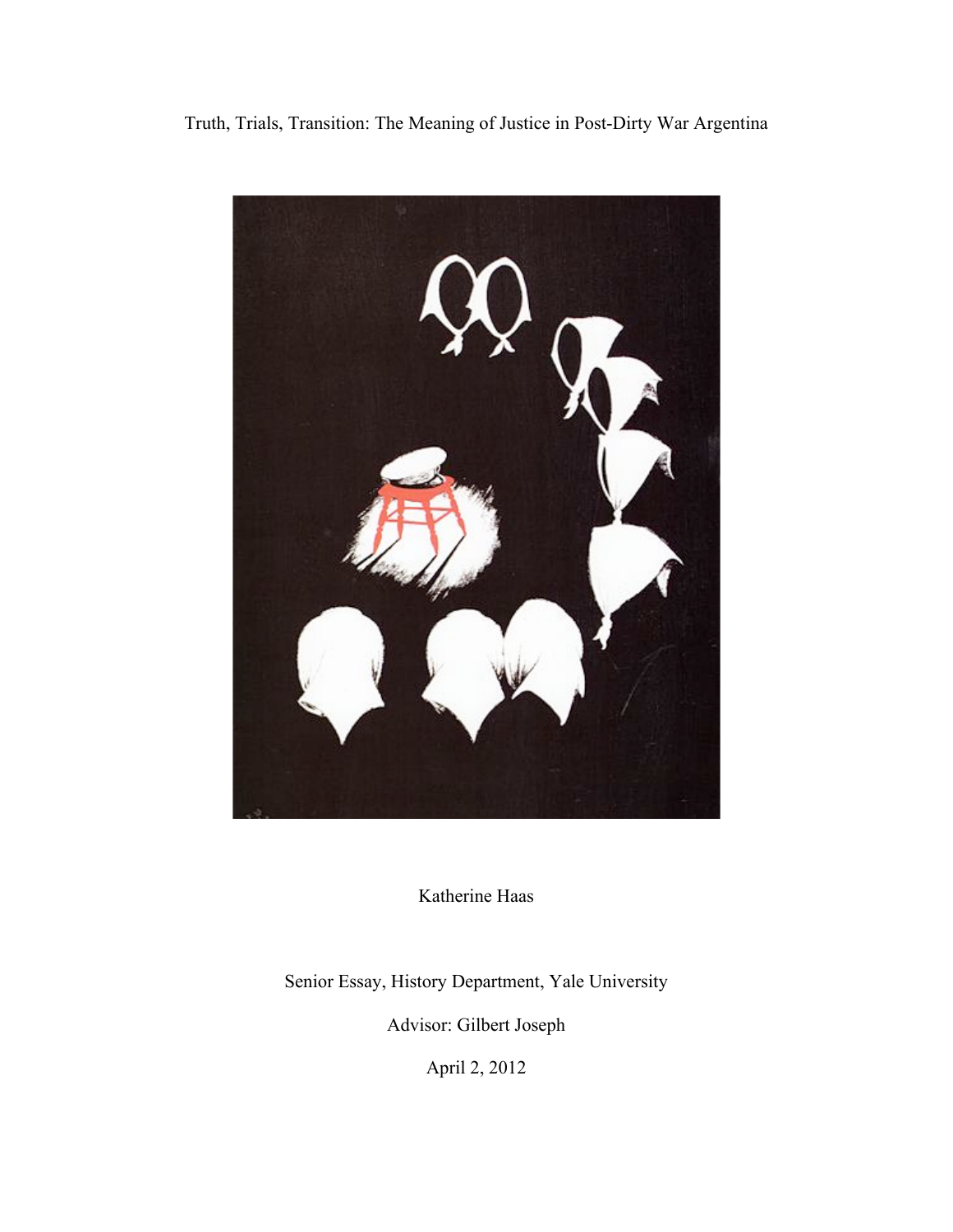On July 22, 1985, Jorge Luis Borges attended a session of public testimony in the criminal trial of nine ex-leaders of Argentina. These nine men had governed the nation in three successive military Juntas between 1976 and 1983, leading a "*proceso de reorganización nacional*" (national reorganization process) known by most as "*la guerra sucia*" (the dirty war). The nine Junta leaders were accused of planning a coordinated campaign of purposeful, massive human rights violations, attempting to eliminate political dissidence through seven years of extralegal kidnappings, tortures, and killings. They were further accused of doing this in a clandestine manner, denying knowledge of their thousands of victims and resulting in the creation of a new category of person: not dead, nor even missing, but "disappeared."

As the most well known writer in Argentina, and one of the most well known Argentines in the world, Borges composed a short essay about his experience at the trial, and the popular newspaper *Clarín* published it the following day. All across the country, Argentines read his statement that "I, personally, do not believe in free will. I do not believe in punishments or prizes. I do not believe in hell or heaven… However, to not judge and not condemn this crime would be to foster impunity and to become, in some sense, an accomplice."

As he had done in the past, Borges used his uniquely succinct style to express a complex problem that Argentina was facing. After years of brutal state terrorism, who deserved to pay for the people's suffering? Did anyone? And what consequences would such punishment have for a society that was not only in a delicate period of transition, but also historically rather unstable, with no non-military, democratically elected government having completed its term since  $1928$ ?

!!!!!!!!!!!!!!!!!!!!!!!!!!!!!!!!!!!!!!!!!!!!!!!!!!!!!!!

<sup>\*</sup>The image on the title page of this essay was printed on the front page of the Madres de Plaza de Mayo newsletter in January 1986. The white headscarves, representing the Madres and other human rights defenders, accusatorily surround the hat of a military commander, holding the armed forces accountable for dirty war crimes.

<sup>&</sup>lt;sup>1</sup> Jorge Luis Borges, "Lunes, 22 de Julio de 1985," in *Borges: Textos Recobrados 1956 – 1986*, ed. Sara Luisa del Carril and Mercedes Rubio de Zocchi (Buenos Aires: Emecé Editores, 2003), 315. For this and all subsequent Spanish sources, translations are mine unless otherwise noted.

<sup>2</sup> Carlos Santiago Nino, *Radical Evil on Trial* (New Haven: Yale University Press, 1996), 66.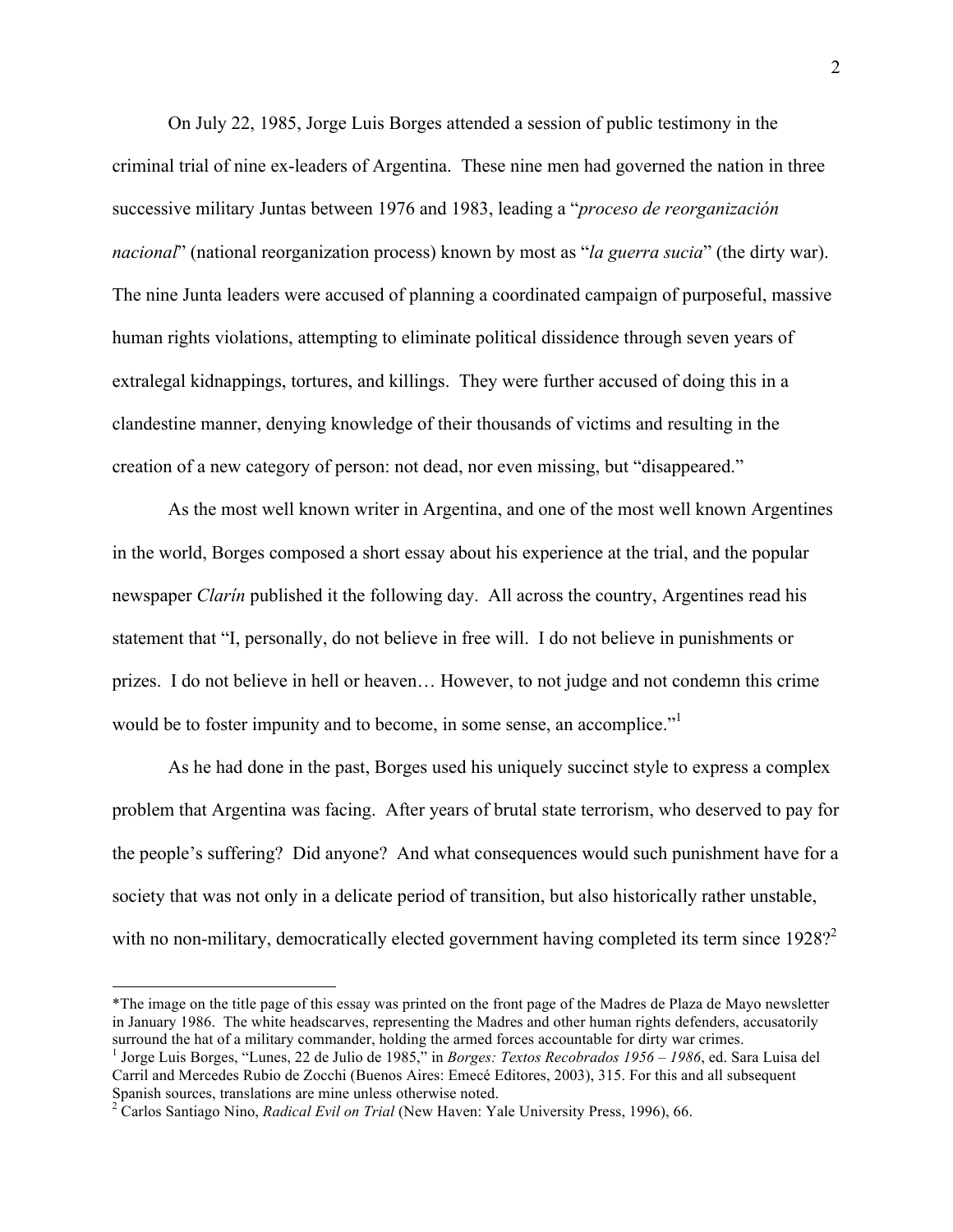On the other hand, what consequences, both moral and political, would arise from *not* pursuing such punishment? And even more fundamentally, what was the real truth about the past seven years? What had happened to the disappeared, and who had done this to them?

Questions like these are not unique to Argentina. Across the world, nations emerging from repression have developed methods of transitioning from dictatorship to democracy, and of dealing with the memory of massive human rights violations. As the Cold War ended and both right-wing and communist dictatorships toppled, a literature of "transitional justice" emerged in an attempt to draw conclusions about these processes. Originally, this literature seemed to come to a consensus that there were two basic options for societies in transition. The first was alternately referred to as the choice of "reconciliation," "peace," or "truth." In this situation the wrongdoers would not be punished, usually out of fear that punishment would reopen old wounds, leading to violence and further instability (hence the name "peace"). Instead, the focus would be on forward-looking policies meant to consolidate a pluralistic democracy ("reconciliation") and on establishing an accurate collective memory about violations ("truth"). The second option, usually referred to as "justice," would involve punishing the fallen dictatorship for its violations. This punishment would be meted out by a judicial body after either a domestic or international trial. The most prominent example of the "truth," "peace," or "reconciliation" option is that of Nelson Mandela's South African Truth and Reconciliation Commission, while an example such as the Nuremburg Trials more accurately displays the option of "justice."<sup>3</sup>

This bright-line dichotomy, while useful in some ways, is unable to accurately account for the complexity of many nations' transitional experiences. Argentina, for example, had both

<sup>&</sup>lt;sup>3</sup> For a more in-depth, but still succinct description of the truth-versus-justice concept, see Bronwyn Leebaw, review of *Transitional Justice,* by Ruti Teitel, *The American Journal of Comparative Law* 49 (2001): 363-366.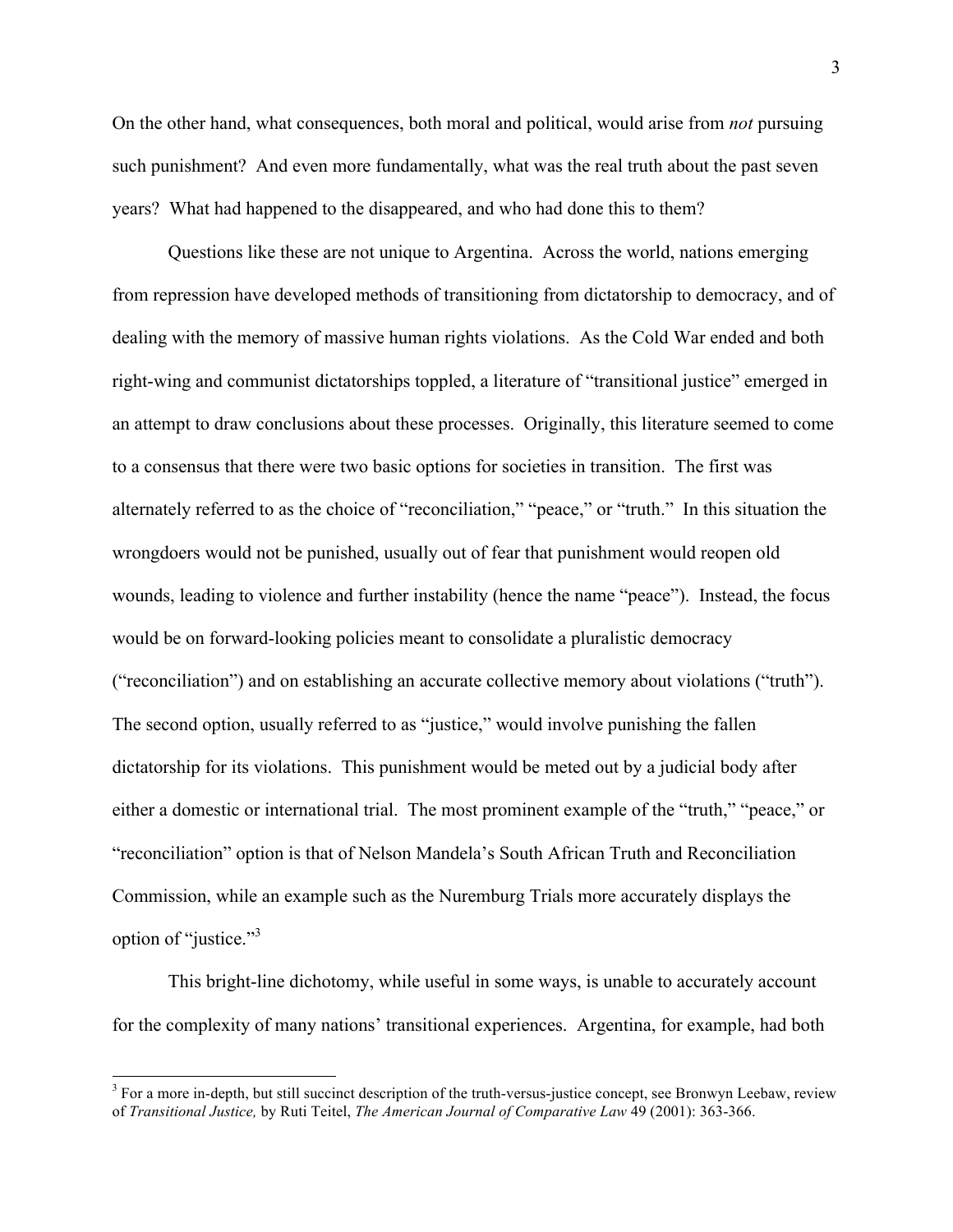trials and a truth commission, CONADEP (for *Comisión Nacional sobre la Desaparición de Personas*). Further complicating the situation, there were amnesties following the trials, but those amnesties were eventually nullified, paving the way for new trials that took place twenty years after the dictatorship fell. The amnesties and the truth commission would seem to fit the "truth" or "peace" option, but the early trials and more recent attempts to punish violations would seem to put Argentina in the "justice" category. The literature on transitional justice has attempted to deal with complexities like these in various ways. One suggestion has been that while we may assign mechanisms like trials to the category of "justice" and those like truth commissions to the category of "truth" or "peace," most nations use a combination of mechanisms from both categories.<sup>4</sup> Another proposed theory is that instead of two distinct choices, there is a spectrum of options for nations in transition, ranging from those most friendly to those least friendly to fallen dictatorships.<sup>5</sup> Despite these proposed theories, no consensus has yet been reached on how the field of transitional justice can most effectively account for complexity, and the truth-versus-justice viewpoint is still dominant in many ways.

Most of the literature associated with transitional justice comes not from historians, but from political scientists and legal scholars. Interestingly, the same seems to be true of literature specifically relating to the process of Argentine transition. Political scientist Alison Brysk; the human rights organization Americas Watch; and Carlos Santiago Nino, legal scholar and former advisor to transitional president Raúl Alfonsín, to name just a few, have published works about the transition. Brysk argues that the trials were a success on many fronts, stating that they at once "broke the Proceso's [dictatorship's] monopoly on truth," "inaugurated a new level of

<sup>&</sup>lt;sup>4</sup> Kathryn Sikkink and Carrie Booth-Walling, "Argentina's contribution to global trends in transitional justice," in *Transitional Justice in the Twenty-First Century: Beyond Truth versus Justice,* ed. Naomi Roht-Arriaza and Javier Mariezcurrena (Cambridge: Cambridge University Press, 2006), 301-324.

<sup>&</sup>lt;sup>5</sup> Ruti G. Teitel, *Transitional Justice* (New York: Oxford University Press, 2000).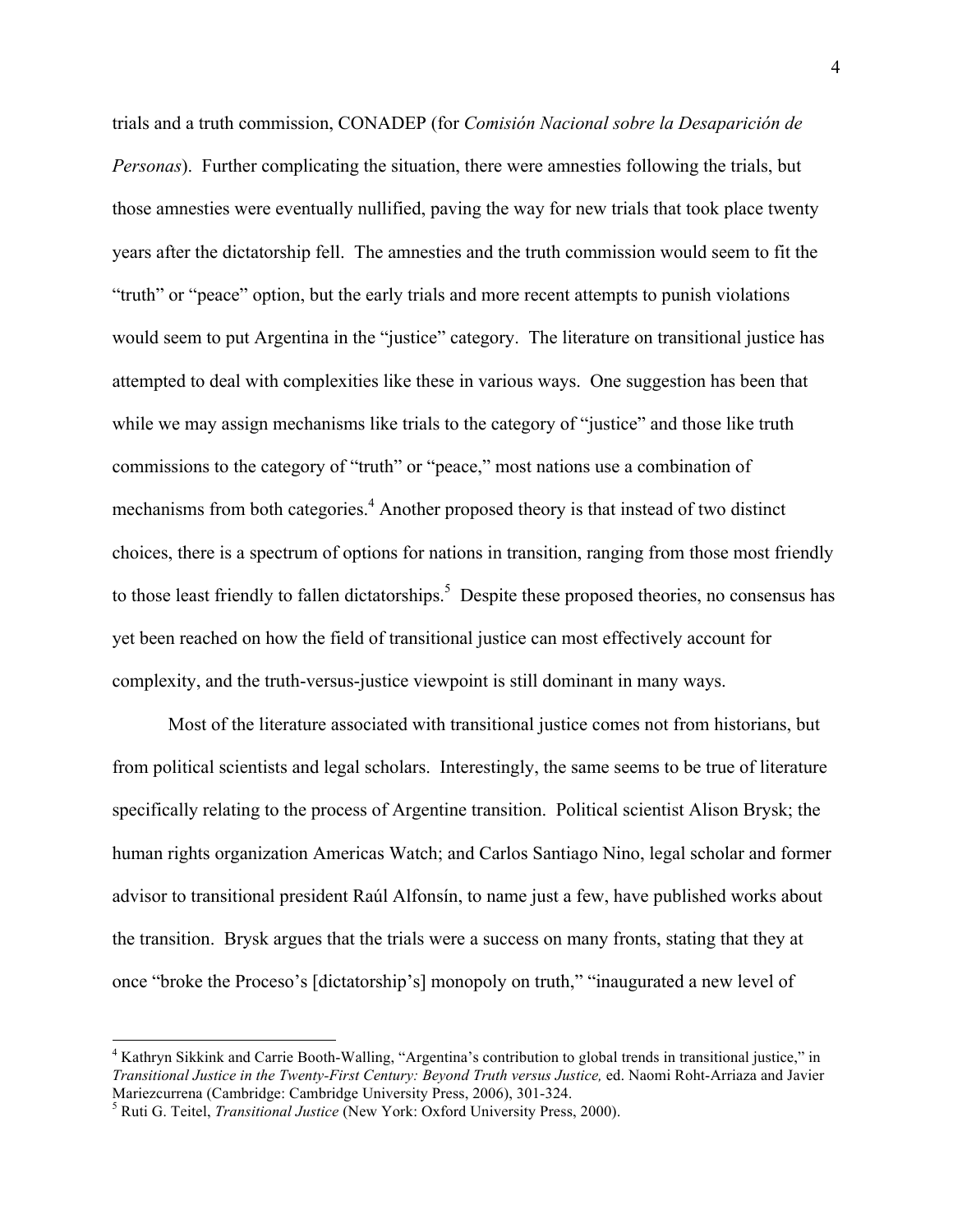institutional legitimacy," and served as "a deterrent to those who would violate human rights in the future."<sup>6</sup> Americas Watch, on the other hand, is more hesitant, agreeing that the trials were able to establish a "principle of legitimacy," but also claiming that the amnesties that followed were a "clear step backwards" that violated international law and possibly even the Argentine constitution.<sup>7</sup> Finally, Nino seems to fluctuate, defending transitional president Raúl Alfonsín's policies regarding the limiting of trials, then declaring that the project failed when Carlos Menem (who succeeded Alfonsín) pardoned even the convicted Junta leaders, and finally arguing that the trials were still a success because of the change in the "moral consciousness" of the Argentine people that they caused.<sup>8</sup>

 As these examples demonstrate, it is notable not only that most of the literature on the Argentine transition comes from fields other than history, but also that scholars have highly divergent opinions regarding the transition's success. While some emphasize that Argentina was the first nation in Latin America (and remains today one of the only nations in the world) to successfully hold domestic trials condemning former leaders for human rights violations, others choose to focus on the fact that, until more than twenty years after the fall of the dictatorship, almost no lower-ranking officers faced punishment and even several Junta leaders were able to walk free. Interviews I conducted with those who experienced the transition revealed that these same differences of opinion exist within the Argentine community. Some claimed that the trials were essentially a failure, and that "the only way to get justice in this country is to buy a pistol."<sup>9</sup>

ended a Allison Brysk, *The Politics of Human Rights in Argentina: Protest, Change, and Democratization* (Stanford: <sup>6</sup>) Stanford University Press, 1994), 87.

Juan E. Mendez, *Truth and Partial Justice in Argentina: An Americas Watch Report* (New York: The Americas Watch Committee, 1987), 2, 82, 85.

Nino, *Radical Evil on Trial*, 104. <sup>9</sup>

 $9$  Thomas Scheetz, interview by the author, Buenos Aires, Argentina, November 2011.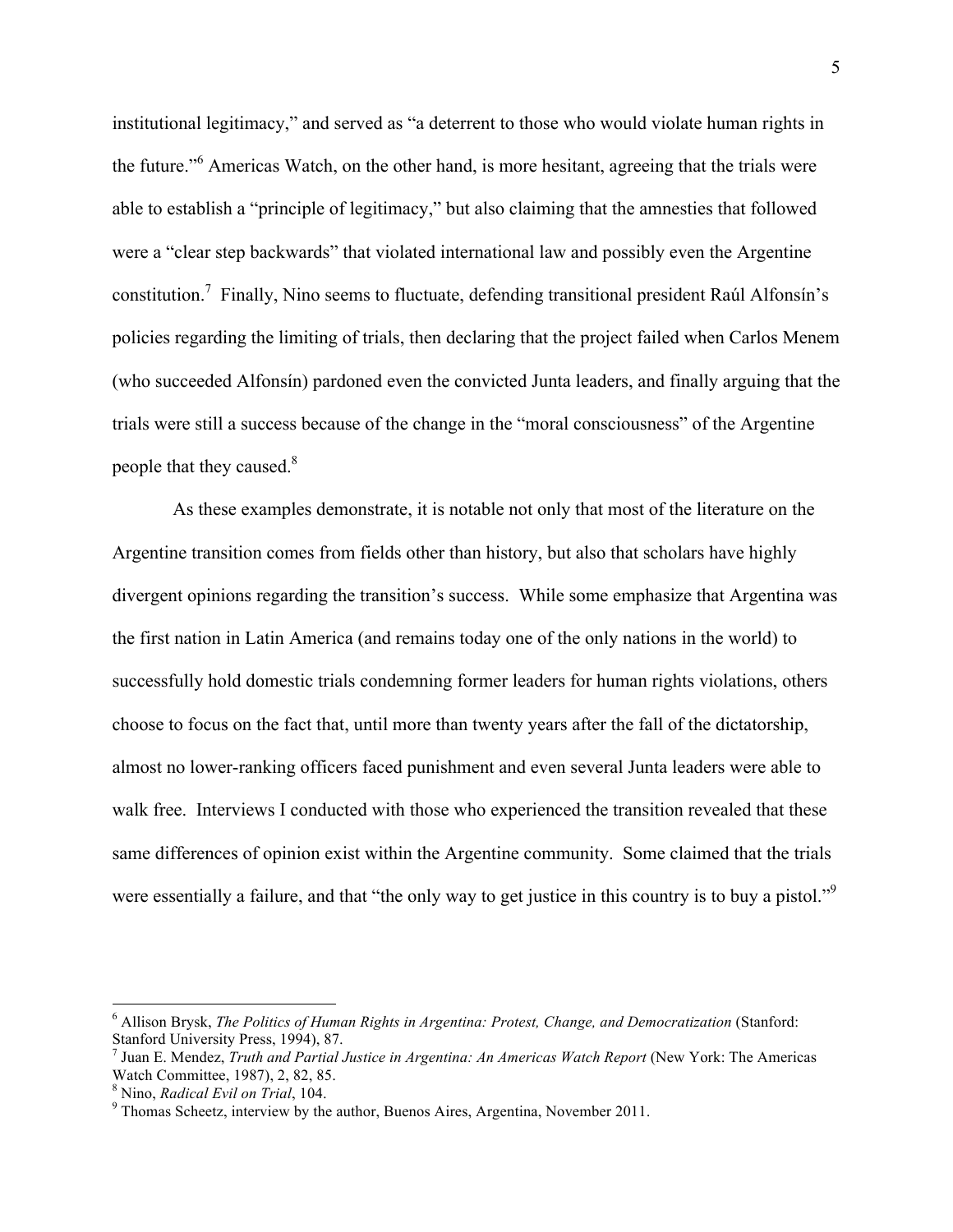Others viewed them as far more successful, stating that "it is a cliché to claim that the trials did not help" and that as "something that had never happened before" they had a "huge impact."<sup>10</sup>

This essay will contribute to this debate by developing a new framework through which to view Argentina's transition, and then engaging in an analysis of its various stages through that new lens. Specifically, rather than viewing the options available to Argentina as either a dichotomy or a scale, this essay will present Argentina's transitional process as an attempt to achieve three interrelated goals: justice, truth, and peace. Furthermore, by examining the ways in which different actors in the transitional process interpreted or perceived these goals, it will attempt to explain how and why such widely varying views of the trials' success arose. Finally, the essay will incorporate an analysis of the recent resurrection of dirty war trials, an issue with which most scholars have not yet had the opportunity to engage.

The sources I have used to examine these questions include both Argentine and international documents, and span twenty years of thought on the subject of post-dirty war justice. I have consulted prominent Argentine newspapers such as *Clarín* and *Página 12*, as well as *Diario del Juicio*, the ephemeral newspaper devoted specifically to covering the junta trial*.*  Beyond this, I have worked with documents produced by several human rights organizations in Argentina. Some of these were collected on microfilm by Princeton University, and others were collected by me personally during a short research trip to Argentina in November 2011. In the international realm, I have researched the attitudes of U.S. newspapers, mainly the *New York Times*, towards the Argentine transition, and consulted reports issued by U.S-based human rights organizations. Finally, I have conducted four interviews with members of the Argentine human rights community and with individuals who were otherwise connected to the trials. These

<sup>&</sup>lt;sup>10</sup> Rosa Zlachevsky, interview by the author, Buenos Aires, Argentina, November 2011. Translations from Spanish are my own in this and all subsequent interviews.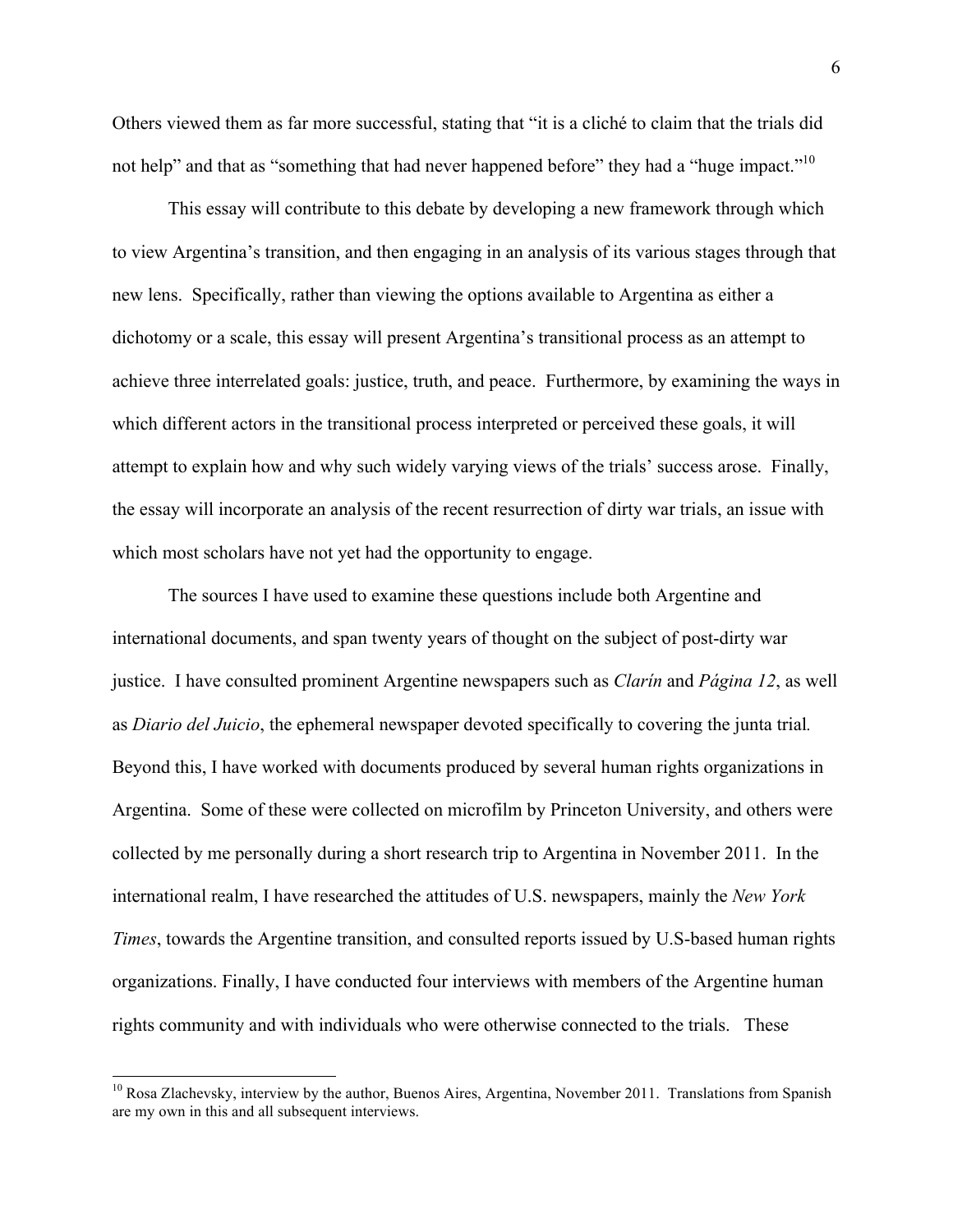interviews supplement my documentary research with personal accounts of the transition. All translations from Spanish are my own unless otherwise noted, and interview extracts come from my recordings of the conversations when possible, and from notes I took during the interview when not.

The essay begins with an overview of the Argentine transition and the conflict that led to it in both political and legal terms. It then goes on to explain the three objectives that the Argentine transition attempted to achieve, and the ways in which different actors understood them. The essay continues with an analysis of the major stages of the transition (the junta trial, its aftermath, and the unraveling of the prosecution project) as viewed through this threeobjective lens. Finally, the essay addresses the recently resurrected trials and what they mean for our understanding of Argentina's long transition.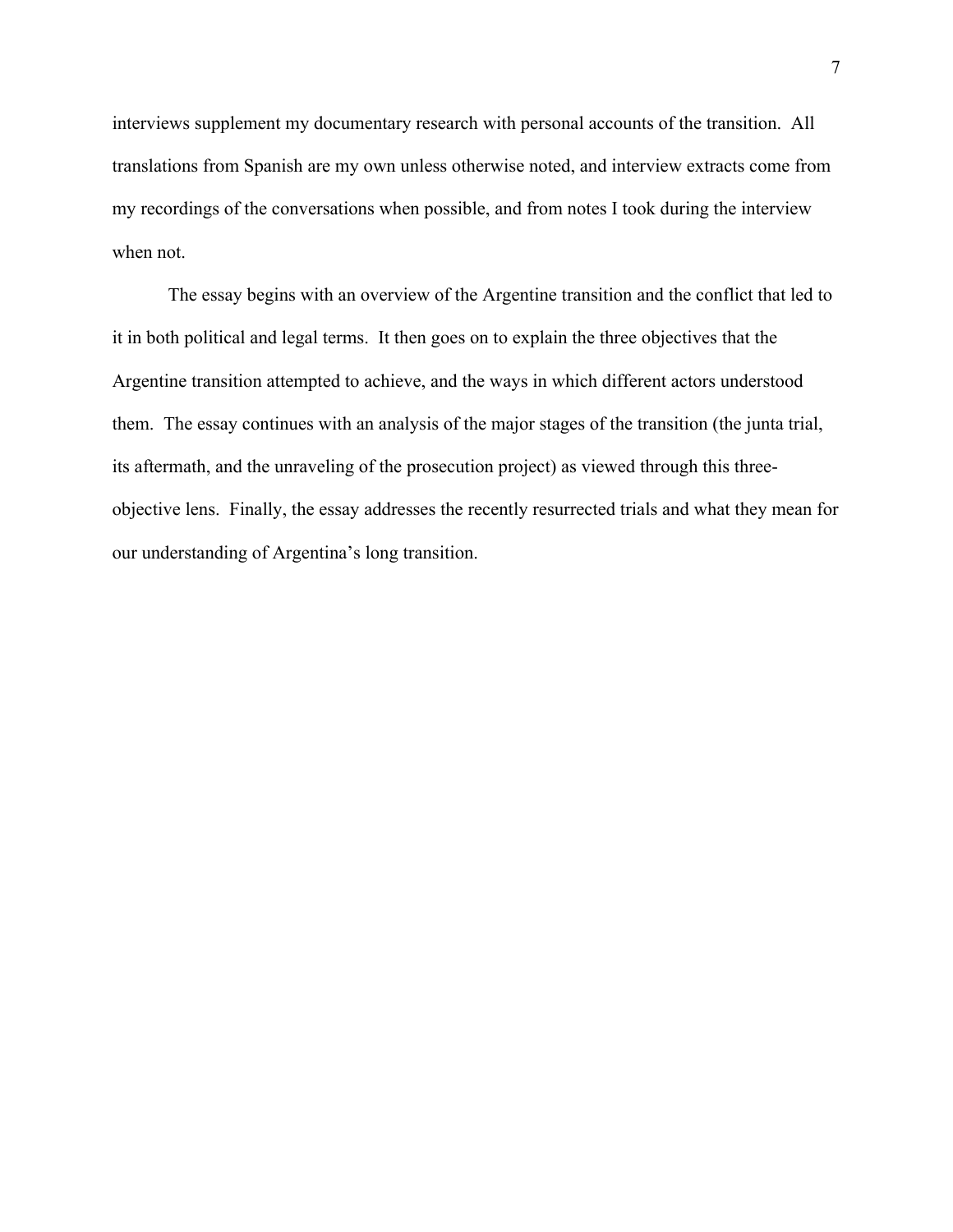#### The Dirty War and Argentina's Transition Process

When Juan Domingo Perón, who had dominated Argentine politics for almost three decades, passed away in 1974, he left behind a chaotic and divided nation. Political violence quickly escalated, with left- and right-wing groups (both of which claimed to represent the "true" Peronism) committing terrorist acts. Socialist and communist guerrillas, inspired by Perón's rhetoric of equality and workers' rights, engaged in urban warfare on his behalf. At the same time, government-sponsored death squads united under the Argentine Anti-Communist Alliance pursued the military-authoritarian aspect of Perón's legacy, seeking to crush leftist opposition. $^{11}$ 

This chaos, as well as the military's keen sense of political opportunism, led to a 1976 *golpe de estado,* or coup, in which the armed forces ousted President Isabel Perón and installed in her place a three-member Junta comprised of Army General Jorge Rafael Videla, Navy Admiral Emilio Eduardo Massera, and Air Force Brigadier General Orlando Ramón Agosti. Videla was appointed president of the nation. Given Argentina's history of military intervention, and the nation's general belief that the armed forces were a legitimate authority to turn to when democracy was ineffective, most did not view the *golpe* as a cause for alarm. In fact, many welcomed it, believing that military rule would mean less violence and more stability.<sup>12</sup>

This expectation proved to be highly misguided, as the military regime of 1976-1983 engaged in a level of repression beyond that of any previous Argentine government. Inspired by the doctrine of national security, the Junta sought to eliminate "the enemy within" through their *proceso de reorganización nacional*, or national reorganization process, commonly referred to as

 $11$  Martin Edwin Andersen gives a detailed account of this period and how it led to the dirty war. Martin Edwin Andersen, *Dossier Secreto: Argentina's Desaparecidos and the Myth of the "Dirty War"* (Boulder: Westview Press, 1993), 68-172. 12 Brysk, *The Politics of Human Rights in Argentina*, 26-28.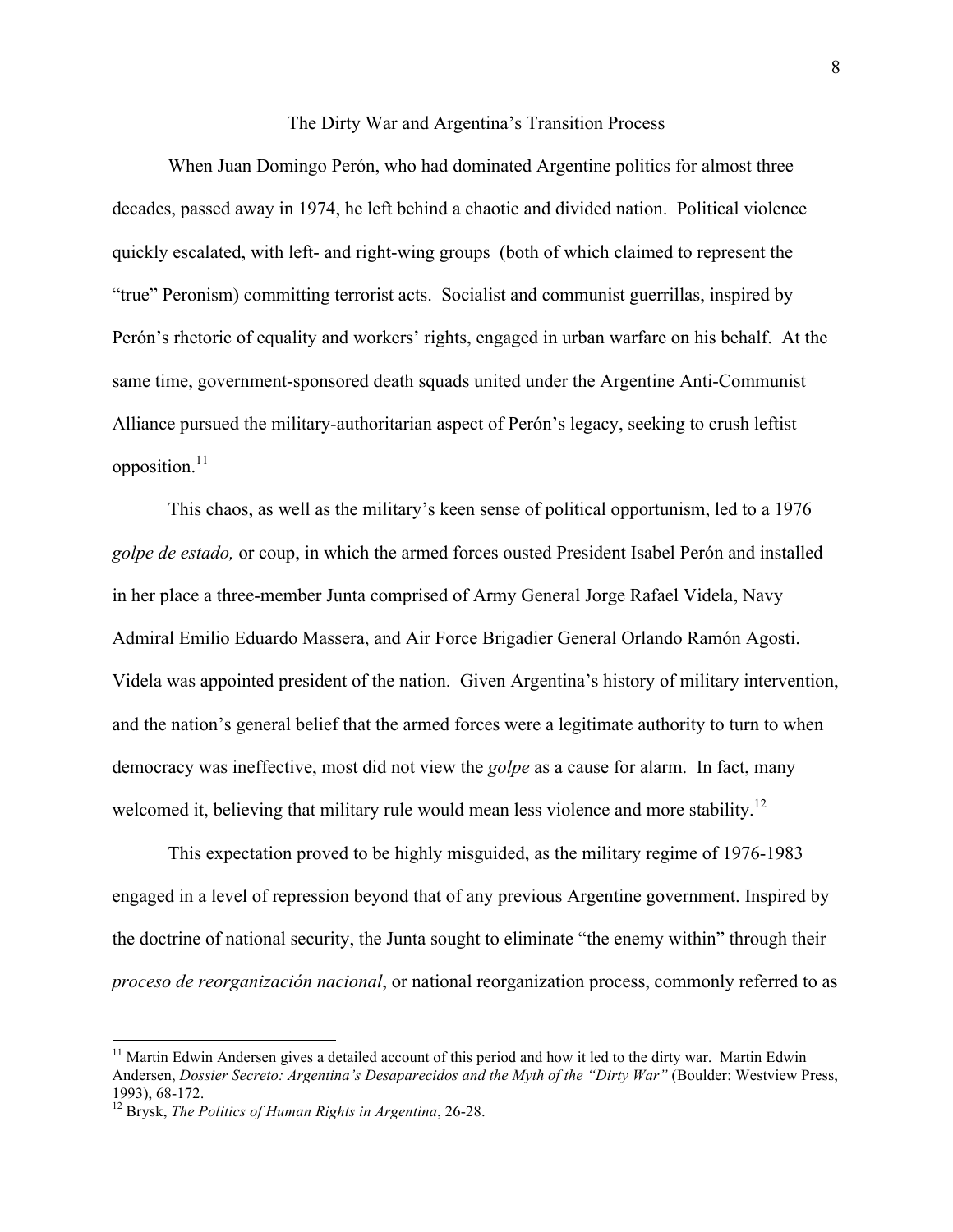"*el proceso*." Although they claimed this was necessary in the face of left-wing guerrilla violence, and this guerrilla violence was real, it was certainly not strong enough to justify a "*guerra sucia,"* or dirty war, where all concepts of restraint were ignored in favor of a by-anymeans-necessary approach in which no strategy, no matter how abhorrent, was off limits.

Despite having "reformed" Argentina's laws until it was legal to engage in almost unlimited repression of political dissidence, those in power chose to work in secret, beginning the use of clandestine state terrorism that would result in the kidnapping, torture, and death of an estimated 30,000 people.<sup>13</sup> Some of these victims were suspected guerrillas, but the majority were either nonviolent political actors or civilians selected for reasons such as their relationships with suspected guerrillas. Videla himself admitted that the targets of the *proceso* were not always violent: in a newspaper quote popularized by CONADEP's *Nunca Más* report he stated that: "A terrorist is not just someone with a gun or a bomb, but also someone who spreads ideas that are contrary to Western and Christian civilization."<sup>14</sup>

The form of repression the dictatorship used was called "disappearance." A typical disappearance involved a squad of security forces appearing at someone's home at night, blindfolding and kidnapping him or her. The victim would then be taken to a clandestine detention center where he or she would be tortured for anywhere from a few days to a few months in an effort to gain information about other "subversives." The ultimate fate of the vast majority of *desaparecidos* (disappeared ones) was to be killed by their torturers. If the family or friends of a victim sought information about the whereabouts of a *desaparecido* by contacting

<sup>&</sup>lt;sup>13</sup> Marguerite Feitlowtiz, *A Lexicon of Terror: Argentina and the Legacies of Torture* (New York: Oxford University Press, 1998), ix.<br><sup>14</sup> *Nunca Más: A Report by Argentina's National Commission on Disappeared People*, trans. Writers and Scholars

International Ltd. (London: Faber and Faber, 1986), xiii.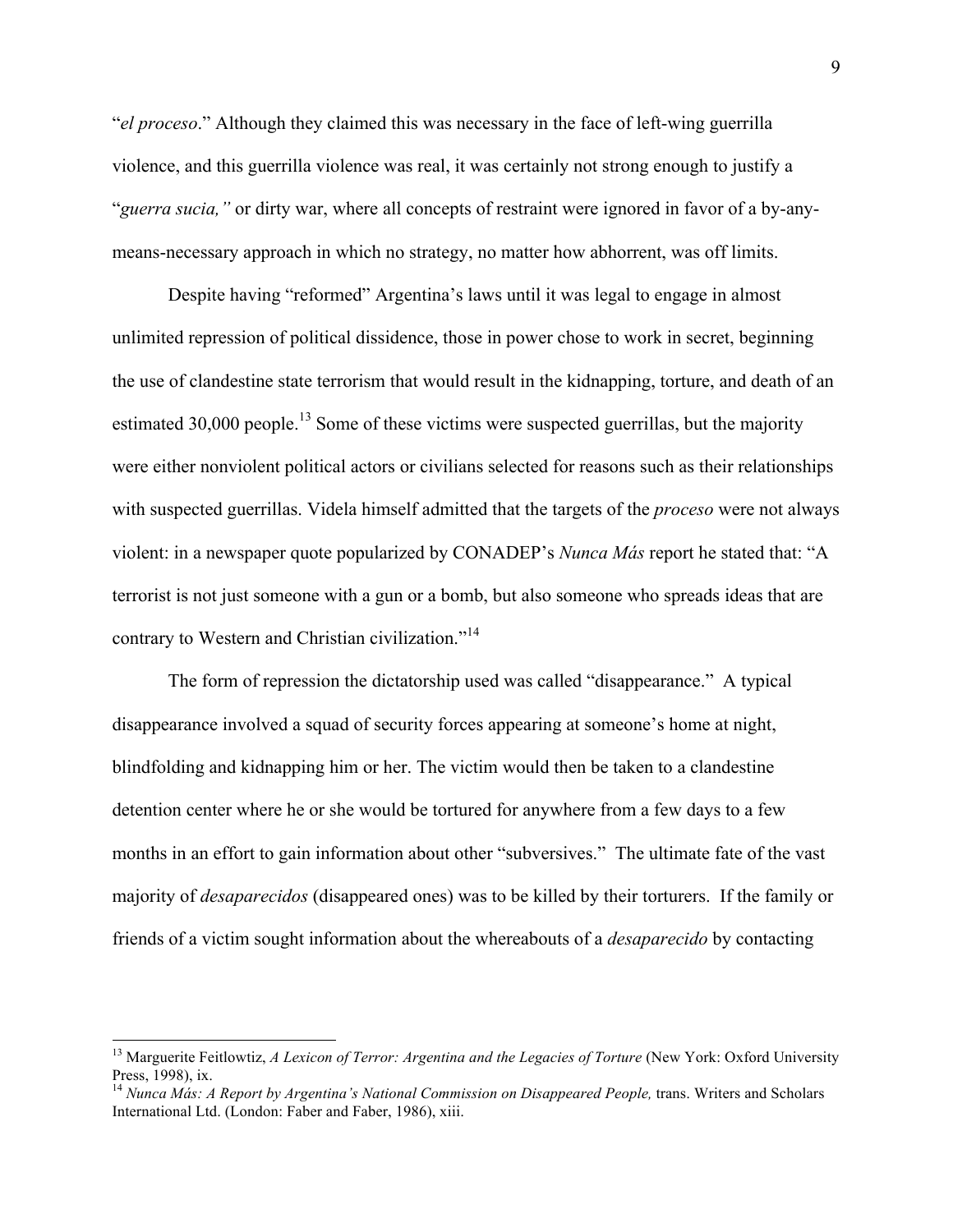the authorities, including the police or the courts, in almost every case all they would receive was complete denial of any knowledge or involvement.<sup>15</sup>

The height of this "dirty war" took place during the first three years of the dictatorship.<sup>16</sup> Repression continued after this time, but became less severe as the military regime began to destabilize due to internal disagreements, economic crises, and international pressure. The Junta led by Videla was replaced by another and finally another, until 1983, when a disastrous war with Great Britain over the Falkland Islands led the military regime to collapse under the weight of its own failure. Before the military made its exit, though, it claimed that there were no clandestine detention centers or secret prisoners, and decreed a self-amnesty law called the "Law of National Pacification," which preemptively pardoned all members of the armed forces for dirty war crimes.

It is important to note that although the dirty war was, in theory, clandestine, an active and growing human rights movement had raised society's awareness of *desaparecidos* as the military regime began to collapse. Most famously, a group called the Madres de Plaza de Mayo (Mothers of Plaza de Mayo), made up of the mothers of *desaparecidos,* held regular marches in the Plaza de Mayo, Argentina's central political space. The purpose of these demonstrations was to publicly demand information on the whereabouts of their missing relatives. The white headscarves the Madres wore during these marches (which appear in the image on this essay's title page) quickly became a symbol of peaceful resistance.

In addition to the Madres de Plaza de Mayo, there were several other important human rights groups which helped to shape Argentina's post-dirty war future. Alison Brysk identifies ten such organizations, dividing them into three subcategories. Her first subcategory is that of

<sup>&</sup>lt;sup>15</sup> Ibid., 9-209.<br><sup>16</sup> Brysk, *The Politics of Human Rights in Argentina*, 38.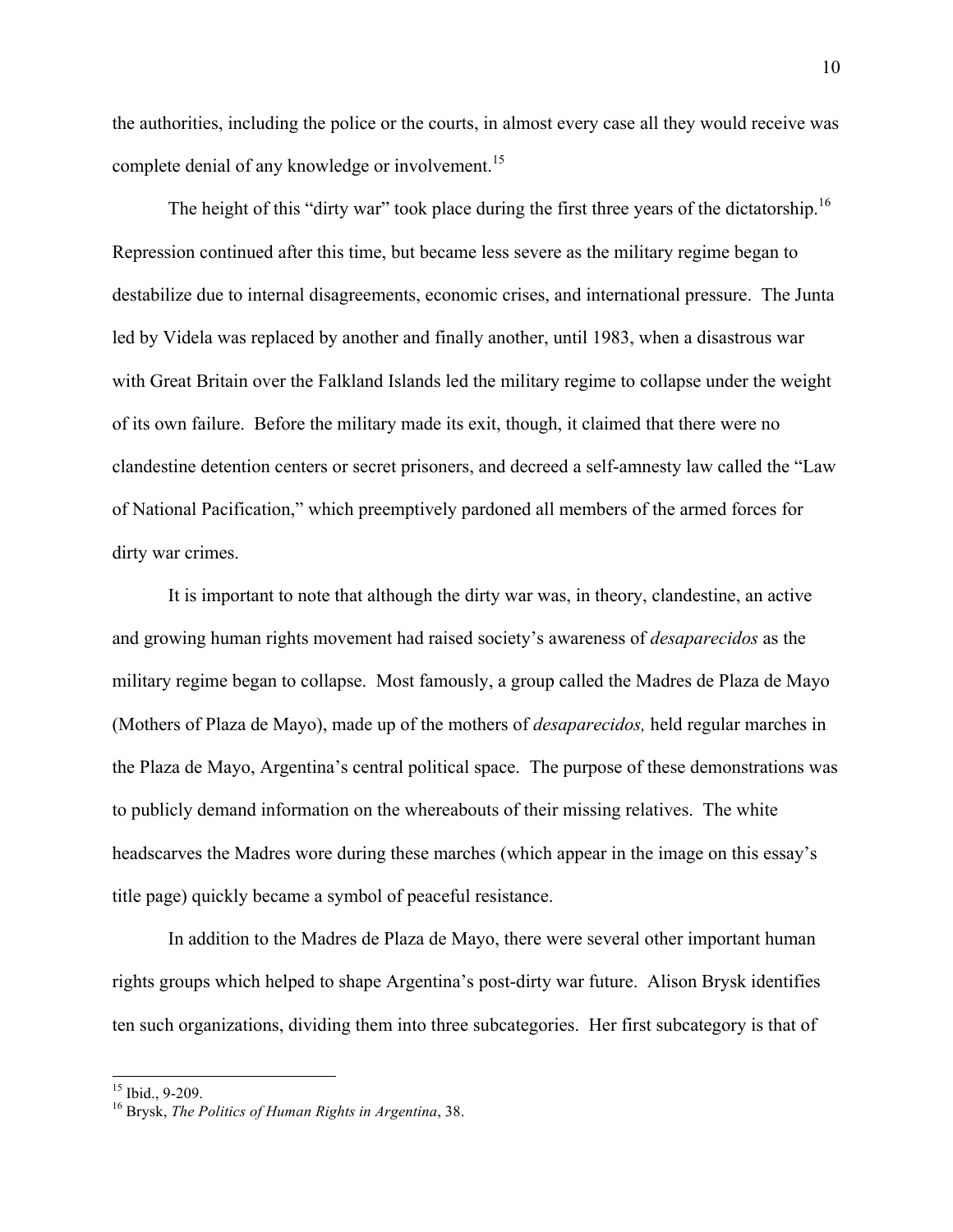"civil libertarian" groups, meaning those which emphasized documentation of evidence and legal activism as strategies for reform. Several of these were founded before the 1976 coup. The second subgroup is that of "family-based" organizations, including the Madres de Plaza de Mayo. These groups were formed during the dirty war by the families of victims of state terrorism. Brysk's final subcategory is that of religious groups. The Catholic Church was notably not a force for human rights in Argentina as it had been in other Latin American nations. However, several religious leaders broke with this trend, founding organizations which sought to promote human rights at home and throughout Latin America. Brysk's framework is useful for understanding the different motivations and goals of groups within Argentina's human rights movement. This essay will focus mainly on family-based and civil libertarian organizations.<sup>17</sup>

The first democratically elected president after the *proceso* was Raúl Alfonsín of the *Unión Cívica Radical* (UCR, or Radical Party). Most observers agree that he was elected due to his campaign's focus on human rights, and specifically his pledge to bring dirty war criminals to justice.<sup>18</sup> Within only a few days of assuming the presidency, Alfonsin announced that a truth commission would be formed to investigate the crimes of the dirty war, and that the nine leaders of the first three Juntas would face trial. These announcements received much attention, but less attention was given to the more moderate aspects of his proposal, such as the idea that only the most prominent leaders of the *proceso* should face punishment, and that military courts should have the first opportunity to try these leaders so that the armed forces could cleanse themselves of the past.

When Alfonsín's specific plans became clear with the passage of Law 23049, the Law to Amend the Code of Military Justice, human rights groups began to protest. Civil libertarian

<sup>&</sup>lt;sup>17</sup> Brysk, *The Politics of Human Rights in Argentina*, 45-51.<br><sup>18</sup> Nino, *Radical Evil on Trial*, 66; Graciela Fernández Meijide, *La Historia Íntima de los Derechos Humanos en la Argentina* (Buenos Aires: Editorial Sudamericana, 2009), 16.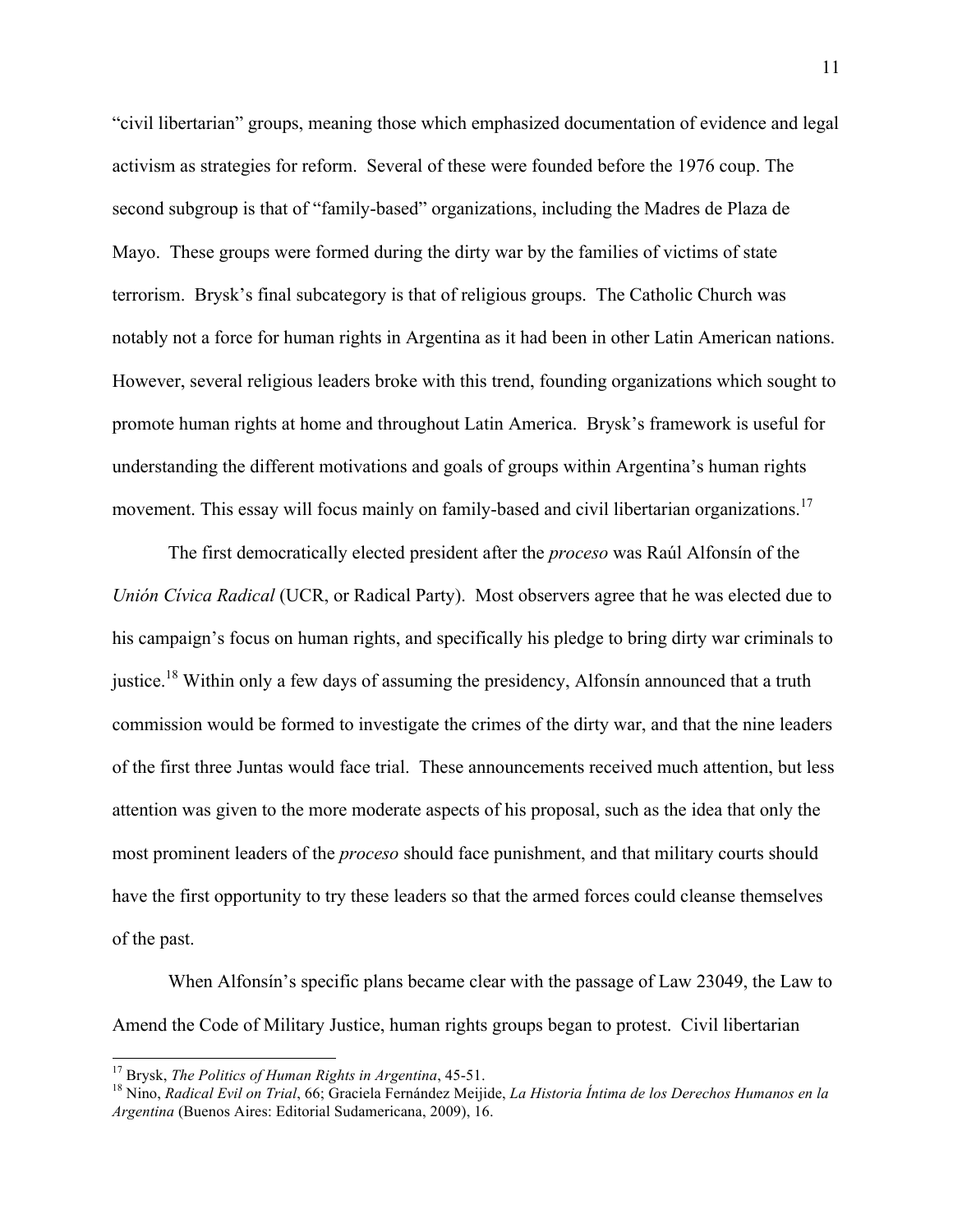groups, most notably the Centro de Estudios Legales y Sociales (Center for Legal and Social Studies, or CELS), had long been filing cases in civilian courts against members of the armed forces for their dirty war crimes. Law 23049 stopped all these cases in their tracks and transferred them to military courts, a move which raised much opposition.

But despite human rights groups' displeasure with some of Alfonsín's plans, they came together to support his truth commission, CONADEP, collecting massive amounts of documentation in order to build the largest possible body of evidence about dirty war crimes. The result was the instantly best-selling *Nunca Más* report, released publicly in 1984. This report declared that the *proceso* had been a coordinated and systematic set of human rights violations, documented more than 8,000 cases of disappearance, and confirmed the existence of more than 300 clandestine detention centers throughout Argentina.<sup>19</sup> Today CONADEP is widely considered to be the first effective and well-known truth commission in the world.<sup>20</sup>

In addition, all the evidence CONADEP gathered was handed over to the state for use in prosecuting those who had committed the documented crimes. The question of what this prosecution would look like, though, was still controversial. Law 23049 had mandated that cases of dirty war crimes be appealed to civilian courts, but military courts stalled long past their deadlines. Human rights organizations began petitioning civilian courts to take these cases out of the military's hands, and after a shocking declaration by the military courts that they found nothing illegal in the actions of the nine Junta leaders, the Court of Appeals of Buenos Aires finally assumed jurisdiction over the Junta leaders' cases. The trial that took place as a result was the famous *juicio a las Juntas,* or Junta trial. This months-long affair in which all nine Junta leaders were tried for crimes of murder, torture, and kidnapping in a public, oral proceeding

<sup>&</sup>lt;sup>19</sup> Nunca Más, 51.<br><sup>20</sup> Priscilla B. Hayner, *Unspeakable Truths: Confronting State Terror and Atrocity* (New York: Routledge, 2001), 16.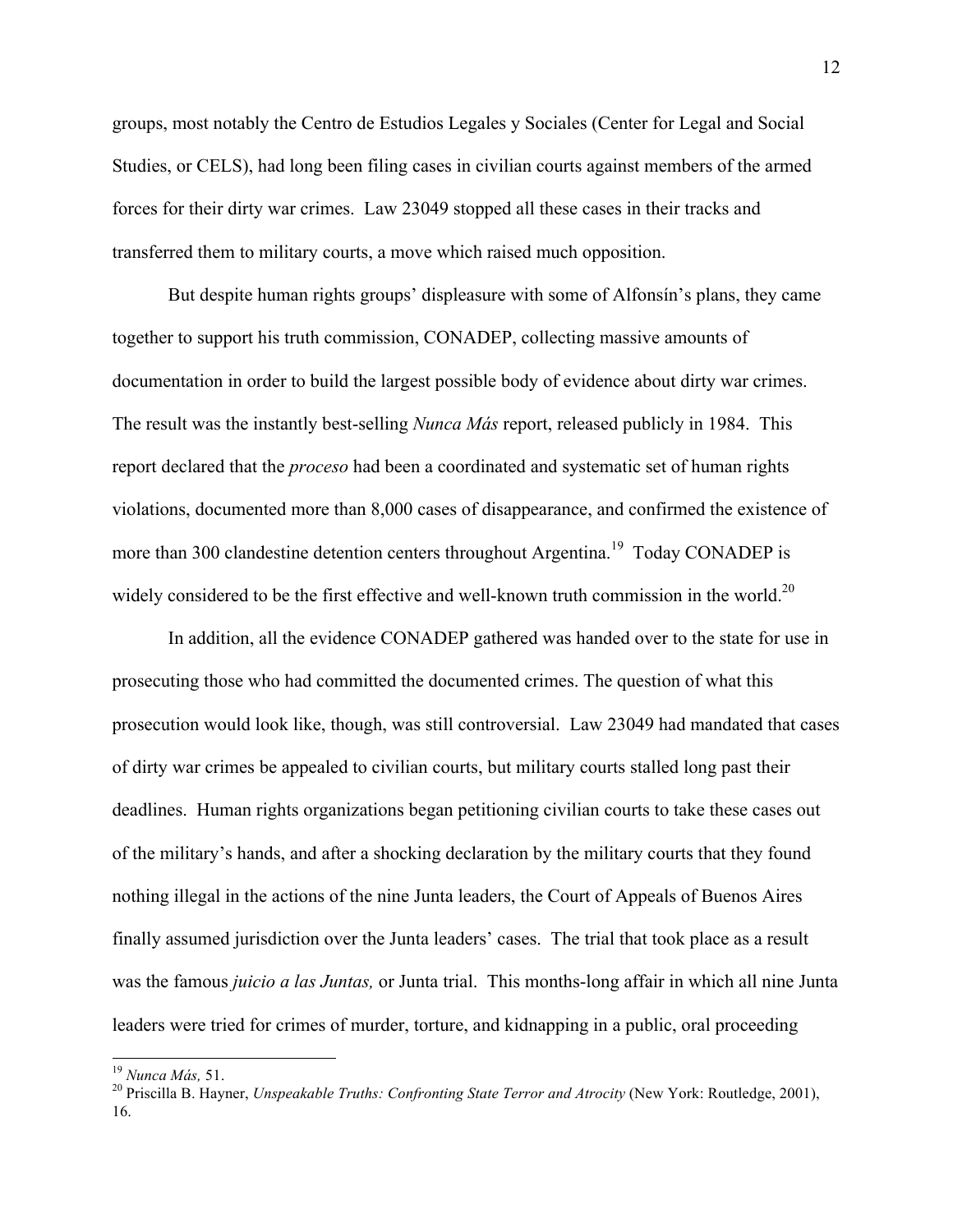captivated the nation and gained international attention. It was the first time in history that a Latin American nation (or, arguably, any nation) had overcome the pressure for impunity and condemned its former leaders for human right violations.

The trial took place between April and December of 1985, and the final sentencing condemned Videla and Massera (the top two leaders of the dirty war) to life in prison. On the other hand, all three members of the third Junta were acquitted, as was the Air Force Brigadier General of the second Junta. The remaining Junta leaders received light sentences of less than twenty years. Although the trial received much praise internationally and from sectors of the Argentine population, the human rights movement was discontented. Two life sentences did not seem like effective compensation for tens of thousands of unnecessary deaths, and with the end of the attention-grabbing Junta trial advocates feared that the pressure for punishment of other accused repressors would fade away.<sup>21</sup>

They were largely right. In 1985, when the Junta trial was taking place, there were more than 2,000 separate dirty war-related complaints, against at least 650 separate individuals, pending before Argentine courts.<sup>22</sup> But as the Junta trial came to a close some members of the Radical Party, which had previously been against impunity, began to believe that justice had been served and that it was time to put a stop to trials that would otherwise drag on for years. This led to the December 1986 passage of a law known as *Punto Final* (Full Stop), which dictated that 60 days after the law's enactment Argentine courts would not accept any new dirty war complaints. The law, which aimed to placate the military by limiting the number of officers

<sup>&</sup>lt;sup>21</sup> For example, Emilio Mignone, leader of the human rights group Centro de Estudios Legales y Sociales (CELS), stated that there would be "enormous pressure for an amnesty or a law of national reconciliation or something else of this nature" after the Junta trial. "Debe crearse una comisión parlementaria, ya," interview with Emilio Mignone, *Madres de Plaza de Mayo*, March 1985, 4. 22 Mendez, *Truth and Partial Justice in Argentina*, 61.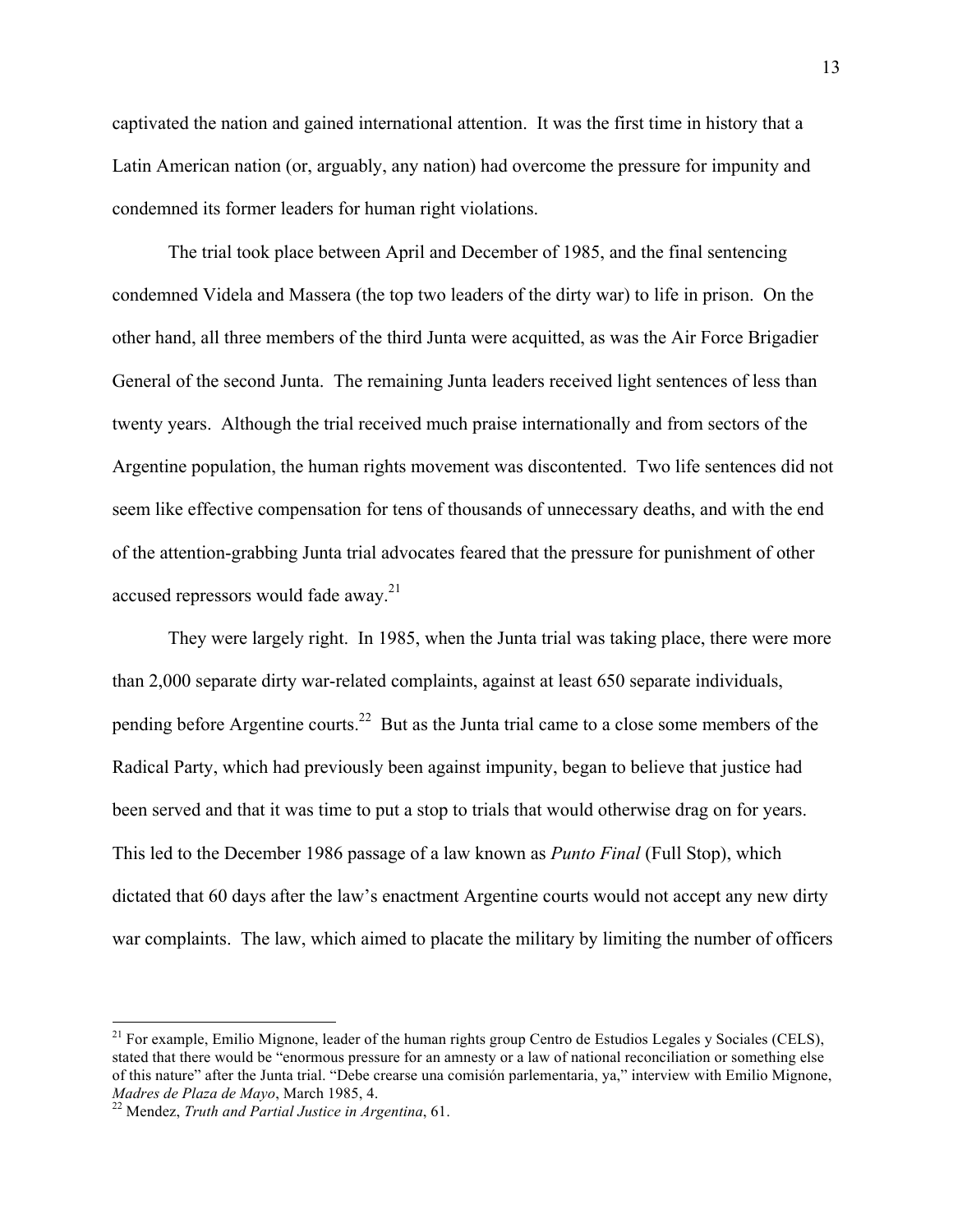who would be tried, largely backfired, in what Alfonsin later called a "boomerang effect." $^{23}$ Human rights groups and the courts went into overdrive, processing cases so quickly that after the 60 days had passed, several hundred members of the armed and security forces still faced trial, as compared to the few dozen the government had expected.<sup>24</sup> The military was highly dissatisfied with this result, and the human rights movement remained displeased that any sort of impunity would be allowed.

Although his plan did not work, Alfonsín's desire to placate the military through Punto Final was not necessarily foolish, as Argentina's armed forces remained powerful throughout the transition. The president's worst fears were realized with the April 1987 "Easter Rebellion," in which the military responded to the arrest of one of their own with the threat of rebellion. Many young, active military men declared that they would no longer submit to Alfonsín's constitutional government, and the incident only ended when 50,000 civilians surrounded the military base where the rebellion was headquartered, "defying the soldiers to use their weapons against unarmed civilians."<sup>25</sup> Even then, it was only negotiations between Alfonsin and the rebellion's leaders that truly ended the conflict.<sup>26</sup>

Alfonsín denied promising any sort of amnesty to the rebels during these private deliberations, but only a few months later, in June 1987, Congress passed the law of "*Obediencia Debida*," or "Due Obedience." Under this law, nearly all lower-ranking officers were pardoned for their involvement in dirty war crimes, with the justification that they were merely following orders. Only those with command power were still eligible to be punished, which meant only a

<sup>&</sup>lt;sup>23</sup> Raúl Alfonsín, *Memoria Politica: Transición a la democracia y derechos humanos* (Buenos Aires: Fondo de Cultura Económica de Argentina, 2004), 50.

<sup>&</sup>lt;sup>24</sup> Mendez, *Truth and Partial Justice in Argentina*, 66-67.<br><sup>25</sup> Ibid., 68

<sup>26</sup> Nino, *Radical Evil on Trial*, 95-99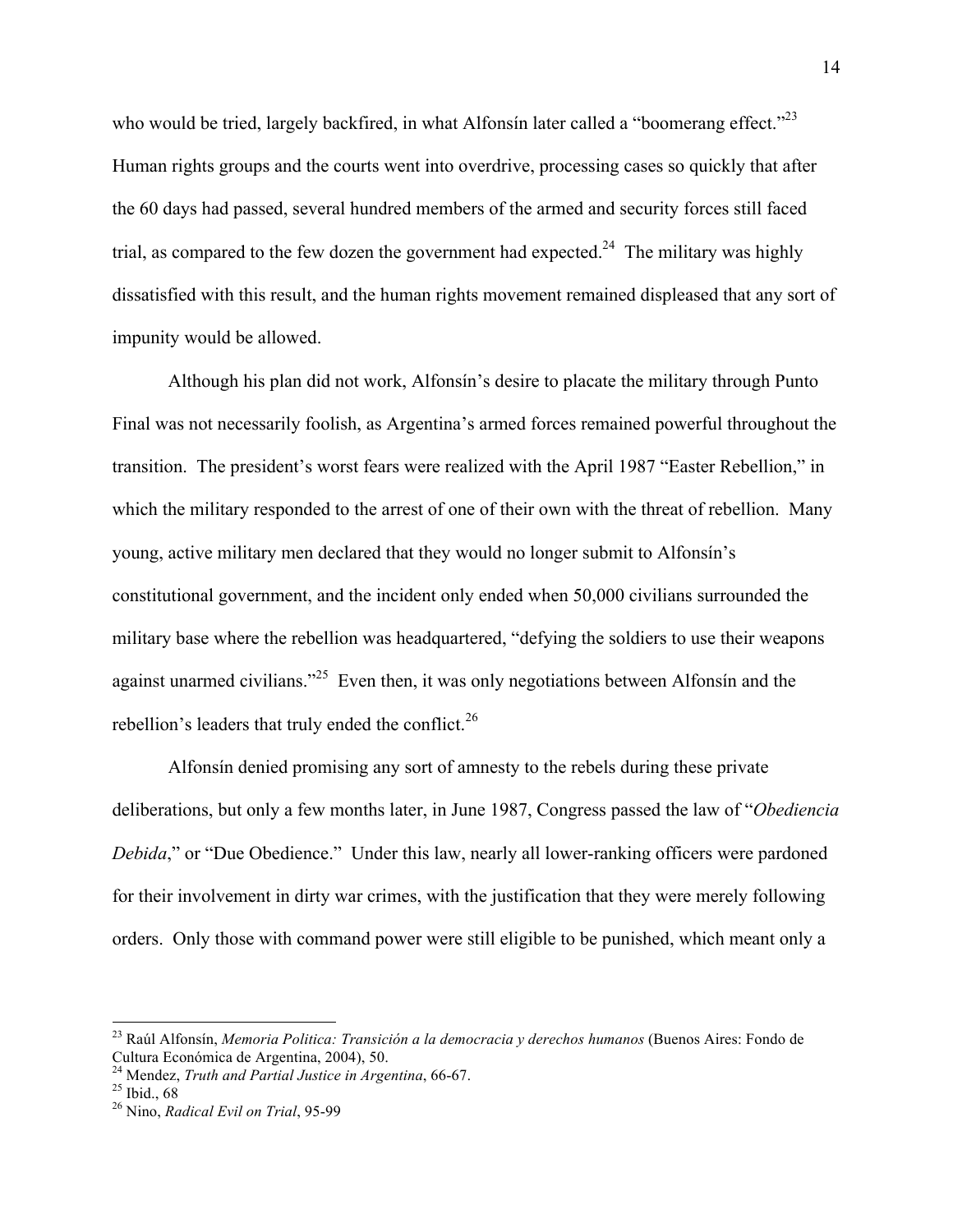few dozen members of the armed forces could still stand trial. The law was viewed by the human rights movement and many others as an amnesty.

The human rights movement would soon face more disappointment. Alfonsín fell from power in the face of economic crisis, and was replaced by Carlos Menem. In 1989 and 1990 Menem did huge damage to the cause of post-dirty war justice by pardoning nearly every person who had been convicted of dirty war crimes, including the Junta leaders condemned in the famous *juicio a las Juntas*. Essentially, no one would face any significant punishment for the seven years of state terrorism and 30,000 disappearances that constituted the dirty war. In the eyes of many, justice had failed.

As it turned out, though, this was not the end of the story. CELS continued to bring cases before the courts and developed a unique legal apparatus called a "truth trial." Here, the courts became like temporary truth commissions, following the legal procedures of a trial to discover the truth about many dirty war crimes despite the fact that the guilty could not be punished. Political tides turned, and in August 2003 the Argentine Congress repealed both Obediencia Debida and Punto Final. In 2005 the Supreme Court declared those laws and Menem's pardons unconstitutional, and dirty war trials resumed. Whether or not these new trials, taking place more than twenty years after the dictatorship fell, can be considered part of the same process as the 1985 Junta trial is an interesting and debatable question. What is clear, though, is that Argentina's transitional process was long and complex, resisting simplification and resulting in diverse interpretations of its failure or success.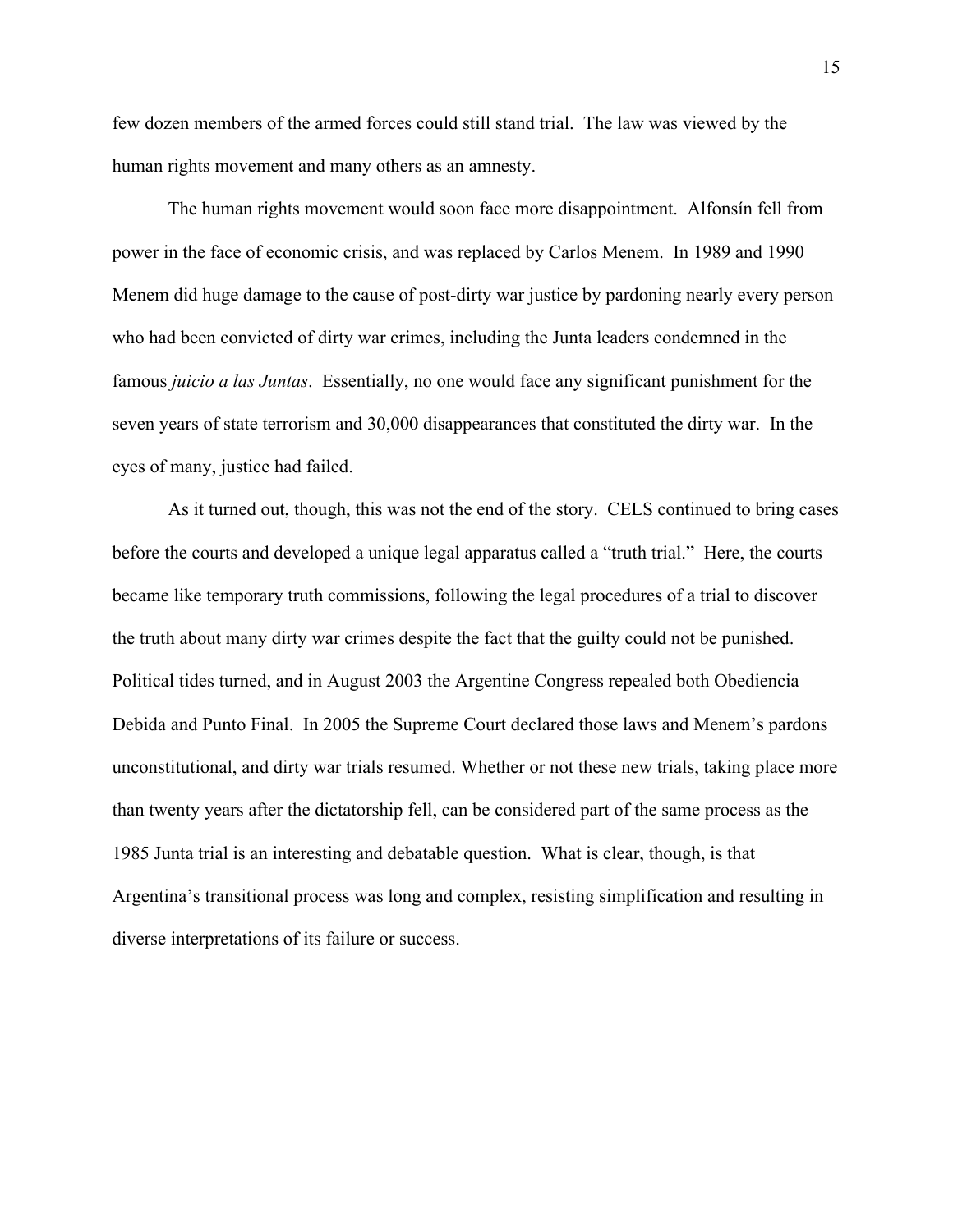Argentine Objectives: Justice, Truth, and Peace

The announcement that the first three Juntas of the Dirty War would stand trial was greeted with enthusiasm from almost every sector of Argentine society.<sup>27</sup> Led by Argentina's most prominent human rights organizations, an estimated 70,000 to 100,000 people took to the streets on April 22, 1985, the first day of the trial, in order to show their support.<sup>28</sup> Expectations were high as a huge amount of legal, historical, and even emotional significance was bestowed on the event. In contrast to the dichotomized, peace-versus-justice view that has mostly dominated transitional justice scholarship, there were three overlapping objectives that Argentines, and especially the Argentine human rights community, hoped to achieve through the prosecution of dirty war criminals.

The first of these objectives was to legally punish the guilty, and in this sense achieve "justice." The second was to set the historical record straight, transforming and fixing the nation's collective memory of the dirty war, thus achieving the transitional goal of "truth." Finally, human rights advocates saw trials as a way to promote future democratic peace, believing that the foundation of truth and justice they could provide was a base without which a new, democratic Argentina could not be built. This essay will refer to these three goals using the keywords "justice," "truth," and "peace." Although the word "reconciliation" may seem

<sup>&</sup>lt;sup>27</sup> As the *Diario del Juicio* reported, in November of 1985 92.4% of Argentines were in favor of the Junta trial.<br>"Encuesta: Que Opinan Los Argentinos del Juicio," *Diario del Juicio*, November 12, 1985, 1.

<sup>&</sup>lt;sup>28</sup> Graciela Fernández Meijide, APDH member and head of CONADEP's deposition department, is the source for both the 70,000 estimate and the 100,000 estimate of attendance, having given both numbers at different times. Her reference to 70,000 attendees is located in *Los Argentinos no podemos perder el juicio*, pamphlet, Asamblea Permanente por los Derechos Humanos, July 1984, 2, Princeton University Latin American Microfilm Collection, Human Rights in Argentina: A Collection of Pamphlets, Reel 1. The 100,000 estimate can be located in Fernández Meijide, *La Historia Íntima de los Derechos Humanos*, 300.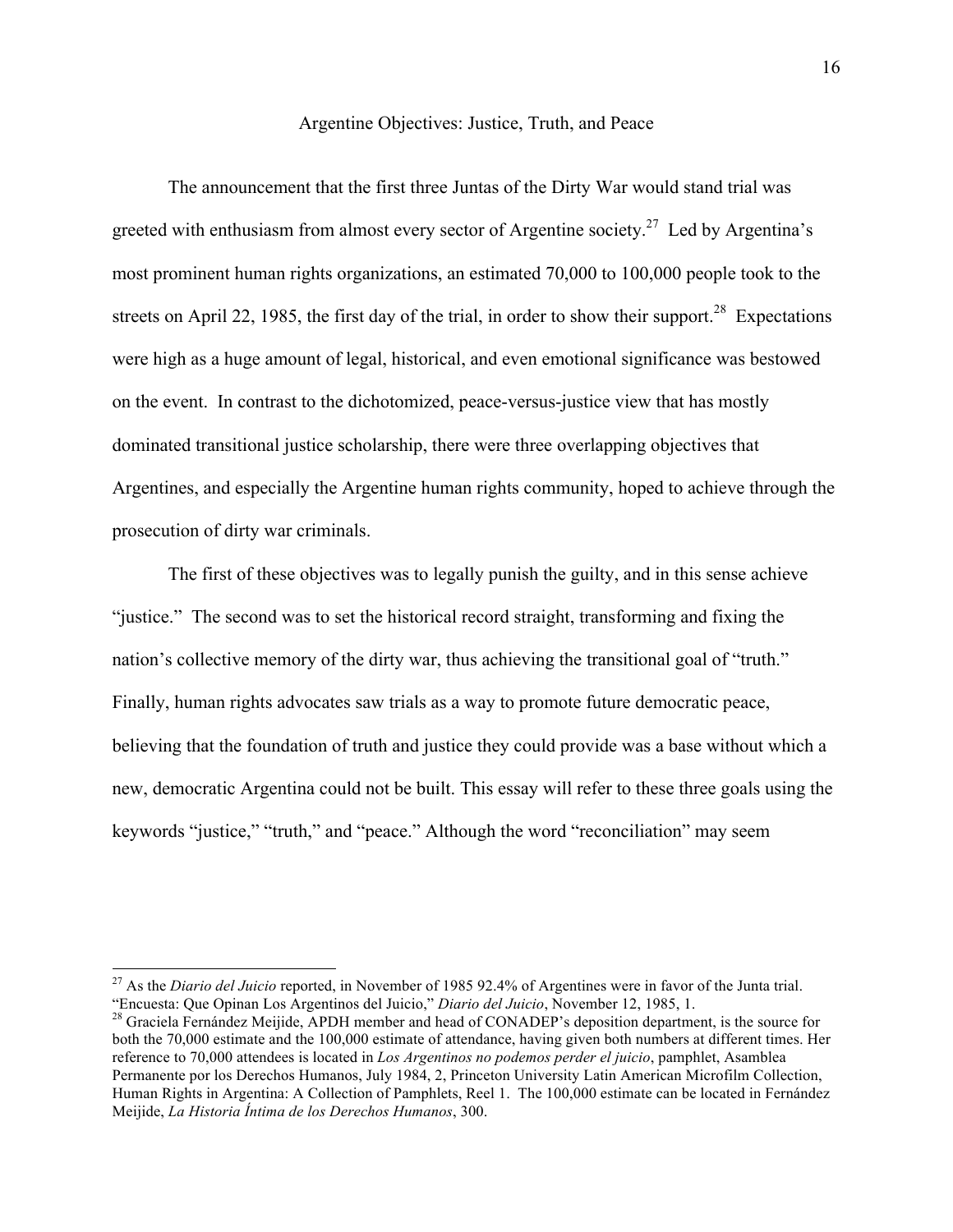preferable to "peace" due to its specificity, I have chosen to avoid it because, in the Argentine context, it is often viewed as a "code word for impunity."<sup>29</sup>

The significance that human rights groups bestowed on the idea of criminal trials could be observed even before the Junta trial began. In November 1984 (after the fall of the dictatorship but before the start of the Junta trial), for example, the Asamblea Permanente por los Derechos Humanos (APDH, or Permanent Assembly for Human Rights) held a general meeting about the "defense, affirmation, and deepening of democracy." The agenda for this meeting is quite telling. The "prosecution of state terrorism," or in other words the prosecution of those who were guilty of dirty war human rights violations, was the very first item to be discussed. It would be considered even before "dismantling the apparatus of repression," and "national defense policy within the democratic state." The fact that trials were discussed earlier than the reform of the dirty war security structure shows just how important they seemed to human rights advocates at the time. It is important to note, though, that for them, the trial of the nine excommanders was just the beginning of a necessary process which, in order to be effective, would eventually include the prosecution of any and all "participants, instigators, or accomplices."<sup>30</sup>

As the prosecution of the Junta leaders in civilian court began in the spring of 1985, the general importance of trials expressed at the 1984 APDH gathering began to clarify itself into specific expectations and meanings, revealing the three objectives that the human rights community, and in some cases other major actors, hoped to achieve. The first of these goals was that of "justice." This was the goal of any criminal trial: to exercise the force of law to punish those who committed the crime.

<sup>&</sup>lt;sup>29</sup> Naomi Roht-Arriaza, "The new landscape of transitional justice," in *Transitional Justice in the Twenty-First Century*, 12.

<sup>&</sup>lt;sup>30</sup> Encuentro para la Defensa, Afirmación, y Profundización de Democracia, pamphlet, Asamblea Permanente por los Derechos Humanos, December 1984, 2-3, Princeton University Latin American Microfilm Collection, Human Rights in Argentina: A Collection of Pamphlets, Reel 1.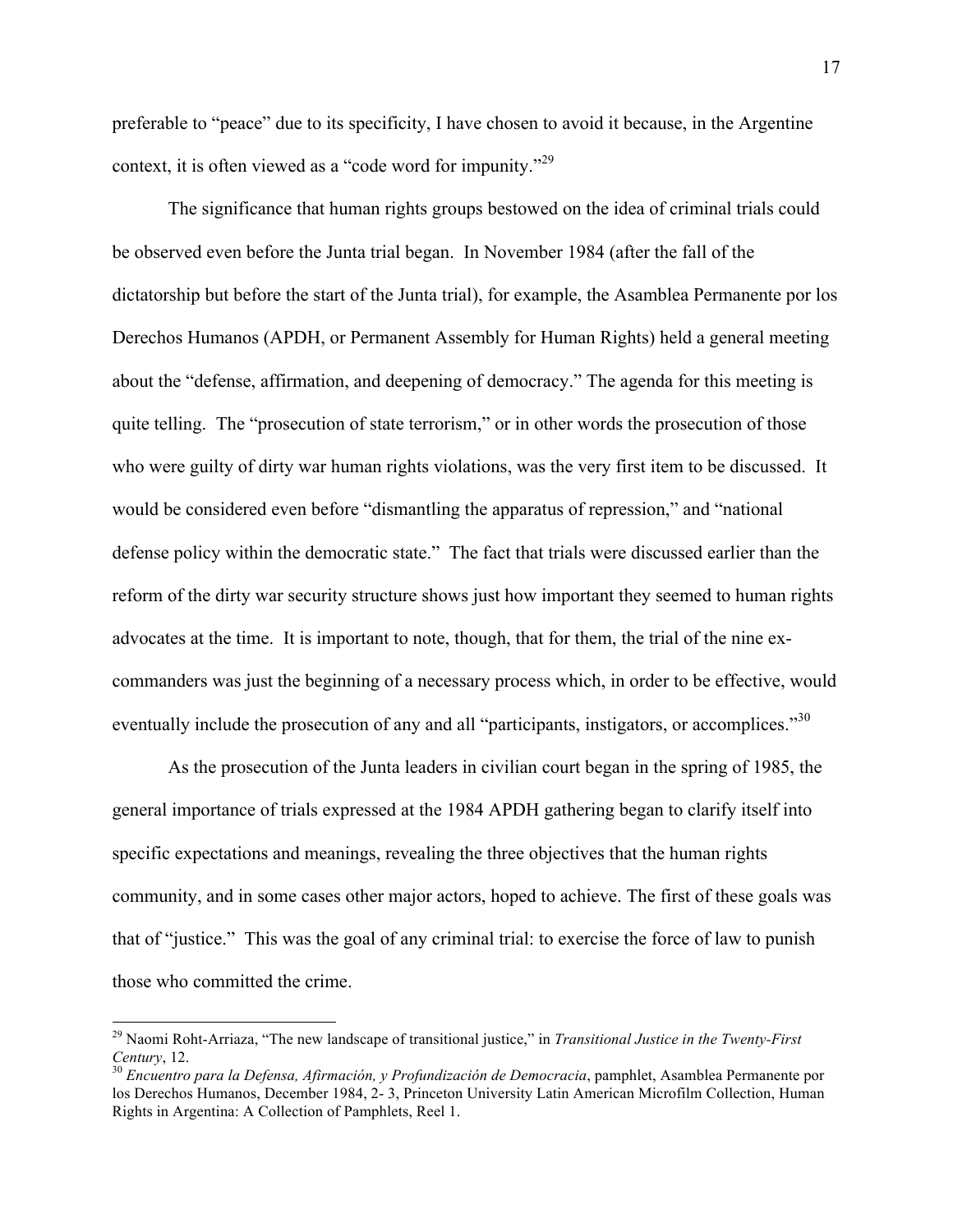Human rights groups, major media outlets, and Alfonsín's transitional government all agreed on this goal. One place where this can be seen quite clearly is in the *Diario del Juicio* newspaper that reported only on the trial, and its portrayal of the event as an outcome-focused legal proceeding. For instance, in the first issue there was an article called "the points that prosecutor Strassera has achieved in his favor." This article stated that "the most dramatic testimonies are not always the most valuable from the point of view of the prosecutors. Some less well known testimonies offer overwhelming evidence of what they are trying to prove."<sup>31</sup> It then went on to summarize some of these strategically significant testimonies, which presumably had not received much media coverage due to their lack of sensational content. This article, placed early in the issue with a large and eye-catching headline, demonstrates that for the publishers of *Diario del Juicio* (who also published a general left-wing newspaper called *Pérfil*), the trial was more than political theater and more than a process of exposing facts. The outcome, which would hopefully be the punishment of the Junta leaders, was extremely important, and the steps that would result in that outcome were significant enough to be reported on, even when they did not contribute to a flashy narrative.

Another *Diario del Juicio* headline stated that the argument most likely to be used by the Juntas' defense lawyers, "the argument of legitimate defense," was legally "unsustainable."<sup>32</sup> Without any moral outcry, the article calmly argued that mass kidnapping, torture, and murder are not "rationally appropriate responses" to a guerrilla threat, and since the legal concept of "legitimate defense" only applies to "rationally appropriate responses," the Junta leaders would not be able to turn to this argument successfully. The fact that *Diario del Juicio* was engaging in this type of legal analysis shows again that the publishers viewed the trial as a legal proceeding

<sup>&</sup>lt;sup>31</sup> "Los puntos a favor que ya logró el fiscal Strassera," *Diario del Juicio*, May 27, 1985, 2.<br><sup>32</sup> Alberto Fernández, "La legítima defensa es un argumento insostenible," *Diario del Juicio*, May 27, 1985, 3.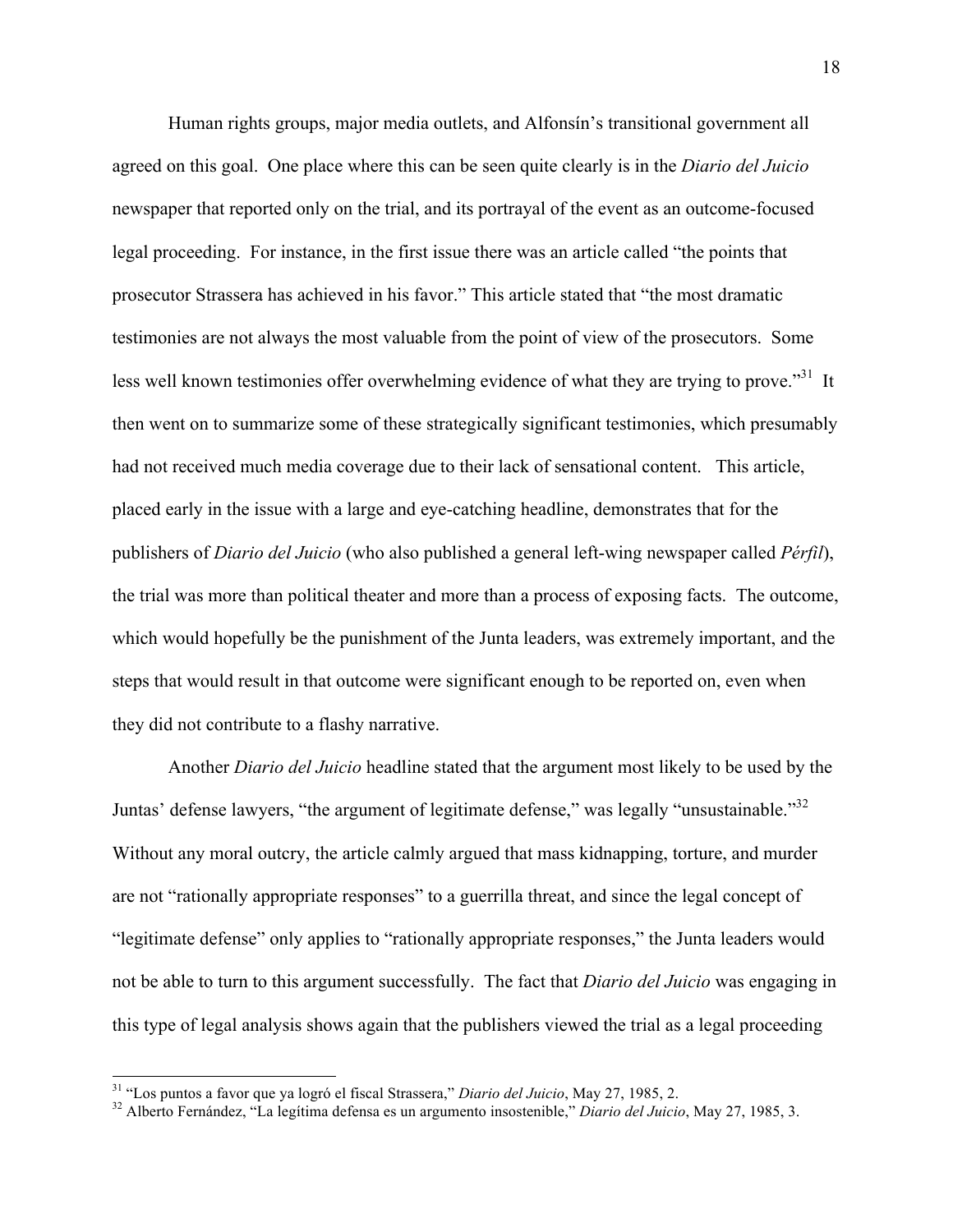above all else. In articles like these they sought to educate the public about what was happening in legal terms, rather than political or moral ones, thus demonstrating their belief that the trial was about "justice" in the sense of achieving punishment of criminals through the exercise of the rule of law.

One more way in which the publishers of *Diario del Juicio* demonstrated this belief was by attempting to show that the trial was truly fair, with the rights of the defendants being guaranteed even in this extraordinary situation.<sup>33</sup> They even took care to note in a secondary headline that the author explaining this was a qualified lawyer and legal scholar. Here, again, *Diario del Juicio* drove home the notion that this proceeding was about law rather than drama, and serving justice rather than seeking vengeance.

Within the singular goal of using Argentina's democratic legal system to punish those responsible for dirty war repression, there were multiple motives involved. The first of these can be described as preventive, and the second as retributive. Both the government and human rights groups shared the idea of preventive justice, believing that the trial was meant to act as a disincentive to would-be repressors and thus prevent future violations. The Madres de Plaza de Mayo, for instance, covered the front page of their monthly newsletter with the headline "Without Punishment, They Will Return," accompanied by an iconic photo of ex-Junta leader Jorge Rafael Videla being sworn in as president of the nation.<sup>34</sup> The APDH also emphasized the preventive aspect of justice, responding to the question "What is the purpose of this trial?" with the answer "to ensure that terror will never again fall upon a defenseless people at the hands of their own armed forces."35 The government's agreement with this motive can be observed in the

<sup>&</sup>lt;sup>33</sup> Enrique Paixao, "El juicio público a las Juntas no lesiona las garantías de defensa," *Diario del Juicio*, May 27, 1985, 4.<br><sup>34</sup> "Sin Castigo, Volverán," Madres de Plaza de Mayo, March 1985, 1.

<sup>&</sup>lt;sup>35</sup> Mirtan Mantaras, in *Los Argentinos no podemos perder el juicio*, pamphlet, 7.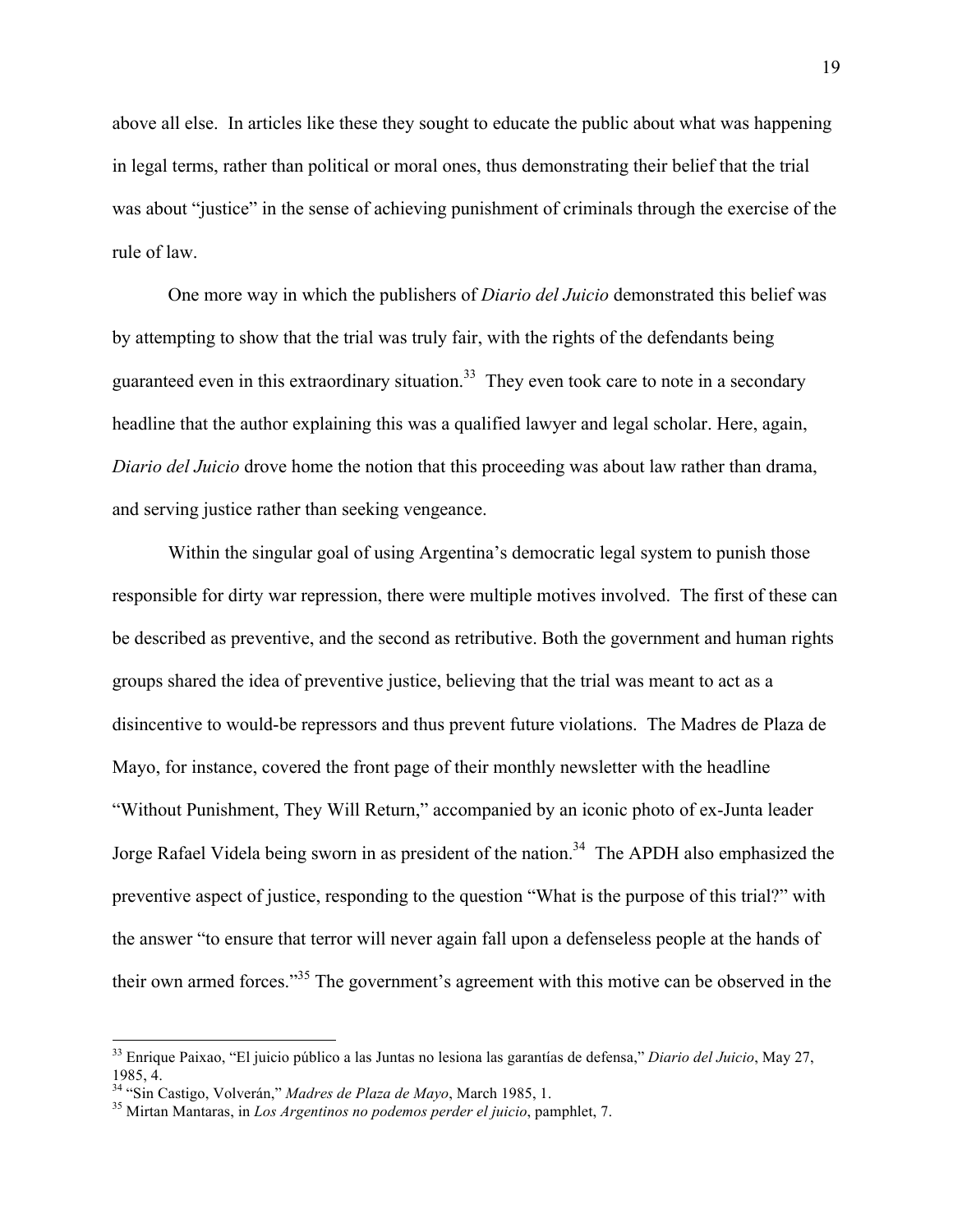autobiography of President Raul Alfonsín. Discussing his decision to try the nine Junta leaders, he wrote that "I was convinced that every process of democratic transition should attempt to achieve one primary and exclusive goal: to prevent the commission of future human rights violations."<sup>36</sup>

The second possible purpose of legally punishing the Junta leaders was to achieve some level of retribution for the pain that the dirty war had caused Argentine society, especially for victims and their families. This call for retributive justice came mostly from human rights groups rather than the government, and especially from what Brysk calls "family-based" groups, which were composed primarily of *afectados* (affected ones, meaning those who had either survived disappearance or were the family of dirty war victims). In an April 1985 speech, for instance, Madres de Plaza de Mayo leader Hebe de Bonafini quoted a poem by Pablo Neruda: "Por estos hijos nuestros,/ nuestros hijos,/ pido castigo/ para los que de sangre/ salpicaron la patria,/ pido castigo…" ("on behalf of these children,/ our children,/ I ask for punishment/ for those who with blood,/ splashed the nation,/ I ask for punishment..").  $37$  Asking for trial and punishment "on behalf of our children," Bonafini demonstrated the call for retributive justice that *afectados* like herself frequently made during this period. Juana Sapire, the wife of disappeared filmmaker Raymundo Gleyzer, also demonstrated it when she told me in an interview that she would "like for [dirty war criminals] to suffer as much as they can for as long as they can."<sup>38</sup> The government, on the other hand, did not wish to seek retribution. Alfonsín found the retributive attitude of the human rights movement to have "radicalized its demands in an extreme

<sup>&</sup>lt;sup>36</sup> Alfonsin, *Memoria Politica*, 36.<br><sup>37</sup> Hebe de Bonafini, "Pido Justicia," *Madres de Plaza de Mayo*, March 1985, 11.<br><sup>38</sup> Juana Sapire, interview with the author, New York, NY, October 2011.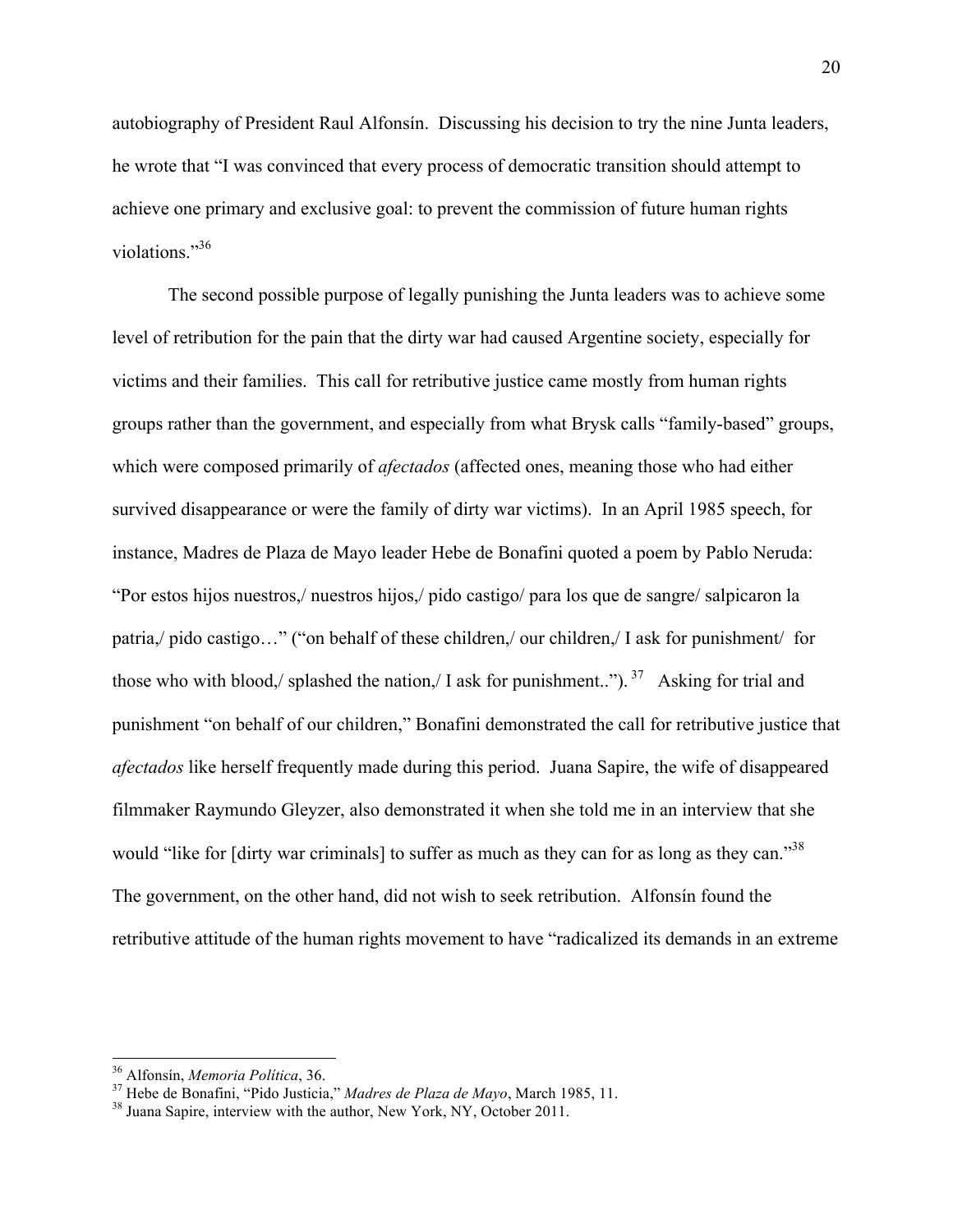way." He preferred to "combine the desirable and the possible in paying off the debts of the past," focusing primarily on preventive justice and "always keeping in mind the future."<sup>39</sup>

An interesting feature of the concept of preventive justice is that it makes "justice" less of a goal in itself, and more of a means to an end. In this case, that end was another one of Argentina's transitional goals: "peace," which this essay will shortly return to. The difference between retributive and preventive justice, then, is basically a difference in prioritization. When it comes to retribution, "justice" is a goal in itself, either on equal footing with or more important than "peace." With prevention, "peace" is primary, and "justice" is secondary. The consequences of these differing senses of prioritization, and the fact that Alfonsín preferred one while the human rights community preferred another, will be further discussed in later sections of this essay.

The second accomplishment that was hoped for from criminal trials was the establishment of a collective truth about what had happened during the *proceso*. Since dirty war repression was clandestine, society's ideas of what had taken place were, as one observer described them, "very fragmented."<sup>40</sup> This made the creation of an agreed-upon history even more important in this case than in other cases of massive human rights violations. That the trials were expected to create this history was made clear in the first issue of *Diario del Juicio*. In a supplement to the issue entitled "Trial of the Century," the newspaper sought to justify its existence as a periodical focused exclusively on one event. The front page bore a headline reading "Because history is the prologue to the world our children will inherit."<sup>41</sup> It went on to explain that the paper's existence was "less of an editorial idea, and more of a historical

<sup>&</sup>lt;sup>39</sup> Alfonsín, *Memoria Política*, 37.<br><sup>40</sup> Zlachevsky, interview. <sup>41</sup> *Diario del Juicio*, May 27, 1985, Supplement, 1.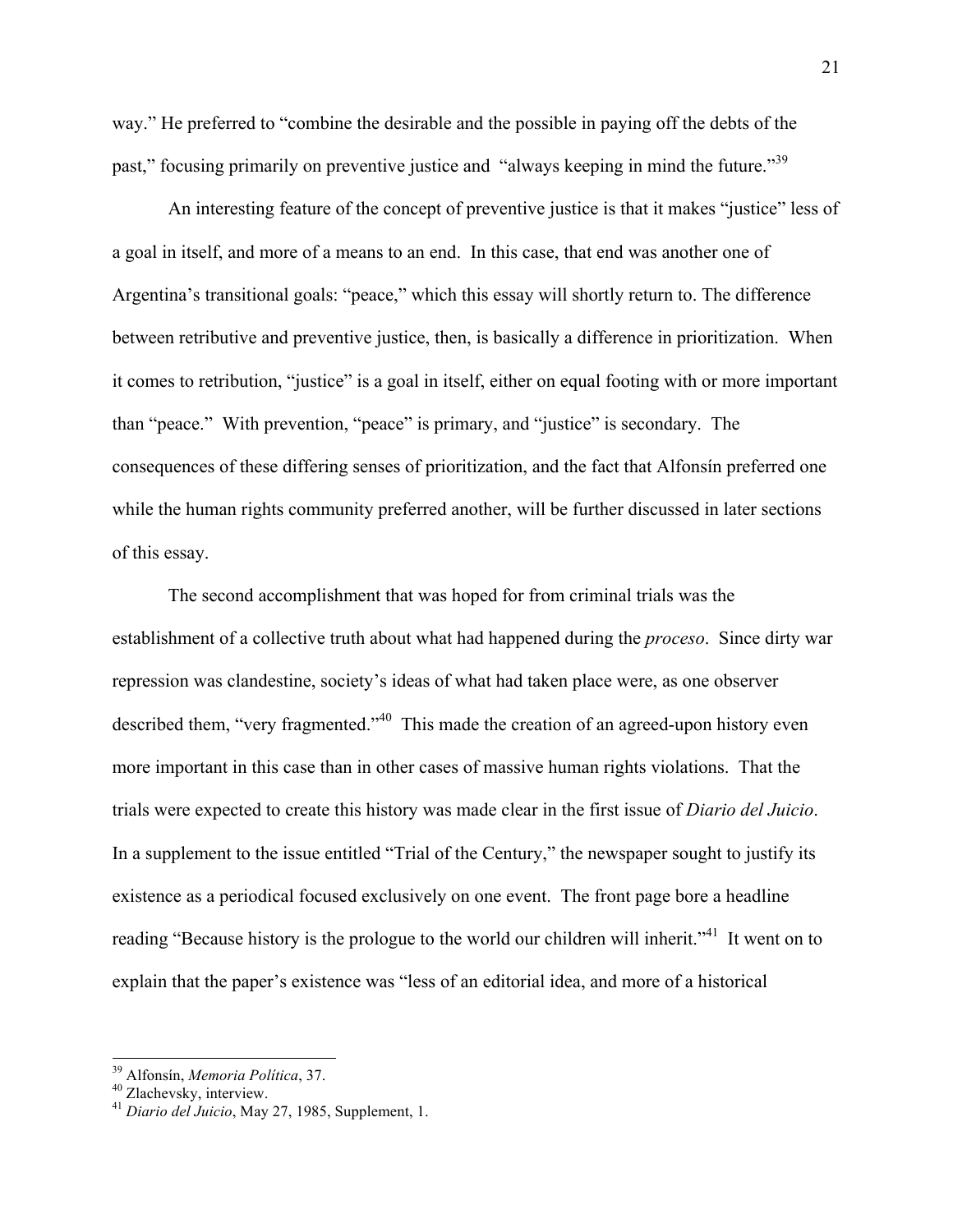obligation."42 The publishers intended for readers to "archive and collect" the paper so that they could "respond to [their] children when, after some years, they begin to ask, 'What happened?"<sup>43</sup> The vast majority of each issue of *Diario del Juicio* consisted of printed versions of testimonies given at the trials, and the idea seems to have been that these testimonies, combined with legal commentary and the trial's final outcome, would be the definitive historical record of the dirty war, and the primary way of explaining what had happened to those who were not there. The trial would create the truth that was transmitted to future generations.

Human rights groups also expressed the notion that the trial of the Junta leaders was intimately linked with the question of historical truth. At its 1984 meeting on democracy, one of the primary reasons the APDH (Permanent Assembly for Human Rights) found for supporting trials was that they would "investigate the facts," fully exposing them to the public and thus completing the work that CONADEP had begun.<sup>44</sup> In a July 1985 pamphlet entitled "We Argentines cannot lose this trial," the APDH again discussed the "truth" objective, claiming that it sought to "extend the [trial's] scope of reflection" by providing a summary of its proceedings thus far, maintaining that "nothing would be more tragic than that these testimonies remain simple anecdotes."<sup>45</sup> The APDH, then, sought to make the testimonies more than stories. By convicting the Junta leaders and thus "winning" the trial, they hoped to turn the testimonies into accepted historical truth. Within the same pamphlet, Graciela Fernández Meijide (APDH member and head of CONADEP's depositions department) specifically stated that the trial was

 $42$  Ibid.

 $43$  Ibid.

<sup>44</sup> *Encuentro para la Defensa, Afirmación, y Profundización de Democracia*, pamphlet, 15. <sup>45</sup> *Los Argentinos no podemos perder el juicio*, pamphlet, cover.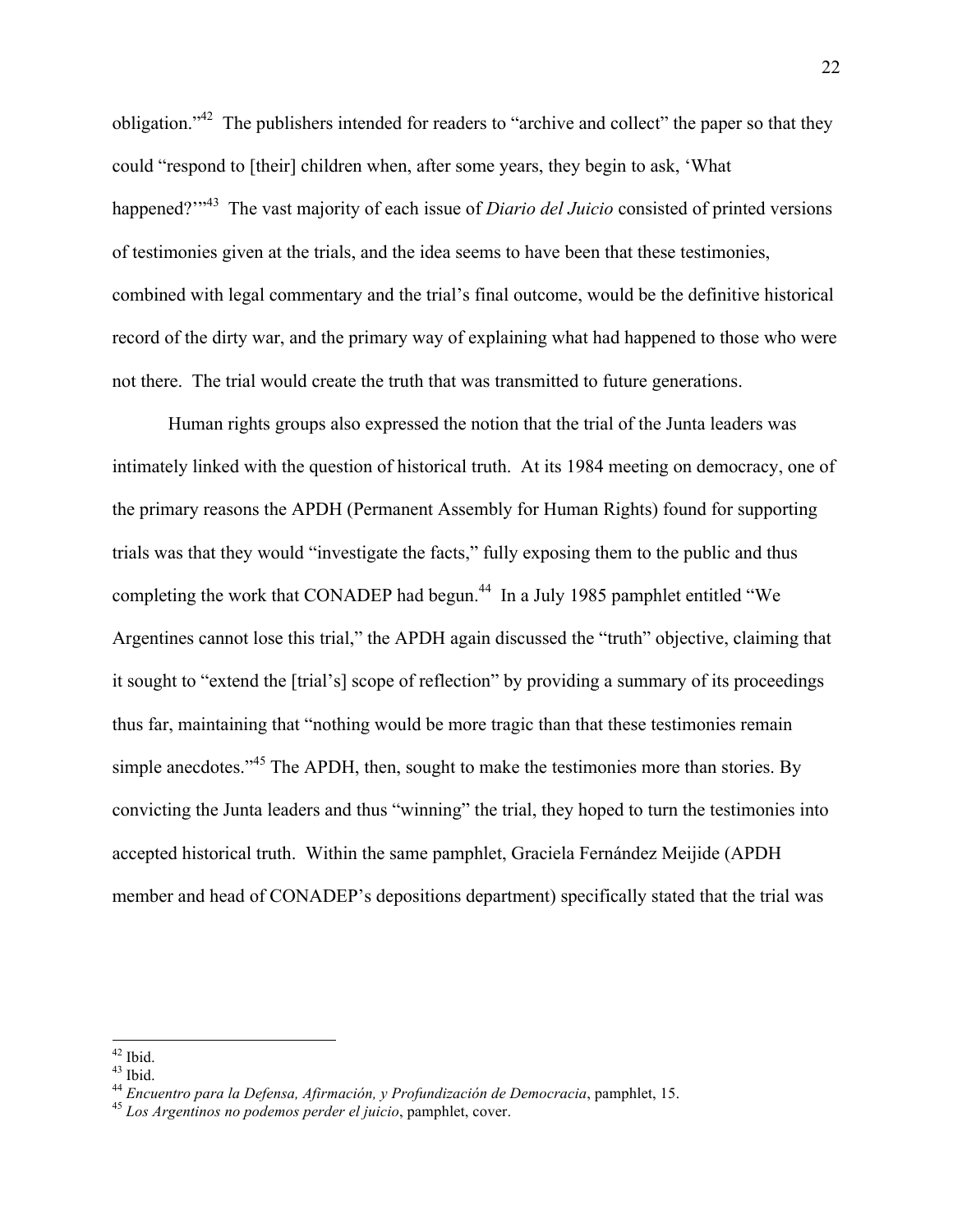about both "truth and justice," rather than justice alone, and that with the trials, Argentina had "decided to face the truth."<sup>46</sup>

Government actors also recognized "truth" as one of the trial's objectives. Alfonsín himself stated that part of his plan was to "explicitly bring the subject of repression exercised by the state to the attention of society," or in other words to raise awareness about what had taken place during the dirty war.47 He also acknowledged that one major function of the trial was to "establish the existence of [the dictatorship's] organized criminal plan."48 Here, again, Alfonsín stated that one purpose of the trial was to establish the truth. The president's advisor, Nino, confirmed this when he wrote that annulling the military's self-amnesty law (the first step necessary to hold trials) was equivalent to "acknowledging that society demanded knowledge of the truth."<sup>49</sup>

The third and final objective that trials were expected to promote was that of "peace," meaning the long-term establishment of a stable democracy and the prevention of future human rights violations. Human rights groups were quick to claim that the trial of the Junta leaders (as well as those of lower-ranking officers) would promote peaceful and stable democracy, offering many different ideas on how it could do so. There was the suggestion, for instance, that allowing civilian courts to try dirty war criminals would help to establish a strong and independent judiciary, something key to the survival of democracy.<sup>50</sup> The Madres de Plaza de Mayo also expressed the idea that trials were somehow a gateway, or at least a necessary prerequisite, to peaceful democracy when they launched their campaign to "give a hand to the disappeared" in early 1985. This campaign sought to bring about trials in civilian courts as quickly as possible,

<sup>&</sup>lt;sup>46</sup> Ibid., 2.<br><sup>47</sup> Alfonsín, Memoria Política, 36.

<sup>&</sup>lt;sup>48</sup> Alfonsin, Memoria Política, 38<br><sup>49</sup> Nino, *Radical Evil on Trial*, 74.

<sup>&</sup>lt;sup>50</sup> Encuentro para la Defensa, Afirmación, y Profundización de Democracia, pamphlet, 15.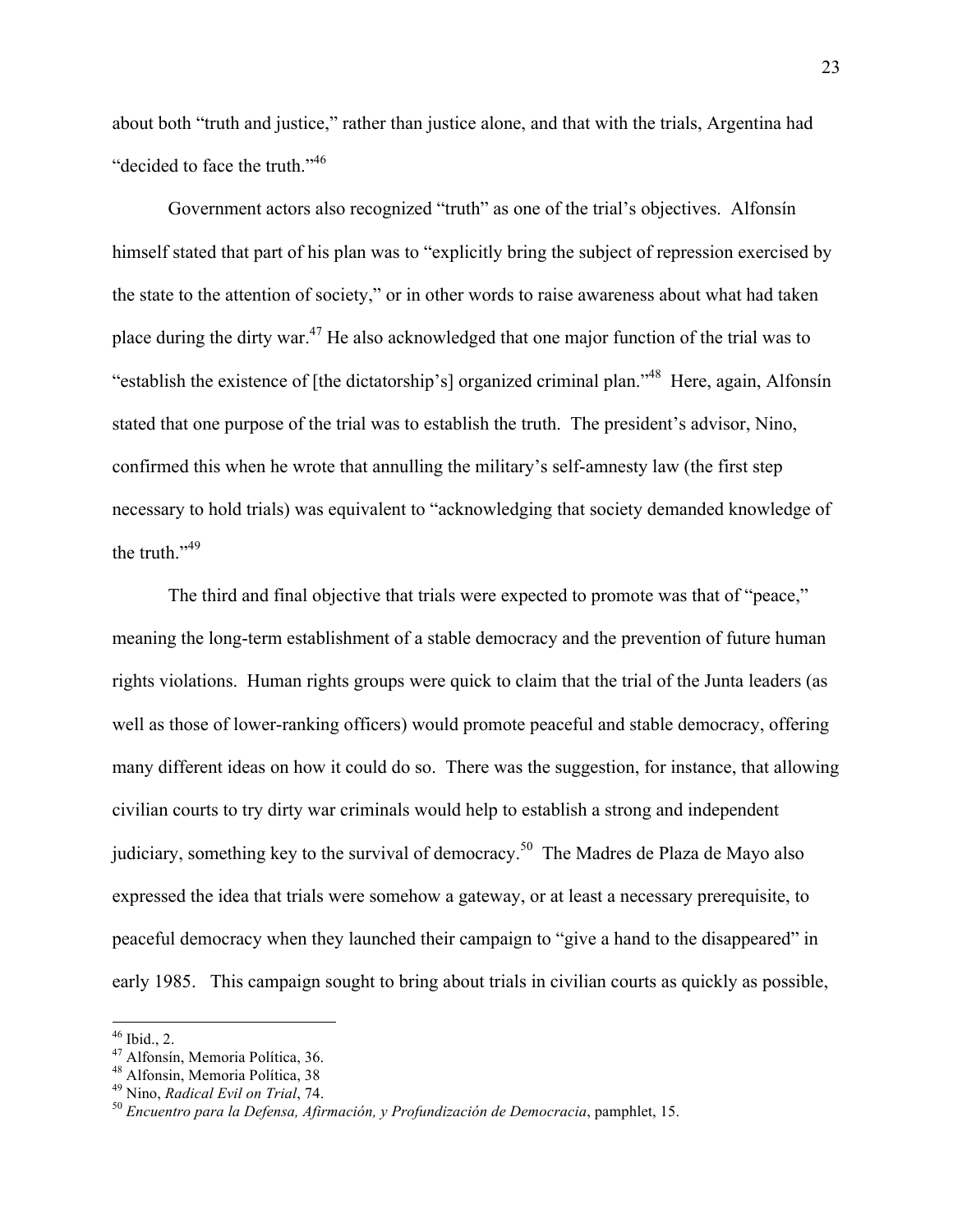describing its goal as 'trial and punishment, in order to *begin* living in democracy" (my italics).<sup>51</sup> In their eyes, Argentina could not even start building a democracy until it punished dirty war repressors.

There was also the belief that the trial could somehow change what Carlos Santiago Nino, legal scholar and advisor to Raúl Alfonsín, called the "moral consciousness of society."<sup>52</sup> After the dirty war many identified the ease with which Argentines had given up on democratic government and the rule of law as important factors that had led to repression. What Nino and others hoped was that by convicting military leaders of horrific crimes, trials would be able to change this attitude and reinforce the belief that if rights were to be protected, democracy would need to be protected as well. As then-secretary of the APDH Juan José Prado put it, "In today's trial… we are judging… the actions and omissions which show that we used to be an uninformed, indifferent, fearful community, but have now awoken and realized that we must never again allow this to take place."<sup>53</sup> The APDH expressed this again in a pamphlet on the Junta trial, stating that the "awareness of reality" the trial brought was "essential to the development of a people that views democratic control over the armed forces as indispensable."54 The Christian human rights group Servicio de Paz y Justicia (Service of Peace and Justice) summarized this opinion quite succinctly in their slogan, "peace is the fruit of justice."<sup>55</sup>

Despite the faith of human rights groups in the ability of trials to help create a new, peaceful Argentina, others were skeptical about the ability of punishment to create stability.

<sup>&</sup>lt;sup>51</sup> "Madres + Manos, Juicio y Castigo," *Madres de Plaza de Mayo*, February 1985, 3.<br><sup>52</sup> Nino, *Radical Evil on Trial*, 90.<br><sup>53</sup> Juan Jose Prado, in *Defensa Nacional y Derechos Humanos*, pamphlet, Asamblea Permanente p Humanos, September 1985, 20, Princeton University Latin American Microfilm Collection, Human Rights in Argentina: A Collection of Pamphlets, Reel 1.<br><sup>54</sup> Mirta Mantaras, in *Los Argentinos no podemos perder el juicio*, pamphlet, 7.

<sup>&</sup>lt;sup>55</sup> "La paz es fruto de la justicia" is still the slogan of Servicio de Paz y Justicia today. See their website at http://www.serpaj.org.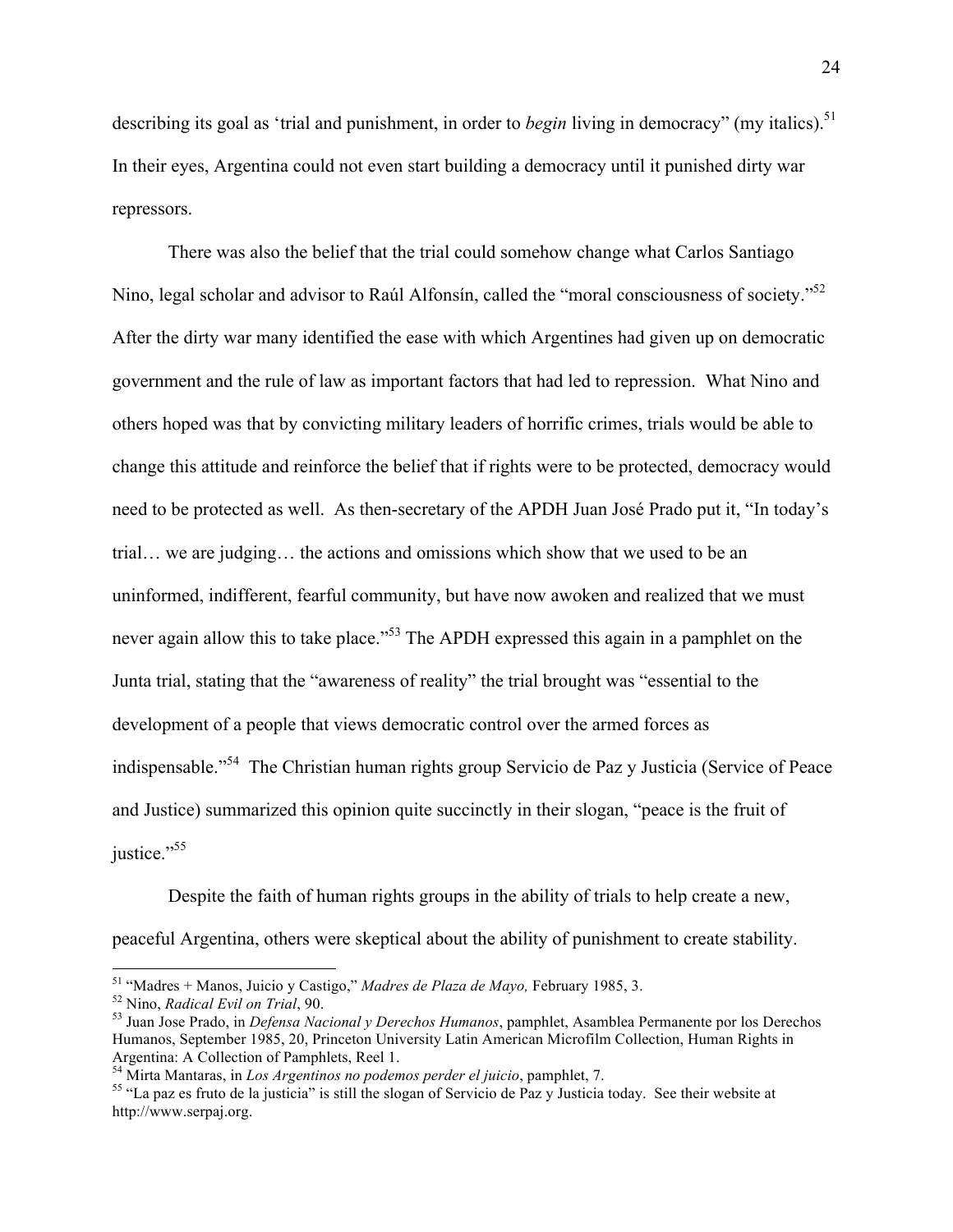Alfonsín in particular embraced the peace-versus-justice view that has dominated so much of the thought on transitional justice, believing that too much punishment would anger the military and put the nation in danger of another coup. Essentially, he feared that "in defending human rights that were violated in the past we were risking the human rights of the future.<sup> $56$ </sup> As one might expect given his preference for preventive justice over retribution, he prioritized the goal of peace over the goal of justice in the face of this perceived conflict. Although he certainly wanted to use justice to "reinforce society's value of the importance of human rights, respect for the rule of law, and ideological tolerance," (or in other words, achieve the goal of "peace"), he would not hesitate to sacrifice that strategy in the face of an immediate threat to his nation's "fragile" democracy.<sup>57</sup> The president, then, had a different set of priorities from those of the human rights community. He saw peace as the primary goal and justice as a secondary one that might help to reinforce it, while the human rights community believed that justice was a primary objective without which peace could never be reached.

As the Junta trial began, though, these disagreements were largely forgotten as the nation was captivated by the historic event. Even the Madres de Plaza de Mayo, a consistently radical and dissatisfied group, seemed to be caught up in the excitement of the trial's beginning, unable to resist "reflecting on the contrasting realities of the dark night of the dictatorship and the moment in which we are now living" in their monthly newsletter.<sup>58</sup> Hebe de Bonafini, the leader of the Madres, even attended the first day of the trial to show her support.<sup>59</sup> Rosa Zlachevsky, an Argentine woman who formerly worked with the United Nations and is now writing a book

<sup>&</sup>lt;sup>56</sup> Alfonsín, *Memoria Política*, 36. <sup>57</sup> Ibid.

<sup>58</sup> E.L.D., "Proceso a los Comandantes del Terror: Punto Inicial," *Madres de Plaza de Mayo,* May 1984, 4. 59 Fernández Meijide, *La Historia Íntima de Derechos Humanos*, 303.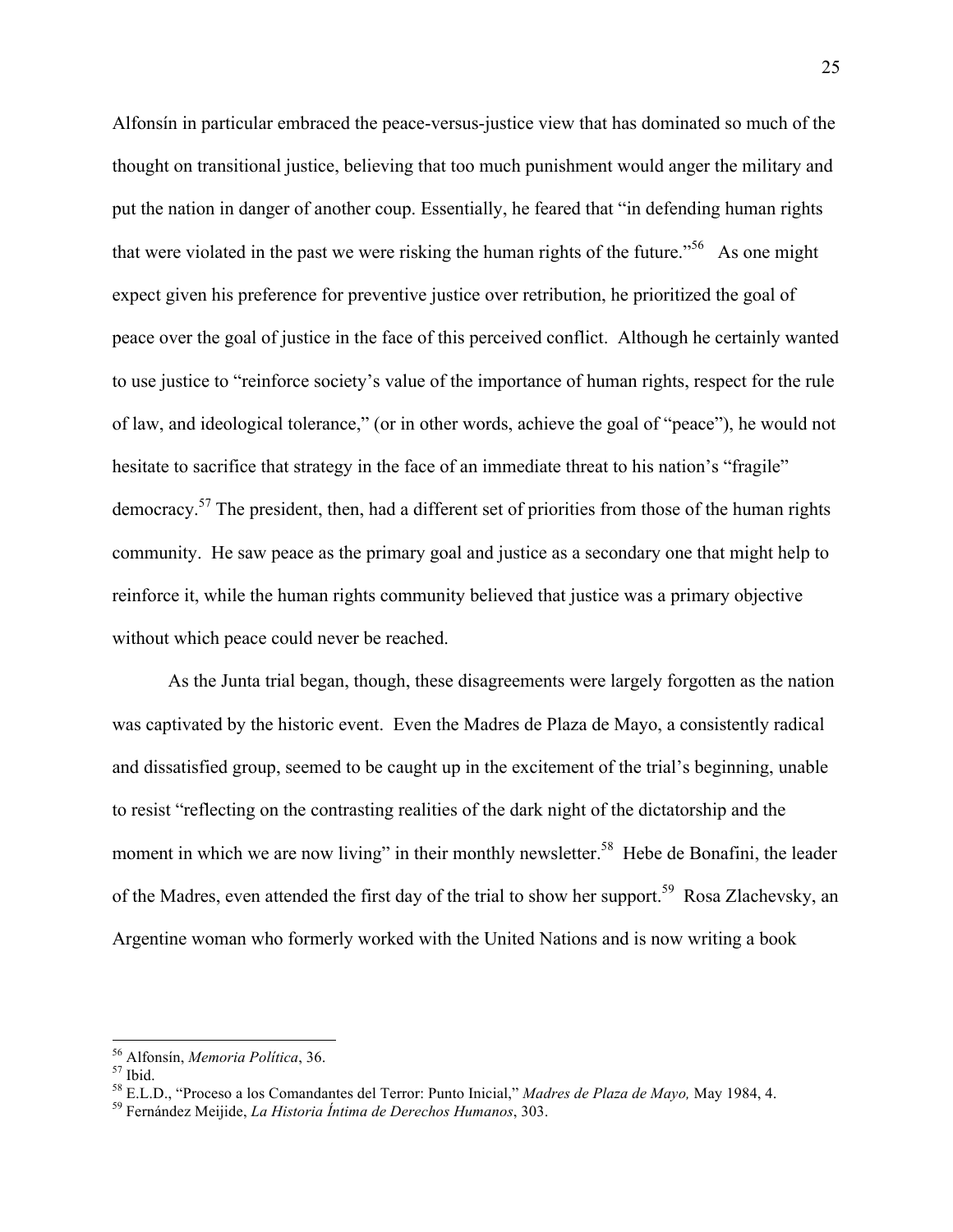about the Junta trial, said that there was "a lot of hope" in Argentina as the trial began.<sup>60</sup> Thomas Scheetz, an American ex-Jesuit and human rights activist who has lived in Argentina since the end of the dirty war, explained that a "vibrant" atmosphere of promise seemed to envelope Argentina as the trial began. As he put it, "people thought that anything was possible."<sup>61</sup>

<sup>&</sup>lt;sup>60</sup> Zlachevsky, interview.

<sup>&</sup>lt;sup>61</sup> Scheetz, interview.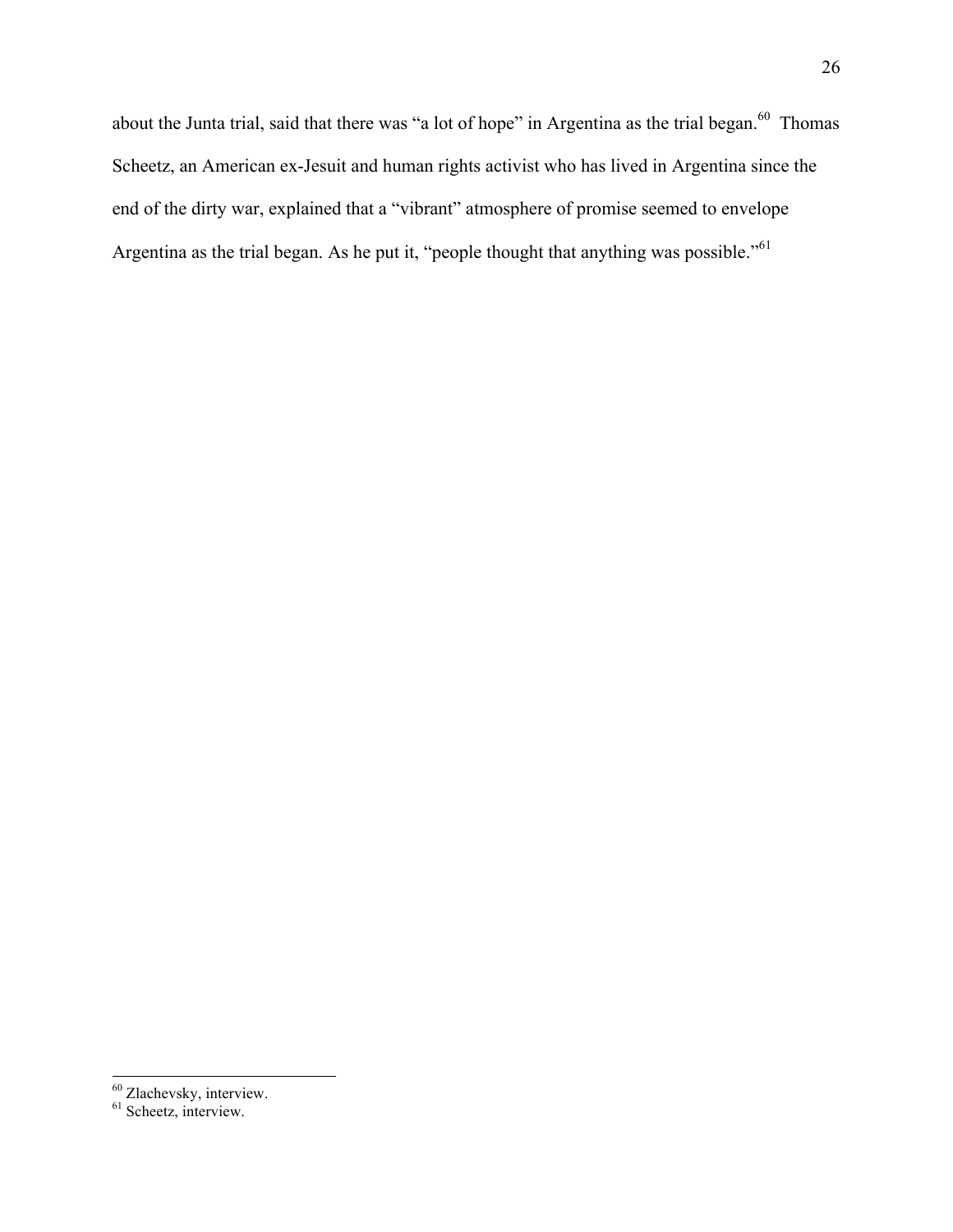### Expectations Confront Reality

Nino identifies the problem of high expectations that cannot be met in reality as one that plagues retroactive justice generally.<sup>62</sup> It seems to be true that in the case of the Junta trial, observers grew dissatisfied as legal proceedings developed. Thomas Scheetz attended one session of the trial, and said that while it was "tremendously moving," it was also "one of the most boring things I ever saw."63 It was not as romantic as *Diario del Juicio* (which he and, as he described it, "we all," read) made it seem. He was particularly struck by the contradiction between the gruesome actions that witnesses described and the matter of fact tones in which they spoke, which the printed testimonies in *Diario del Juicio* could not communicate. Borges described a similar experience when he said that he "expected to hear complaints, insults, and the outrage of human flesh endlessly subjected to the excruciating miracle that is physical pain." But instead, and Borges judged this to be "worse," the witness discussed the horrors she had experienced "with simplicity, almost with indifference... There was no hate in her voice."<sup>64</sup> While many had previously lauded the fact that the trial would be based on legality and rationality, there seems to have been a sense in which this reality, as it unfolded, was emotionally unsatisfying.

Such dissatisfaction also appeared in complaints that the legal guarantees afforded to the Junta leaders as defendants were undeserved. Borges called it "a curious observation" that leaders who had ignored the fundamental tenets of justice when they were in power now sought and received the law's protection.<sup>65</sup> The Madres de Plaza de Mayo were more blunt about their opinion, preemptively expressing displeasure at the kind of treatment a fair trial would

<sup>&</sup>lt;sup>62</sup> Nino, *Radical Evil on Trial*, 39.<br><sup>63</sup> Scheetz, Interview.<br><sup>64</sup> Borges, "Lunes, 22 de Julio 1985," 314.<br><sup>65</sup> Ibid., 315.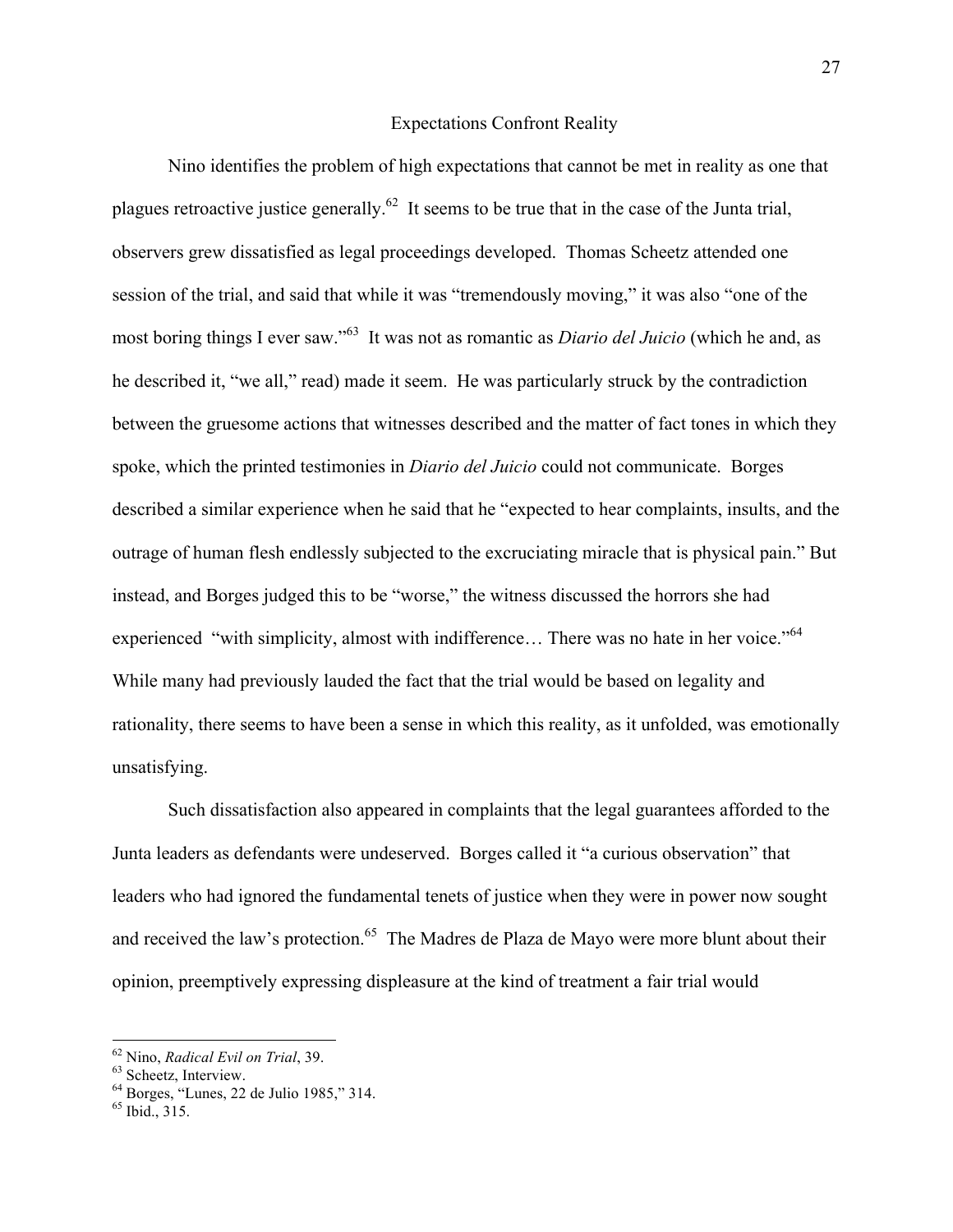necessitate. "Who will enjoy these legal prerogatives?" they asked. "Precisely those who violated all of the rights that they are now granted."<sup>66</sup> No one seemed willing to openly advocate that these rights (such as the right to a competent attorney and the right to call their own witnesses) should be stripped from the Junta leaders, but again, there seems to have been an emotional dissatisfaction with the necessity of granting them.

When the judges handed down their decision in December 1985, the split between those who felt this dissatisfaction and those who didn't grew. The fact that four Junta leaders received no punishment, and that even Videla and Massera were not ruled guilty of everything of which they were accused, was highly disappointing to the human rights community, especially familybased groups. The cover of the January 1986 Madres de Plaza de Mayo newsletter, for instance, stated that "those who committed genocide" had been "absolved of fault and of charge," clearly indicating the Madres' belief that the "justice" goal of the trial had not been achieved. Even more dramatically, these words were written in red ink, whereas all previous covers had been in black and white only. The image (which also appears on the title page of this essay) was of the Madres' well known white headscarves, accusatorily surrounding the hat of a military commander set on a stool. The picture seemed to indicate that, with the government's failure to effectively punish the Junta leaders, the Madres and their allies were the only ones left to hold the guilty accountable. $67$ 

Civil libertarian human rights groups were also disappointed, but they took a more optimistic view than their family-based counterparts. The front page of the January 1986 APDH newsletter spoke of the "difficulties of transition" rather than impunity for genocide, already

<sup>&</sup>lt;sup>66</sup> "Madres + Manos, Juicio y Castigo," *Madres de Plaza de Mayo*, February 1985, 3.<br><sup>67</sup> "La Sentencia Abro Paso a la Amnistia," *Madres de Plaza de Mayo*, January 1986, 1.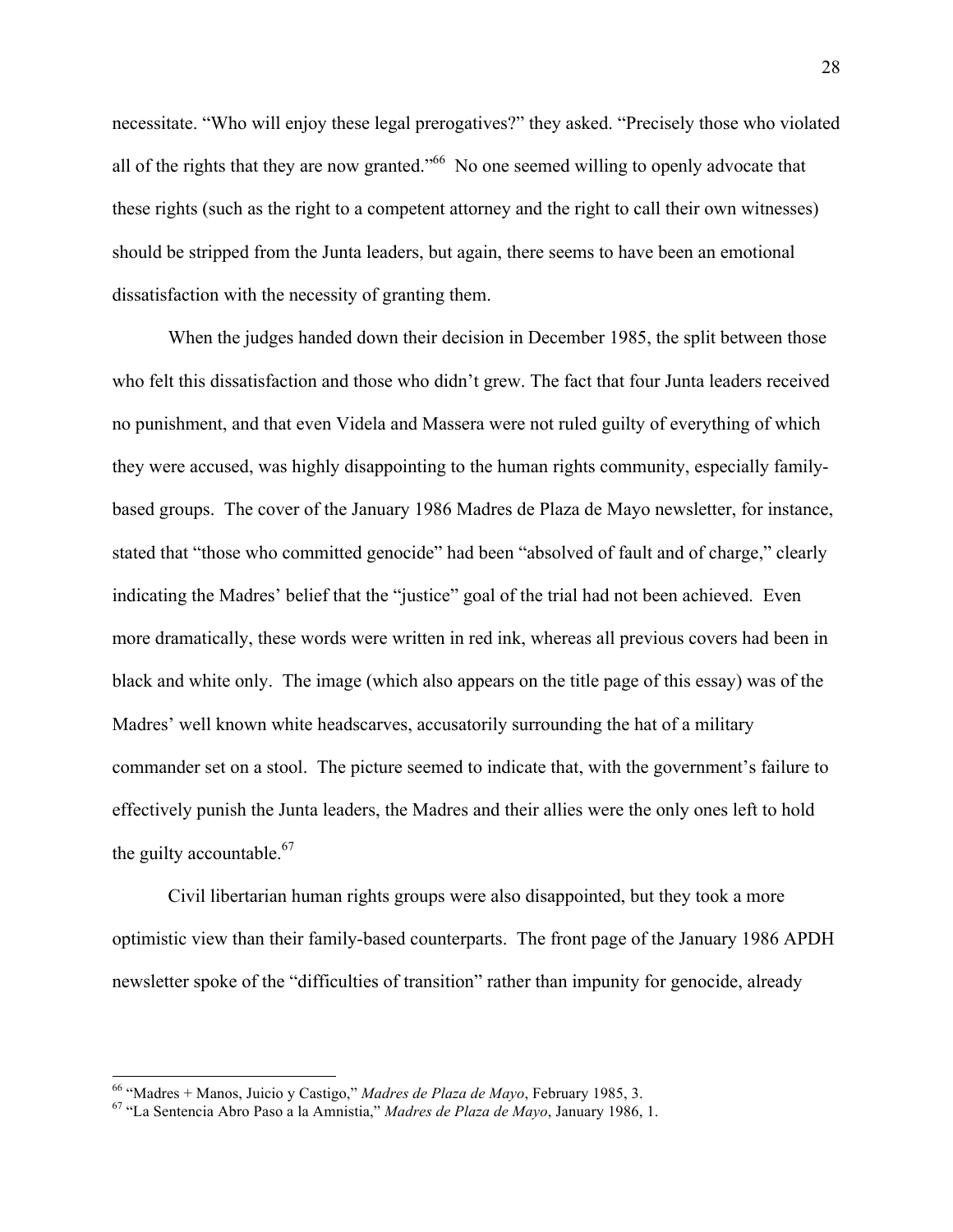demonstrating the Asamblea's less inflammatory attitude.<sup>68</sup> Articles inside acknowledged that the judgment had problems, claiming that due to its leniency it "did not meet the expectations of the people" or "correspond with the publicly demonstrated evidence."<sup>69</sup> However, articles also stated that the judgment would "raise awareness" and "root out" ignorance regarding dirty war human rights violations, thus helping to "arm popular memory," and ensure that the "errors" which led to the dirty war would not be repeated.<sup>70</sup> Bella Friszman, the current coordinating secretary of the APDH, confirmed that one of the most important aspects of the trial was its ability to "extend" the concept of human rights to society, and that the "only way" to prevent the dirty war from happening again was to "remember it."<sup>71</sup> Essentially, even though the trial had not fully reached the goal of "justice," it had done a great deal for the goal of "truth," and this would help to move Argentina toward "peace."

The APDH was not the only civil libertarian group to give the judgment a mixed review. The Liga Argentina por los Derechos del Hombre (Argentine League for the Rights of Man) took a similar view in its newsletter. Just as the APDH had, the Liga took issue with the judgment, claiming that the acquittals had caused "astonishment and general repudiation in all democratic sectors."<sup>72</sup> But, again like the APDH, they acknowledged the helpful role the trial had played in establishing and spreading the truth, stating that "as the days [of the trial] went by, public opinion became better informed on the details and depth" of dirty war crimes. Although the Liga did not address the question of "peace" as the APDH had, they believed that this increased

<sup>&</sup>lt;sup>68</sup> "Las Dificultades de la Transición," *Derechos Humanos*, January 1986, 1.<br><sup>69</sup> "Benevolencia y Decepción," *Derechos Humanos*, January 1986, 2-3.<br><sup>70</sup> Graciela Fernández Meijide. "Un hecho tan inédito como la represi 2-3.  $^{71}$  Bella Friszman, interview by the author, Buenos Aires, Argentina, November 2011.

<sup>72</sup> Félix Cantaro, "La Transendencia del Juicio a las Ex Comandantes Genocidas," *Derechos del Hombre*, January 1986, 2.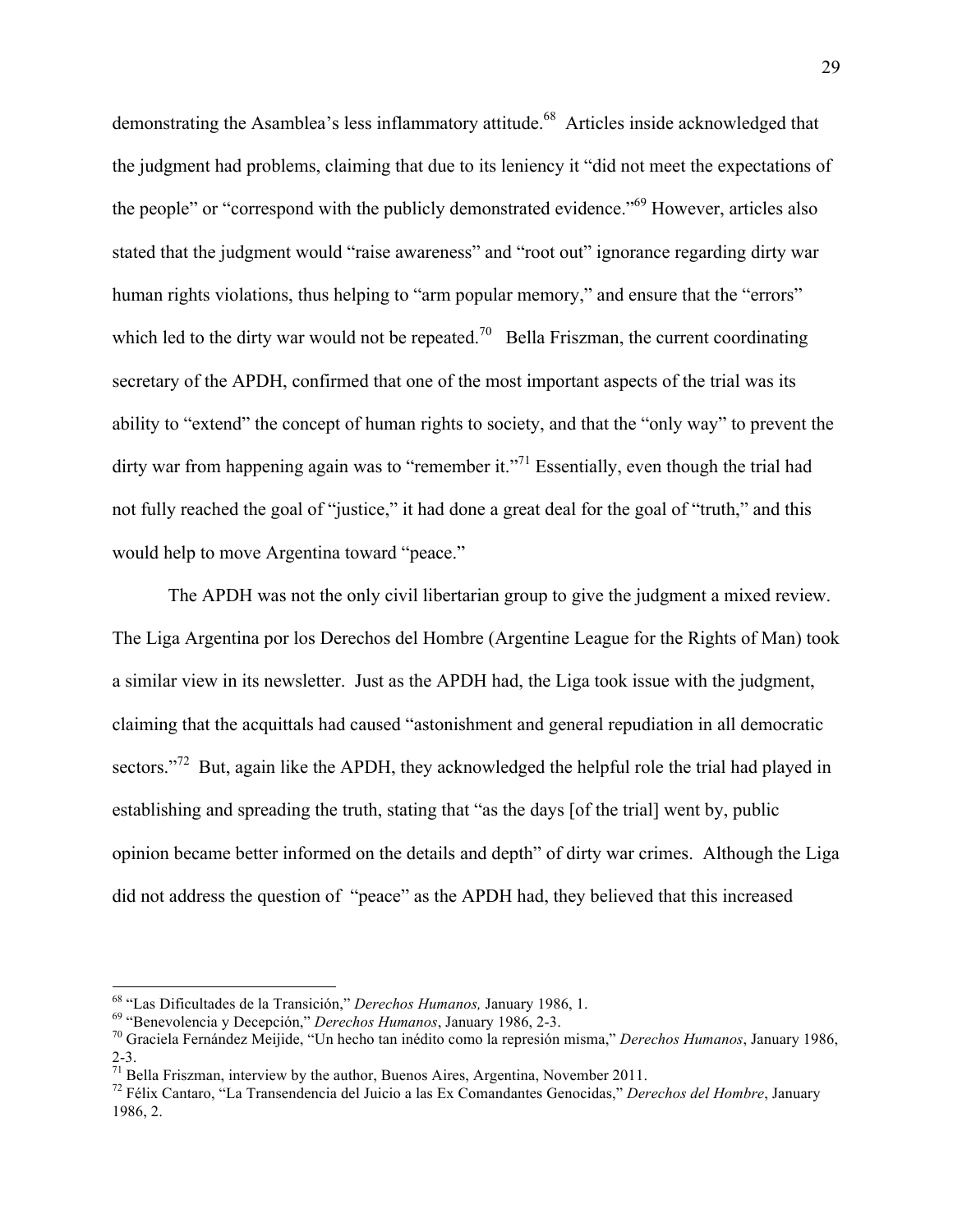awareness would be helpful in pursuing further justice and punishment, as this "approach to the truth" had helped to win people over to the cause. $73$ 

The extremely negative tone that family-based groups like the Madres used when discussing the judgment, as compared to the more positive views taken by civil libertarian groups, can thus be explained by their differing conceptions of the trial's progress towards its three objectives. For the Madres, people who were guilty of genocide had escaped punishment; therefore justice was not served. As justice was a necessary prerequisite for peace, this also meant that true progress towards peaceful democracy had been hindered. Civil libertarian groups, on the other hand, believed that the trial had made important strides towards the goal of "truth," which would allow Argentina to make further progress towards the goals of "justice" and "peace" in the future.

In contrast to those within the human rights community, who were either completely disdainful of the judgment or partially disappointed by it, other observers lauded the trial and its final outcome as an almost total success. *Diario del Juicio* in particular published many positive opinions on the sentencing. These tended to focus on the idea that concentrating all of one's attention on the acquittals, as many human rights groups had done, was a mistake. The main point, and the point that the human rights community had passed over, was that this trial was the end of impunity in Argentina, or in other words, the beginning of justice.<sup>74</sup> One article used the notion of "being unable to see the forest for the trees" as a metaphor to express this concept.<sup>75</sup> Another writer in the *Diario* called the trial a "brecha de la desmemoria," literally a "breach in forgetfulness," meaning that it was an exception to the previous rule of forgetting and repeating

 $\frac{1}{73}$  Ibid.

<sup>74</sup> Eugenio Bulygin, "El fallo no se puede discutir en base a la condena de Agosti," *Diario del Juicio,* January 21, <sup>1986</sup>*;* Marcelo Pichel, "Sólo justicia, por favor," *Diario del Juicio*, January 28, 1986. 75 Bulygin, "El fallo no se puede discutir en base a la condena de Agosti."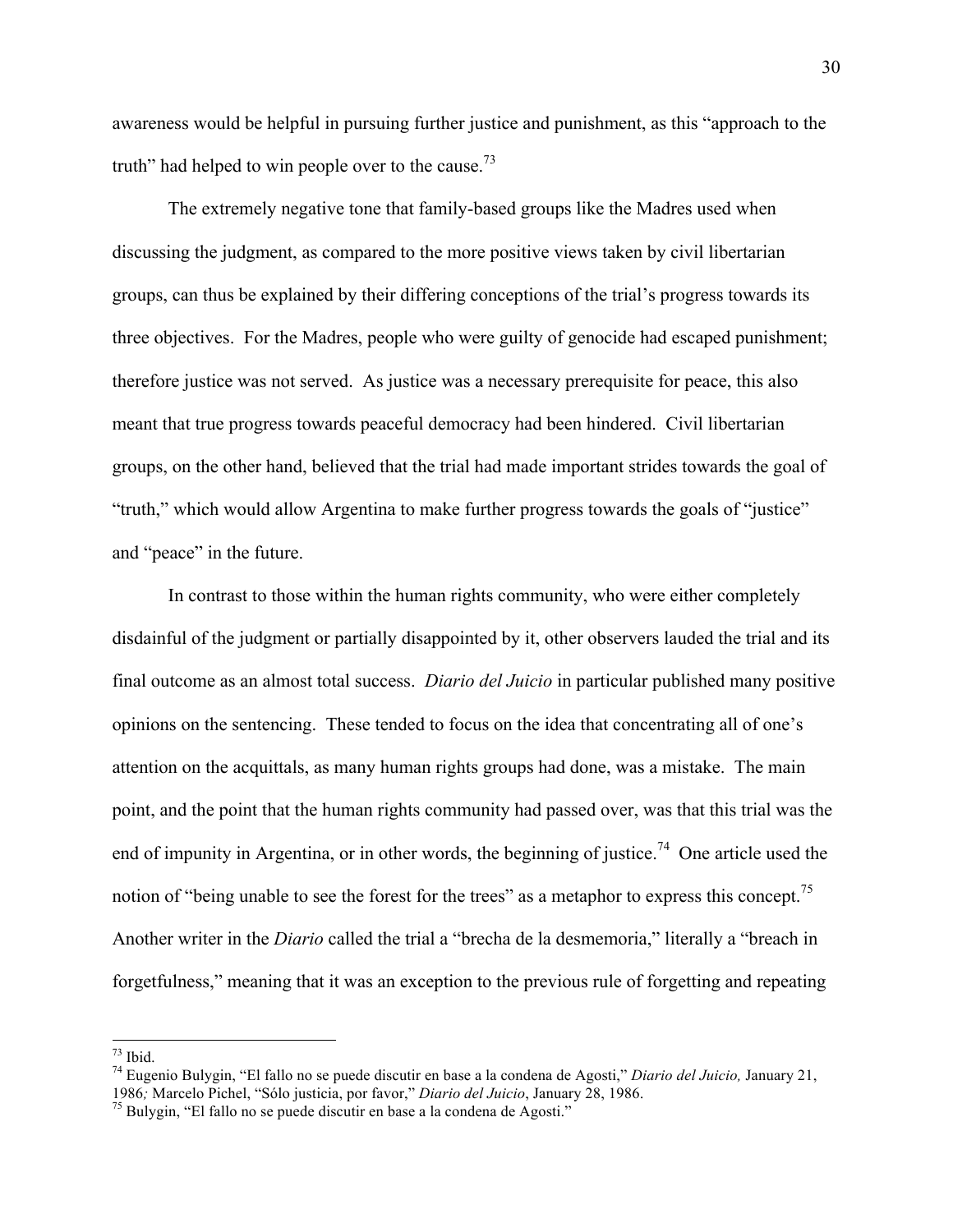the mistakes of the past.<sup>76</sup> With this trial, awareness of the truth about human rights violations had been established, and this meant that stability was likely to follow. Despite the acquittal of four Junta leaders, the writers and publishers of the *Diario del Juicio* believed that the trial had significantly contributed to all three transitional goals of justice, truth, and peace, explaining why they were willing to publish headlines declaring the "triumph" of the prosecutors and paint the trial as an almost total success.<sup>77</sup>

It should be noted that the *Diario del Juicio* had a significant commercial interest in portraying the trial as successful and historic. Not only would there be little point in buying a newspaper devoted to a pointless or failed trial, but the publisher was producing a *Libro del Diario del Juicio* which would present its most significant articles and testimonies in book form. Advertisements for this book, with the slogan "the historic trial in a historic book," appeared frequently in the newspaper's later issues.78 The *Diario's* interest in portraying the trial as successful is clear, but this does not mean its views were any less influential on its readers. Furthermore, the positive view that the *Diario* took was not unique: even international newspapers like the *New York Times*, which had no obvious interest in promoting the trial to their non-Argentine audiences, referred to the judgment as "the return of justice and self respect in Argentina."<sup>79</sup>

The Junta trial, then, provoked widely divergent opinions regarding its outcome. Human rights advocates were disappointed, with family-based groups believing that the trial had failed completely, while civil libertarian groups acknowledged it as a partial success. Upon examination, this disagreement seems to be based in differing perceptions of whether the

<sup>&</sup>lt;sup>76</sup> Alberto Amato, "Una Brecha de la Desmemoria," *Diario del Juicio*, January 28, 1986.<br><sup>77</sup> Alberto Amato, "El Verdadero Triunfo del Fiscal Strassera," *Diario del Juicio*, December 24, 1985, 7.<br><sup>78</sup> See, for example,

http://www.nytimes.com/1985/12/11/opinion/justice-reborn-in-argentina.html.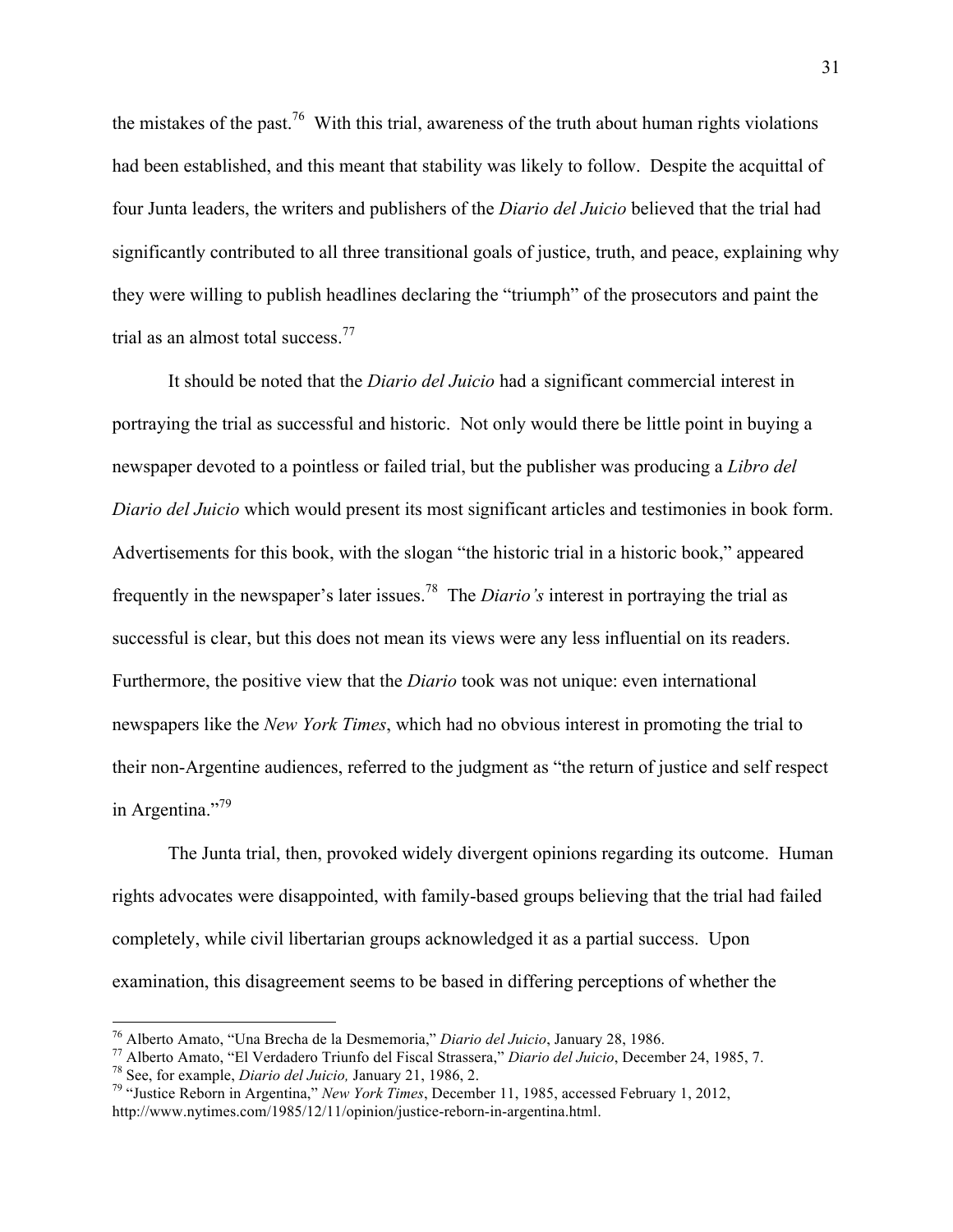sentencing had achieved any of the three transitional objectives. As the *Diario del Juicio* demonstrates, though, some Argentines were largely satisfied with the trial, believing that it had made significant progress towards, or perhaps even completely achieved, all three transitional goals of justice, truth, and peace. The government certainly wished Argentines to view the trial as having accomplished what it set out for, and justice as having been served. Alfonsín's push for an end to trials, first through Punto Final and then through Obediencia Debida, would soon make this quite clear.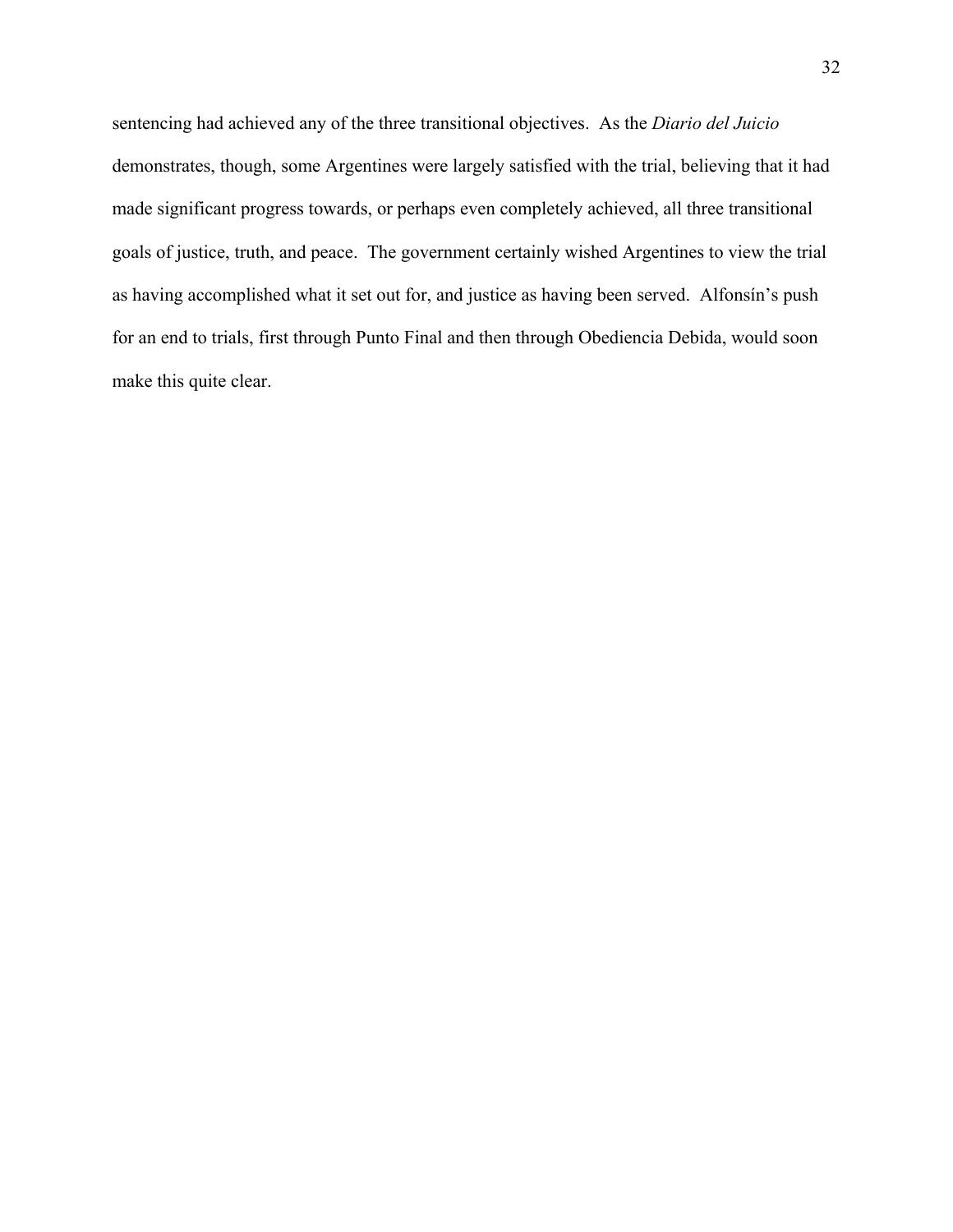*Punto Final*, *Obediencia Debida*, and the *Indultos*: The Unraveling of the Prosecution Project

Although the Radical party had previously stood against impunity and many Radical members of Congress initially opposed the notion of limiting trials, President Alfonsín was able to convince most of them to change their minds, or was at least able to wield party discipline effectively. Almost ever Radical senator voted for Punto Final and the vast majority of Radical congressional representatives did the same, demonstrating almost total commitment to Alfonsín's plan to dramatically reduce the number of dirty war trials in Argentine courts.<sup>80</sup> Some observers blamed the Junta trial for this change of heart: with some punishment having been achieved, Radical party members were now willing to act as though justice had been done and abandon their previous commitments.<sup>81</sup>

The Argentine human rights community also united in the face of Punto Final, but in their case the goal was to effectively oppose it. Nine out of Brysk's ten major human rights groups joined together to publish a pamphlet explaining their view of the legislation. The publication claimed that there was "no real difference" between Punto Final and "an amnesty," and that it was in fact a "disguised amnesty" with the government seeking to "conceal its true aims."<sup>82</sup> The pamphlet went on to describe Punto Final as "impunity" which would "encourage the repetition of repressive terrorism."83 The mention of "impunity" made it clear that human rights groups viewed the law as a blow to the transitional goal of "justice." Furthermore, the notion that Punto Final would "encourage" future human rights violations called the "peace" objective into doubt, suggesting that without preventive justice a stable democracy was unlikely to survive. This was implied again when the pamphlet gestured towards unspecified "agonizing and traumatic

<sup>&</sup>lt;sup>80</sup> Ley del Punto Final, pamphlet, January 1987, 8-9, Princeton University Latin American Microfilm Collection, Human Rights in Argentina: A Collection of Pamphlets, Reel 1.

<sup>&</sup>lt;sup>81</sup> Mendez, *Truth and Partial Justice in Argentina*, 62.<br><sup>82</sup> *Ley del Punto Final*, pamphlet, 2.<br><sup>83</sup> Ibid.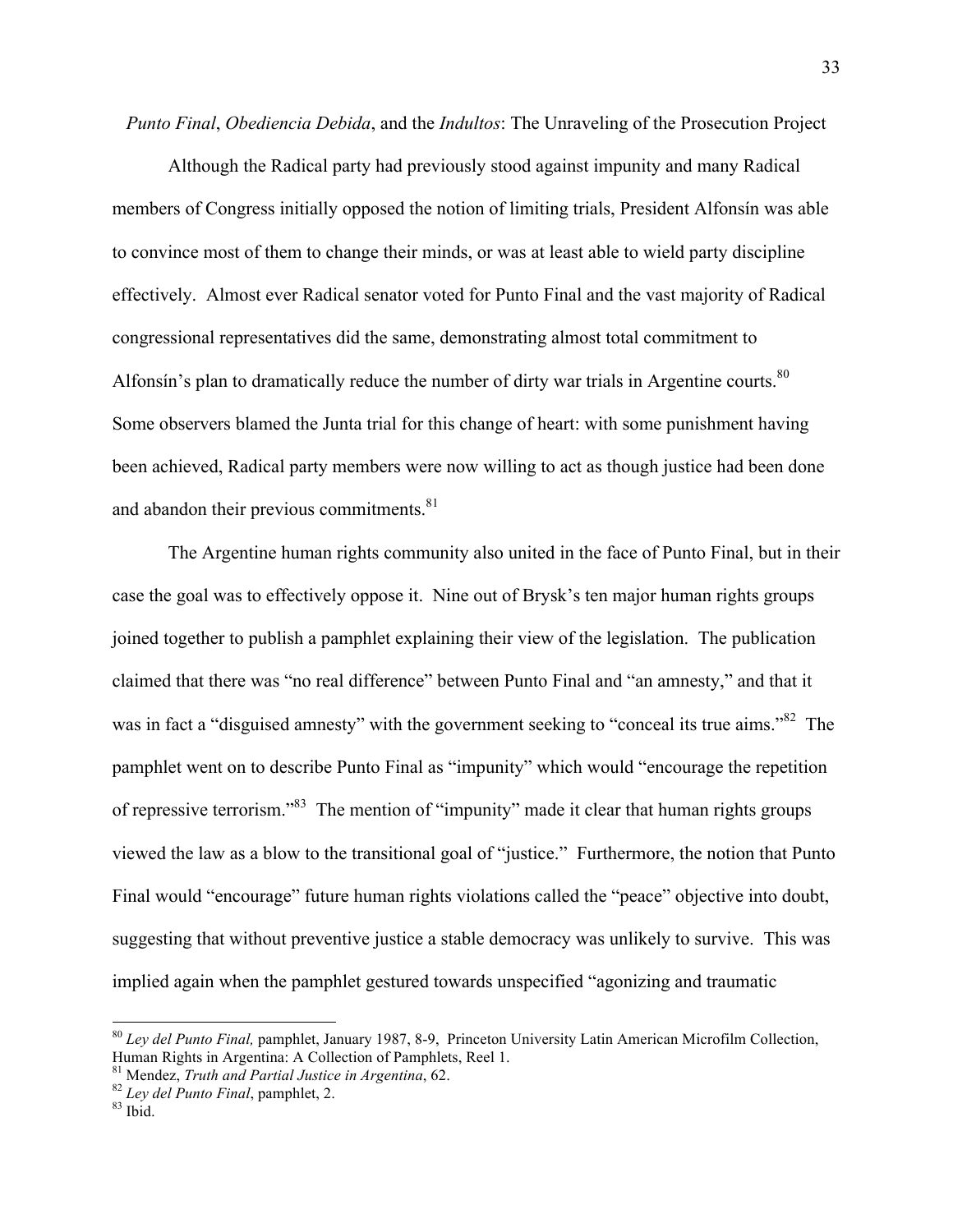consequences for Argentine society" that Punto Final would bring.<sup>84</sup> The publication further maintained that because of Punto Final, "the fate of the immense majority of detenidosdesaparecidos [detained or disappeared]" would "continue to be unknown and uncertain," thus claiming that the new legislation also eroded the "truth" goal of the transition.<sup>85</sup>

As the united front of human rights groups which published this pamphlet demonstrates, the passage of Punto Final largely eliminated the split between civil libertarian and family-based groups in their opinions regarding the success of the transition process. All the major groups seemed to agree that the law was chipping away at, and perhaps had even completely done away with, all three of the objectives that the trial of the nine ex-commanders had started with. They were not without supporters, as the 50,000 to 80,000 person attendance at a major anti-Punto Final march demonstrated.<sup>86</sup>

When the human rights community's efforts to circumvent Punto Final were rendered ineffective by Obedienca Debida, the community's reaction was quite similar to its previous response to Punto Final. As Rosa Zlachevsky explained, Punto Final had been "a huge frustration," but Obediencia Debida was even worse.<sup>87</sup> The same nine groups created another pamphlet, again outlining their view of the law as destroying all three objectives of the Argentine transition. The pamphlet claimed that "this law is not, as it pretends, a guarantee of security and stability for the constitutional government."<sup>88</sup> Rather, it would create a "privileged class" of military men who would "reclaim the so-called anti-subversive struggle and its criminal methodology" as well as the right to "share in the civil government" and decide its policies.<sup>89</sup>

 $\frac{84 \text{}}{85 \text{}}$  Ibid., 11.

<sup>86</sup> Mendez, *Truth and Partial Justice in Argentina*, 67. 87 Zlachevsky, interview.

<sup>88</sup> *Ley de obediencia debida*, pamphlet, 3, Princeton University Latin American Microfilm Collection, Human Rights in Argentina: A Collection of Pamphlets, Reel 1. 89 Ibid., 9.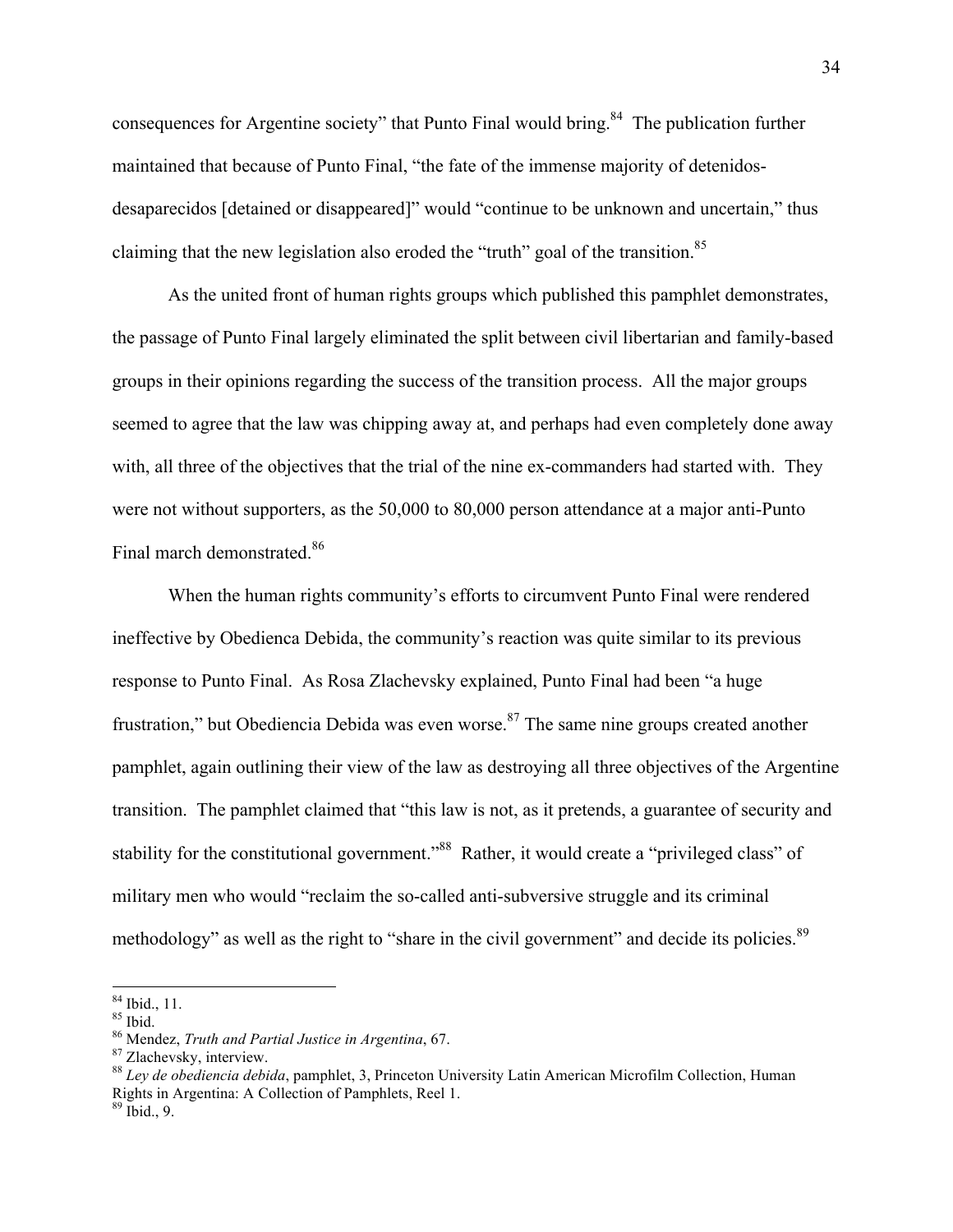Essentially, then, Obediencia Debida would allow or even cause repressors to repeat their earlier dirty war crimes. At the end of the pamphlet the groups declared that their opposition was based on their belief that "only by accepting the truth of the horror that we have lived, and achieving trial and punishment of all those responsible, can we guarantee that it will never occur again, and strengthen democracy and the rule of law."<sup>90</sup> For these groups, then, Obediencia Debida was in direct conflict with "accepting the truth" of the dirty war, with "achieving trial and punishment," and with ensuring that the dirty war would "never occur again." In their view, Obediencia Debida was an abandonment of all three transitional objectives of truth, justice, and peace.

Alfonsín did not see it this way. He claimed that the purpose of Punto Final was not to stand in the way of justice, but rather to "hurry it up" so that the nation could quickly end a situation which was "precarious for democratic stability." The "serious climate of restlessness" within the armed forces meant that long trials could provoke a coup and put democracy in danger. Thus, Punto Final promoted peace rather than damaging it.<sup>91</sup> Alfonsín's advisor, Carlos Santiago Nino, made similar claims, saying that the objective of Punto Final was to promote quicker prosecutions rather than fewer prosecutions, although he criticized Alfonsín for expressing this badly at the time.  $92$ 

Alfonsín also claimed that Obediencia Debida was "clearly distinguishable from an amnesty or a pardon" because it did not seek to "forget, but rather to distinguish between those who had autonomous decision-making power and those who were subordinates in a system."<sup>93</sup> The law was not passed in opposition to human rights, but in order to bolster them, because "to

<sup>!!!!!!!!!!!!!!!!!!!!!!!!!!!!!!!!!!!!!!!!!!!!!!!!!!!!!!!</sup> 90 Ibid., 11. 91 Alfonsín, *Memoria Política*, 49-50. 92 Nino, *Radical Evil on Trial,* 94. 93 Alfonsín, *Memoria Política*, 53.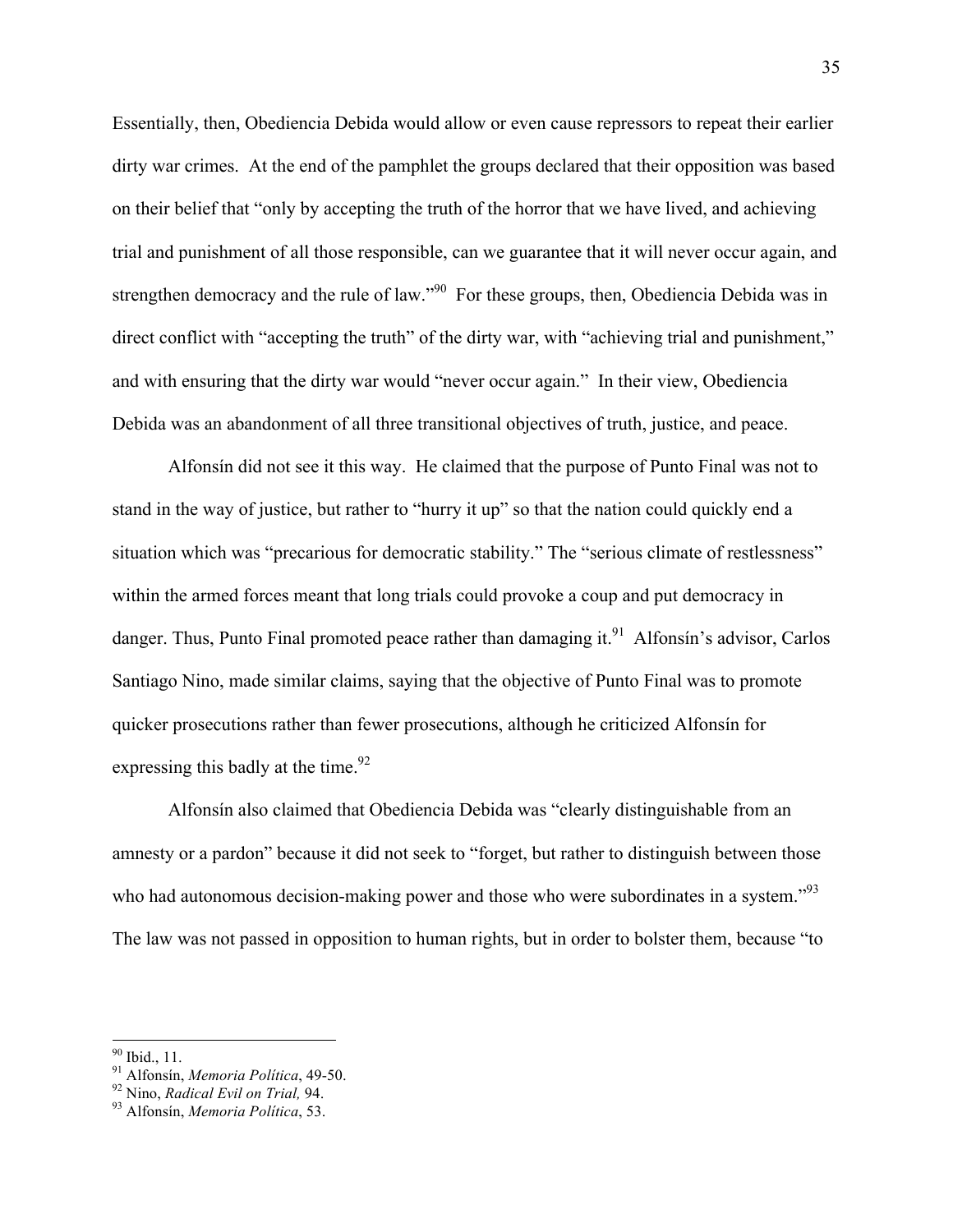talk about human rights is precisely to act responsibly toward the future.<sup>"94</sup> Obediencia Debida sought to "protect the lives of citizens and avoid bloodshed" and thus sought to protect human rights.<sup>95</sup> For Alfonsín, Obedienca Debida did not stop justice in its tracks, but protected both the citizenry and the members of the military who were not truly responsible for their actions, thus promoting both peace and justice.

With Punto Final and Obediencia Debida, then, differing perceptions of the laws' effects on the goals of justice, truth, and peace were once again at the heart of Argentines' disagreements. Human rights groups saw these laws as doing severe damage to all three objectives, and thus fiercely opposed them. Alfonsín and his supporters, on the other hand, saw them as supporting those same objectives through different means.

For reasons largely unrelated to transitional justice, Alfonsín was soon democratically replaced by a new president, the Peronist Carlos Menem. In 1989 and 1990 Menem issued *indultos*, or paronds, for all those who had been convicted of dirty war crimes, including the Junta leaders that had been condemned in the celebrated Junta trial. He claimed that it was time for Argentina to "transcend a painful era," and that the purpose of the pardons was to "foster social reconciliation."<sup>96</sup>

Unsurprisingly, human rights groups once again cried out in protest, viewing this move as doing even further damage to their three objectives. Family-based organizations certainly did not believe that pardons contributed to any sort of reconciliation or peace. As the Familiares de Desaparecidos y Detenidos por Razones Políticas (Relatives of the Detained and Disappeared for Political Reasons) put it, "the open wound in the hearts of thousands of Argentines… who have

<sup>&</sup>lt;sup>94</sup> Ibid., 54.

 $95$  Ibid.

<sup>96</sup> Carlos S. Menem, "For Argentine Healing," Letter to the Editor, *New York Times*, August 15, 2001, accessed March 10, 2012, http://www.nytimes.com/2001/08/15/opinion/l-for-argentine-healing-699764.html.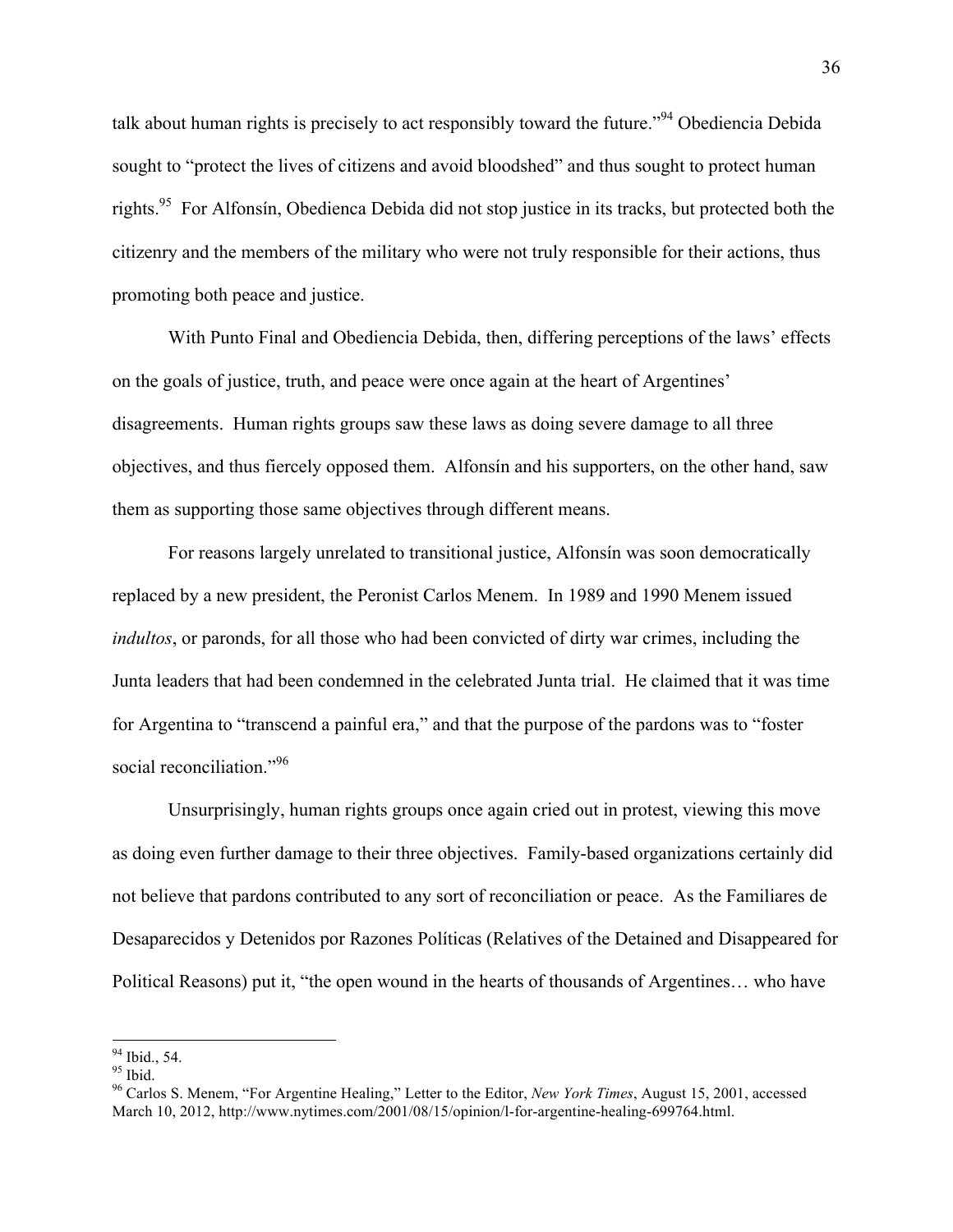fought to know the truth about our loved ones... will not be healed by any pardon."<sup>97</sup> A pardon would not make them less hostile toward those who had killed and tortured their families, and they would continue to demand "trial and punishment for all the guilty."<sup>98</sup> Civil libertarian groups were equally upset, with the Liga calling the pardons a "perverse impunity" with an "amnesic purpose."<sup>99</sup> The reference to "impunity" clearly indicated the damage the pardons had done to justice, and the concept of "amnesia" brought up the conflict between pardons and truth. If society began to forget what had happened, the work that trials had done to spread facts and raise awareness would be reversed. Seven of the major human rights groups made their position even clearer in an open letter to Menem. Here, they said that while they shared his desire to "live in peace and construct a more just society," they believed this could "only be achieved on the basis of truth and justice," both of which were undermined by his indultos. $100$ 

Many Argentines shared the frustration that human rights groups felt towards Menem's pardons, as polls published in the leftist Argentine newspaper *Página 12* demonstrated. Different surveys returned different results, but they all agreed that the majority of the population (ranging from 63% to 81%, depending on the poll) "rejected" the pardons.<sup>101</sup> The publishers of the newspaper certainly opposed them, dedicating more than twenty pages of one issue to articles that painted Menem's decision in a highly negative light.

Despite the fact that human rights groups and many others opposed the pardons, society seemed to lack the energy to make much effort on the matter. Rosa Zlachevsky reported that by the time the pardons went through, the people's interest in dirty war justice had faded, with both

!!!!!!!!!!!!!!!!!!!!!!!!!!!!!!!!!!!!!!!!!!!!!!!!!!!!!!!

<sup>97</sup> *No Indulto*, pamphlet, Familiares de Desaparecidos y Detenidos por Razones Políticas, 1, Princeton University Latin American Microfilm Collection, Human Rights in Argentina: A Collection of Pamphlets, Reel 2.<br><sup>98</sup> No Indulto, pamphlet, 8.<br><sup>99</sup> Carlos Zamorano, *Indulto: La Perversa Impunidad*, pamphlet, November 1989, Liga Argenti

del Hombre, 20, Princeton University Latin American Microfilm Collection, Human Rights in Argentina: A Collection of Pamphlets, Reel 2.

<sup>&</sup>lt;sup>100</sup> "Carta al presdiente de la nación de los organismos de derechos humanos," *Informedh*, September 1989, 3.<br><sup>101</sup> "A Contrapelo de la Gente," *Página 12*, December 30, 1990, 10-11.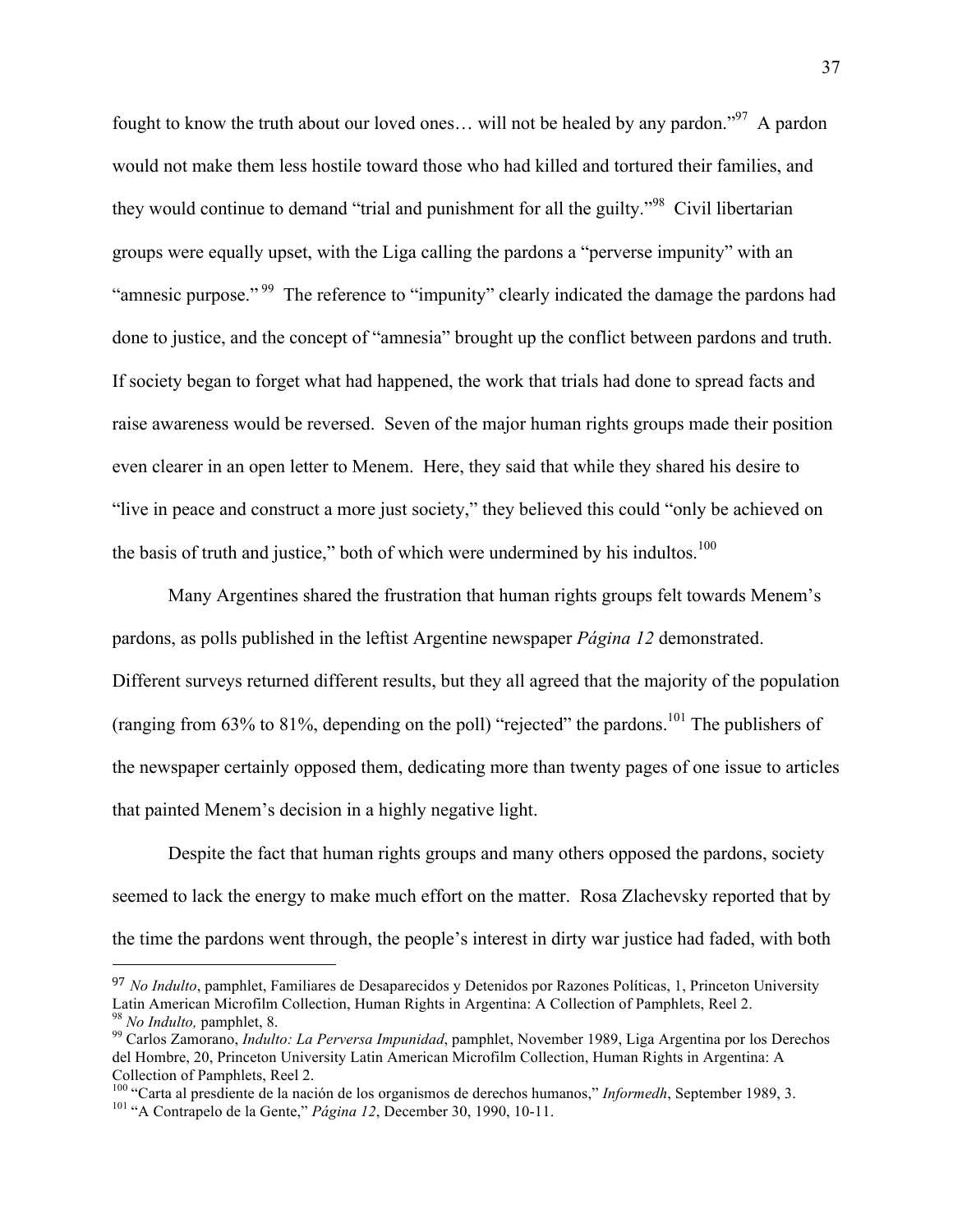the passage of time and the nation's growing economic difficulties diverting their political energy towards other issues.<sup>102</sup> Thomas Scheetz confirmed her statements. He was present at the main protest against the pardons, and estimated that only 10,000 people attended, a small fraction of the turnout human rights groups had been able to draw in 1986 and 1987.<sup>103</sup> The political will to effectively oppose impunity was simply not there. At least for now, it seemed that the story of dirty war justice was over.

 $102$  Zlachevsky, interview.<br> $103$  Scheetz, interview.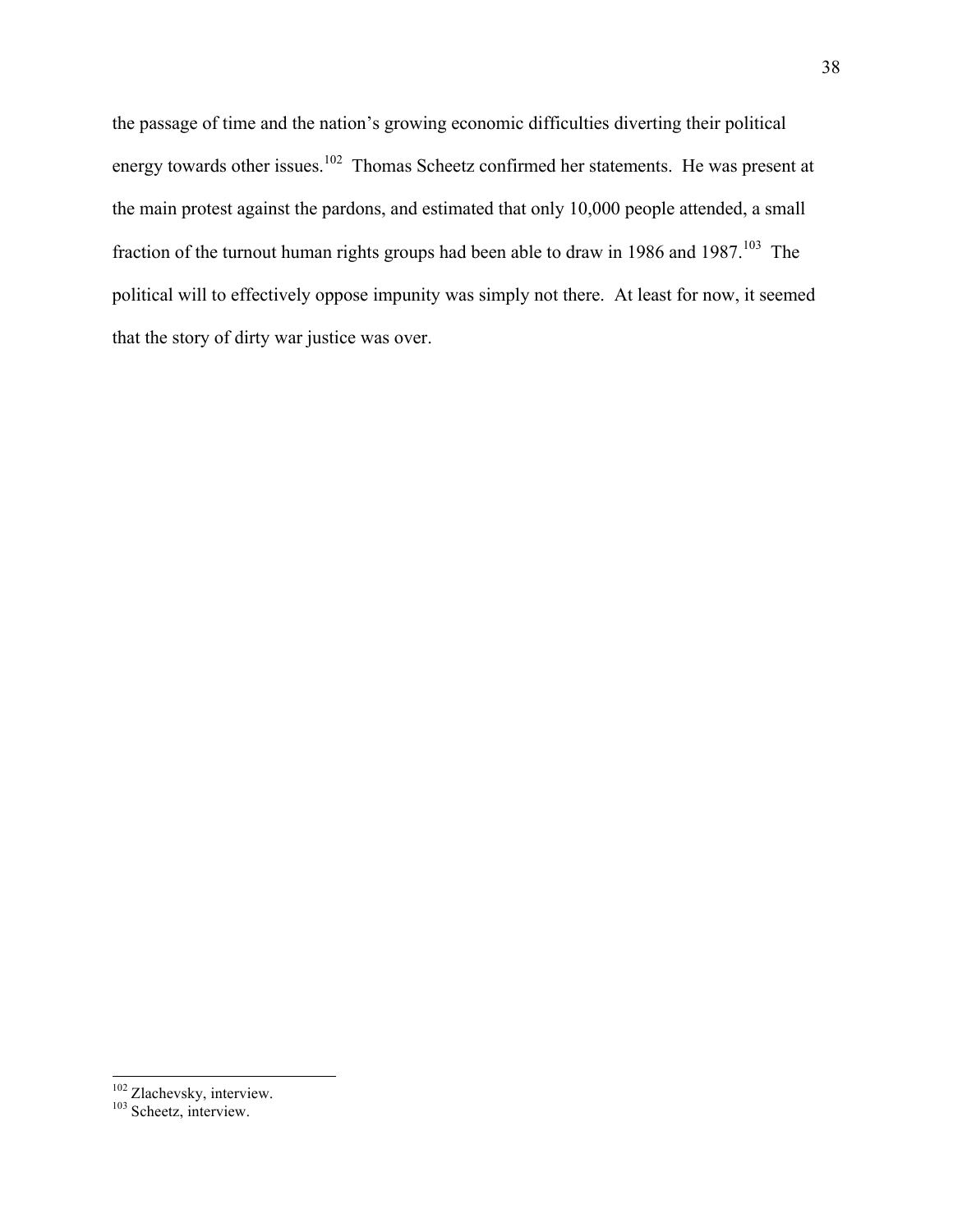### Reopened Trials: Peace, Truth, and Delayed Justice

As it turned out, though, Argentina had not yet finished with the question of transition. Although the government had blocked the use of criminal trials as a tool to promote the objectives of justice, truth, and peace, this did not stop human rights groups or other actors from pursuing these goals by different means. This was especially true when it came to the objective of truth, or (considering the seven years which had now passed since the fall of the dictatorship) memory. As Thomas Scheetz put it, "you can't put an indulto [pardon] on history."<sup>104</sup>

A supplement to *Página 12* published on the day the Junta leaders were pardoned demonstrated this quite well. Titled simply "Memory," the cover of the supplement was a match burning in total darkness, seeming to indicate that remembering the truth could be a light that overcame the darkness of the pardons. The supplement included a republishing of the introduction to CONADEP'S *Nunca Más*, as well as articles reviewing the systematic plan of human rights violations the dictatorship had launched and the Junta trial that had declared at least some leaders guilty of these crimes. $105$ 

Perhaps efforts like these are the reason why human rights activists were able to continue pushing for their three transitional objectives, and to eventually begin making tangible progress. In 1995, CELS succeeded in establishing a legal "right to truth" for families of the disappeared when the Federal Court of Appeals in Buenos Aires ruled that although Punto Final and Obediencia Debida prevented further prosecution of military officers, victims' families could still have their cases investigated. Argentina subsequently developed a unique judicial process called a *juicio por la verdad*, or "truth trial." These trials were a sort of compromise between truth commissions and traditional legal proceedings, using the form of a criminal trial to

<sup>&</sup>lt;sup>104</sup> Scheetz, interview.<br><sup>105</sup> "Memoria," Supplement to *Página 12*, December 30, 1990, iv, xii-xv, xvi.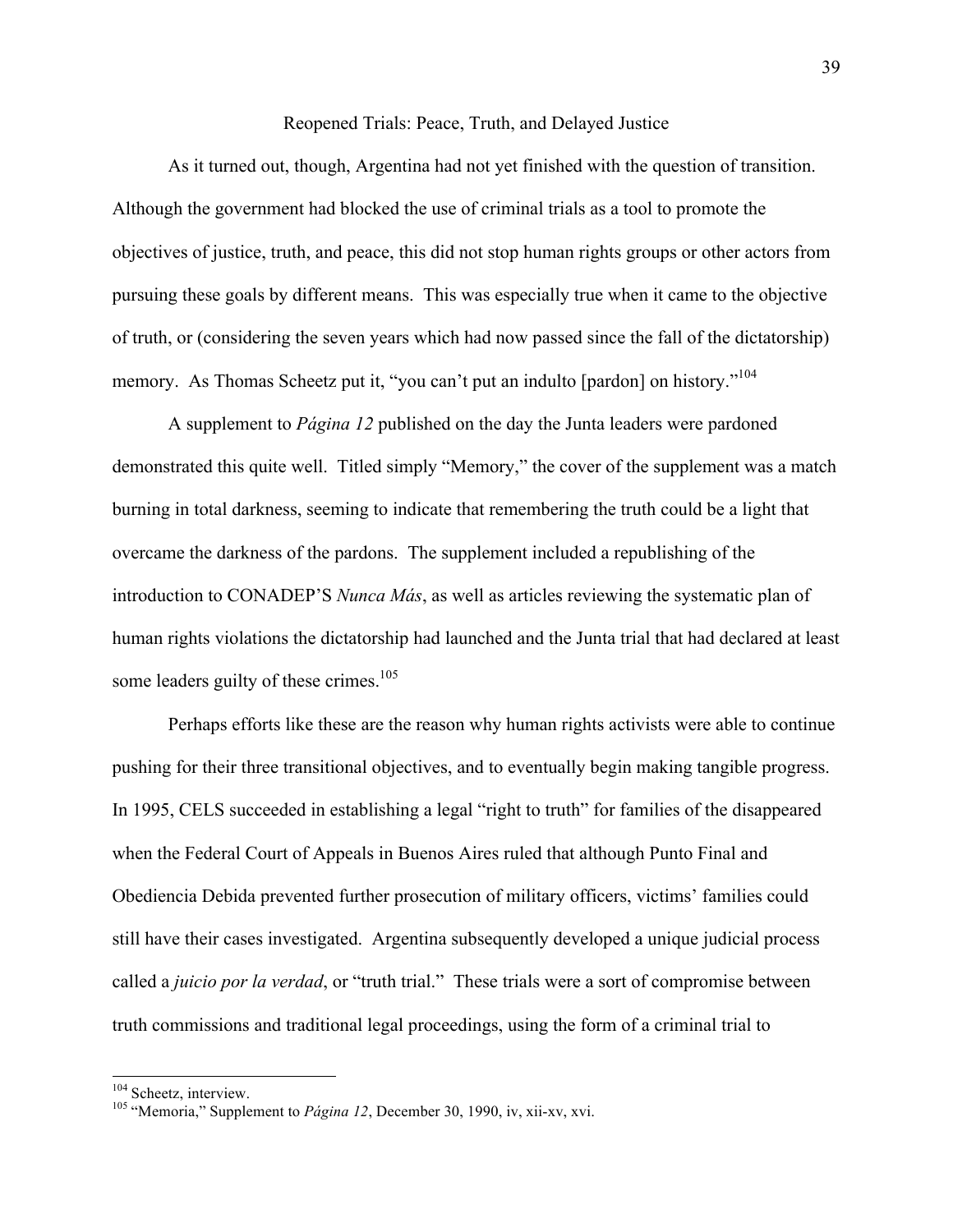investigate dirty war crimes, but foregoing the usual goal of punishing the guilty. Argentine human rights activists, and civil libertarian groups in particular, had found a way to use the legal system to pursue the goal of "truth," despite amnesty legislation having blocked the path to "justice."

These same groups had not given up on the goal of achieving punishment and the end of impunity for dirty war violations. As they continued to push for the repeal of Obediencia Debida and Punto Final, the political winds in Argentina began to change in their favor. With the rise of Néstor Kirchner to power in 2003, retroactive justice again moved toward the top of the policy agenda. Kirchner rated it so high as to include it as a main theme in his inaugural speech. The front page story on the inauguration in *Página 12* was titled "We arrive without rancor, but with memory," referencing a line which had decidedly signaled Kirchner's intention to revisit the question of dirty war justice.<sup>106</sup> The new president even declared that part of his "dream" for Argentina was the "construction of truth and justice," again using language that was heavily associated with the human rights community's quest for trial and punishment.<sup>107</sup>

The fact that Kirchner referred to "truth" and "justice" without any reference to the third objective of "peace" or "democracy" is interesting. There are several possible explanations for this, but the most likely seems to be that by this point, Argentina was a peaceful democracy. Despite the fears of human rights groups that a stable democracy could not be built in a country that had not achieved complete retroactive justice, the years that had passed between Menem's *indultos* and Kirchner's ascendency to power had shown that they were at least partially mistaken. Democracy now had a real foothold in Argentina, with the nation having weathered

<sup>&</sup>lt;sup>106</sup> Martín Granovsky, "Llegamos sin rencores y con memoria," *Página 12*, May 26, 2003, accessed March 10, 2012, http://www.pagina12.com.ar/diario/elpais/1-20614-2003-05-26.html<br><sup>107</sup> Ibid.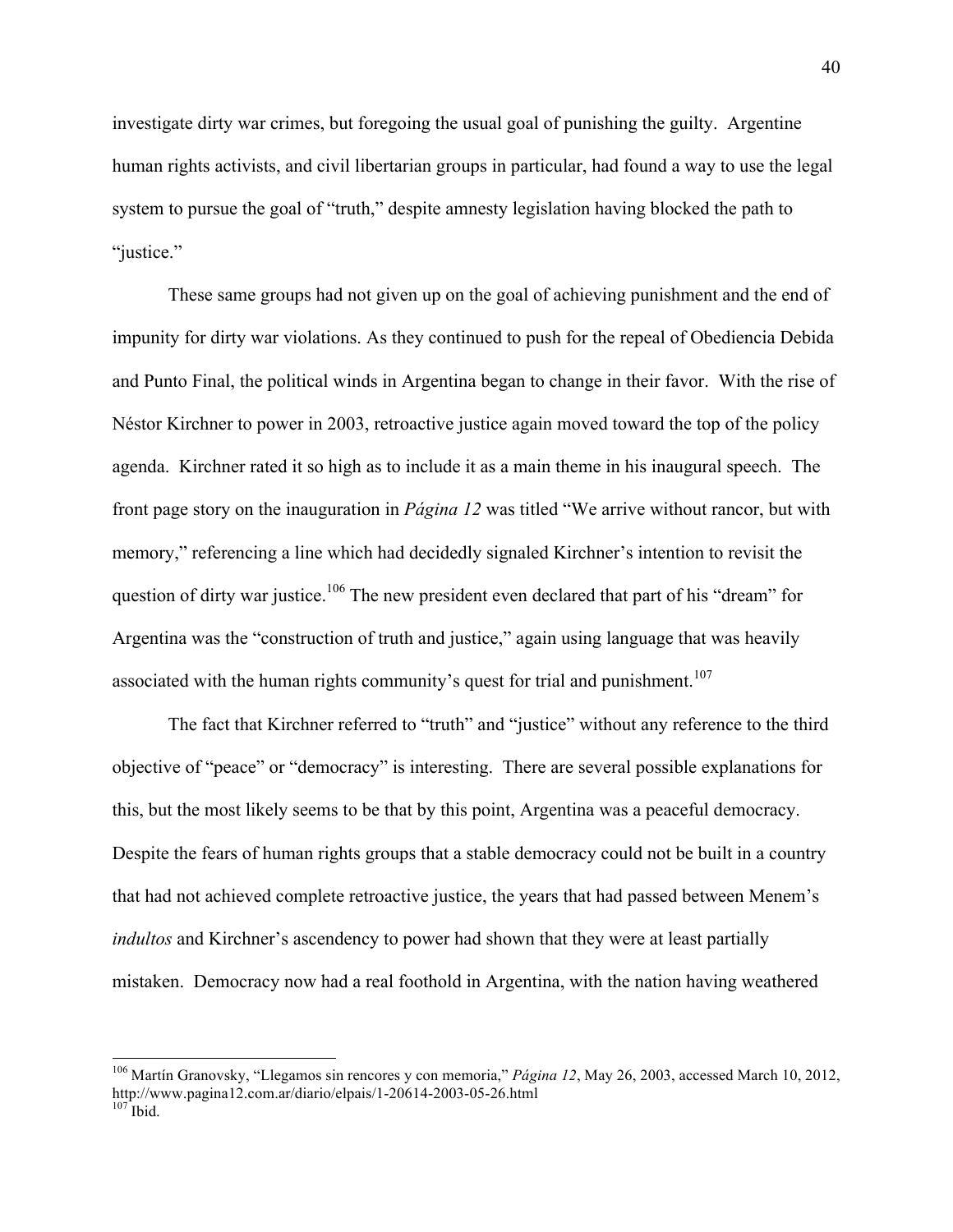several economic crises and other serious problems without a return to military rule. The goal of "peace," or a stable and democratic Argentina, had largely been achieved.

With Kirchner's encouragement, the following years saw the Argentine Congress nullify Punto Final and Obediencia Debida. The Supreme Court also ruled both laws, as well as Menem's pardons, unconstitutional. This paved the way for a reopening of trials in 2006, thirty years after the dictatorship had taken power. Since then, the thousands of complaints against dirty war criminals have been organized into several "mega-cases." For instance, one trial prosecuted almost 20 individuals accused of participating in the operations of the famous concentration camp at ESMA (Escuela Mecánica de la Armada, or Navy Mechanics School). Between 2006 and March 2012, these reopened trials allowed 1,861 people to be newly accused of dirty war crimes. Of those, 237 have been found guilty. Only 20 have been tried and found not guilty, while 112 have been excused before trial due to lack of evidence. The rest of the accused either had their cases stalled in various stages of the judicial process, or were excused for reasons such as illness or insanity.<sup>108</sup>

To go from zero condemnations to over 200 in six years seems to be an incredible achievement, and many Argentines agree with this assessment. One of these is Bella Friszman, the current Secretary of APDH and Vice President of dirty war memory organization Memoria Abierta, as well as the mother of a *desaparecida* and a testifying witness at the ESMA trial. She called the new trials "marvelous" and said that for her, publicly testifying was an "important experience."<sup>109</sup> In response to those who claim that these new trials pale in comparison to the ideal of speedy justice, she said that "everything has its place" and "everything is important."<sup>110</sup>

 $108$  "Estadísticas de los juicios por crímenes de lesa humanidad en Argentina," Centro de Estudios Legales y Sociales, *CELS Juicios*, blog, http://www.cels.org.ar/wpblogs/estadisticas/. <sup>109</sup> Friszman, interview. <sup>110</sup> Ibid.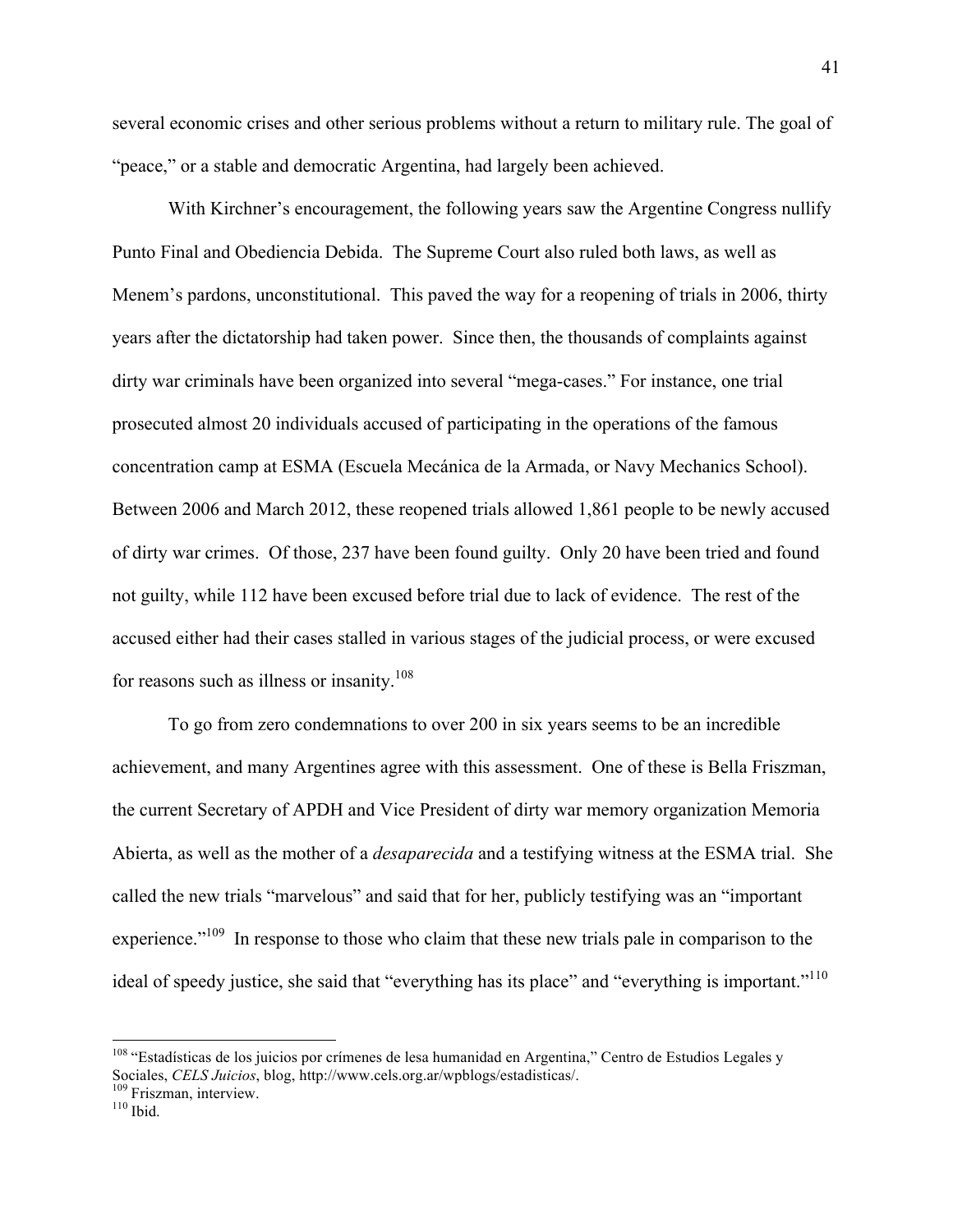For her, while the lateness of the reopened trials does make them imperfect, every effort to end impunity and spread truth is an important one, and should be regarded as such. Rosa Zlachevsky agreed that the reopened trials were "very important," stating that by publicly presenting evidence, they were able to "recover history" that had been lost.<sup>111</sup> In her mind, even 30 years after the dirty war*,* the process of discovering and spreading the truth about it was still in progress, and the reopened trials were key to this project.

Several of Argentina's major newspapers expressed similar optimism about the reopened trials, especially the ESMA case which was closed in October 2011, less than a month before I arrived in Argentina. An editorial in *Clarín* was entitled "The ESMA trials: the ending we dared to dream." This ending was "the trial and punishment of the ESMA killers," and it had finally been achieved.<sup>112</sup> Another *Clarin* article referred to the sentencing of the ESMA killers as "historic."113 Even the right-wing newspaper *La Nación* acknowledged the significance of the trial in the way it chose to cover the story, using twitter to live-blog the reading of the judgment as it happened, especially noting the atmosphere of celebration that surrounded the condemnation of so many dirty war criminals. $114$ 

This atmosphere of celebration is indicative of a significant difference between the reopened trials and the 1985 Junta trial. The recent proceedings seem to be more of a political spectacle than those of the past. Juana Sapire even referred to her testimony as a "political

<sup>&</sup>lt;sup>111</sup> Zlachevsky, interview.<br><sup>112</sup> Miguel Bonasso, "Juicios por la ESMA: un final que ya entonces nos atrevemos a sonar," *Clarín*, October 30, 2011, accessed March 20, 2012, http://www.clarin.com/politica/Juicios-ESMA-entonces-atrevimossonar\_0\_581941873.html. 113 Lucio Fernández Moores, "Un tribunal condenó a perpetua a doce ex represores de la ESMA," *Clarín*, October

<sup>27, 2011,</sup> accessed March 10, 2012, http://www.clarin.com/politica/tribunal-condeno-perpetua-represores-

ESMA\_0\_580142019.html. <sup>114</sup> "Prisión perpetua para Astiz, Acosta, y Cavallo en la causa ESMA," *La Nación*, October 26, 2011, accessed March 20, 2012, http://www.lanacion.com.ar/1417991-prision-perpetua-para-astiz-acosta-y-cavallo-en-la-causaesma.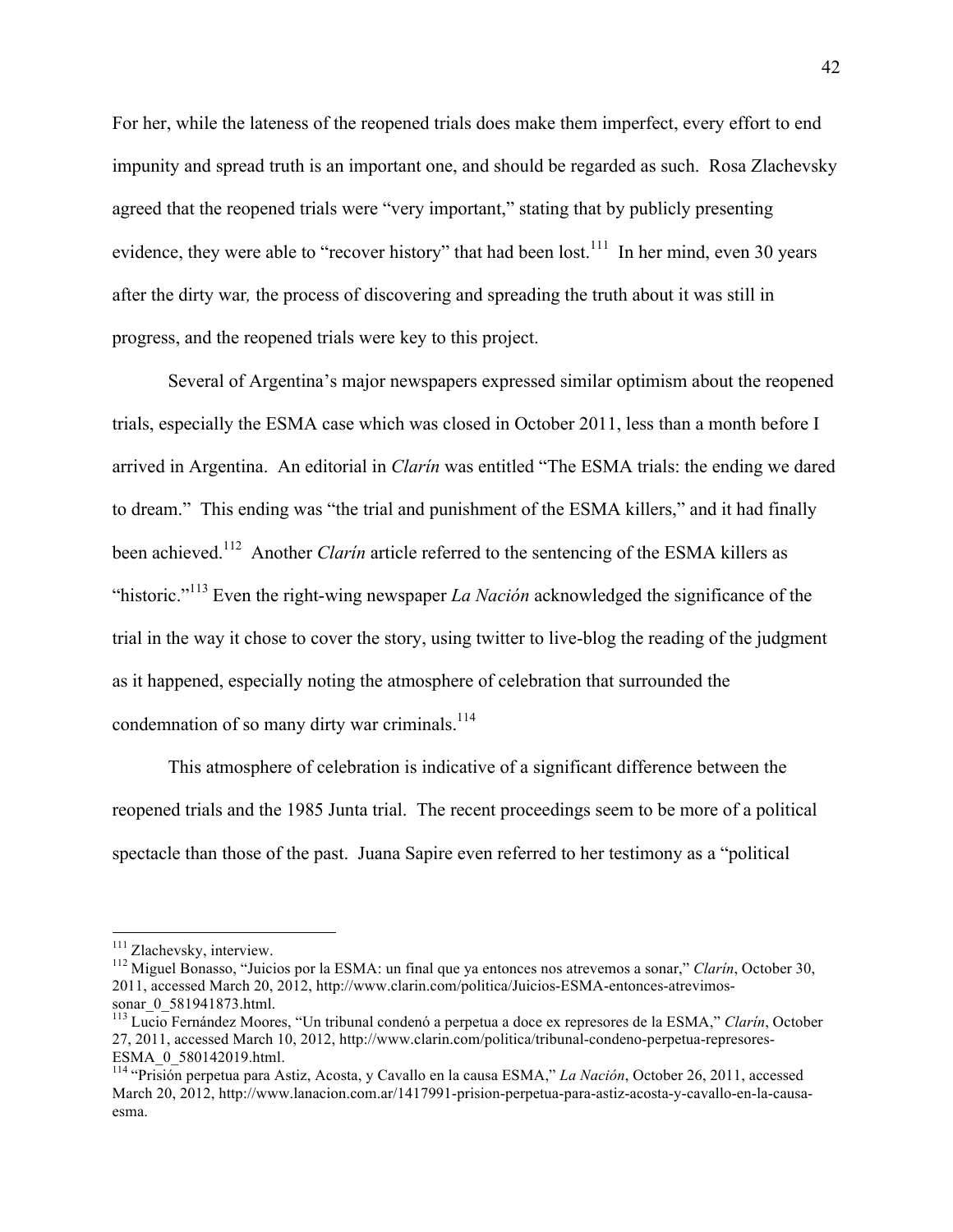act."<sup>115</sup> The same guarantees of law are afforded to the defendants and the trials remain true legal proceedings rather than show trials. However, the attitude of the media and the populace toward the trials seems much less solemn now than it did 25 years ago. The first major reopened trial, the prosecution of former police commissioner Miguel Etchecolatz, was televised, indicating that this time, media access to the trials would be much more open. Shouts of "murderer" and "assassin" were heard from spectators in the courtroom during the trial's beginning, and when the sentencing was read, someone threw red paint (representing blood) all over the defendant.<sup>116</sup> Juana Sapire described the public audience at her trial cheering when she asked the defense lawyer "Are you good for nothing?" and when she called the defendants "the worst garbage."<sup>117</sup> This is a far cry from the "boring" experience that Thomas Scheetz described experiencing in 1985.

The sentencing in the ESMA case saw a huge celebration both inside and outside the courthouse, with the judgment's reading being broadcast live to watching crowds. Many observers were holding pictures of novelist and ESMA victim Rodolfo Walsh, as well as signs promoting the Argentine Communist Party and other left-wing political groups. Chants of "30,000 disappeared… present!" and "What happened to the Nazis now happens to you, wherever you run we will seek you" echoed among those who awaited the verdict.<sup>118</sup> Again, this was quite different from the sentencing at the 1985 trial, where the most dramatic incident was a Madres de Plaza de Mayo leader refusing to remove her headscarf.<sup>119</sup> For these crowds, and for human rights activists throughout Argentina, the reopened trials were an emotional culmination

<sup>&</sup>lt;sup>115</sup> Sapire, interview.<br><sup>116</sup> Larry Rohter, "Argentina's Dictatorship Stands Trial," *New York Times*, August 20, 2006, accessed March 10, 2012, http://www.nytimes.com/2006/08/20/world/americas/20argentina.html; "Argentine Sentenced to Life for 'Dirty War' Role," *New York Times*, September 20, 2006, accessed March 10, 2012, http://www.nytimes.com/2006/09/20/world/americas/20ARGENTINA.html.

<sup>&</sup>lt;sup>117</sup> Juana Sapire, interview.

<sup>118</sup> "Prisión perpetua para Astiz, Acosta, y Cavallo en la causa ESMA," *La Nación.*

<sup>119 &</sup>quot;Un pañuelo fue el único incidente," *Diario del Juicio*, December 11, 1985, 4.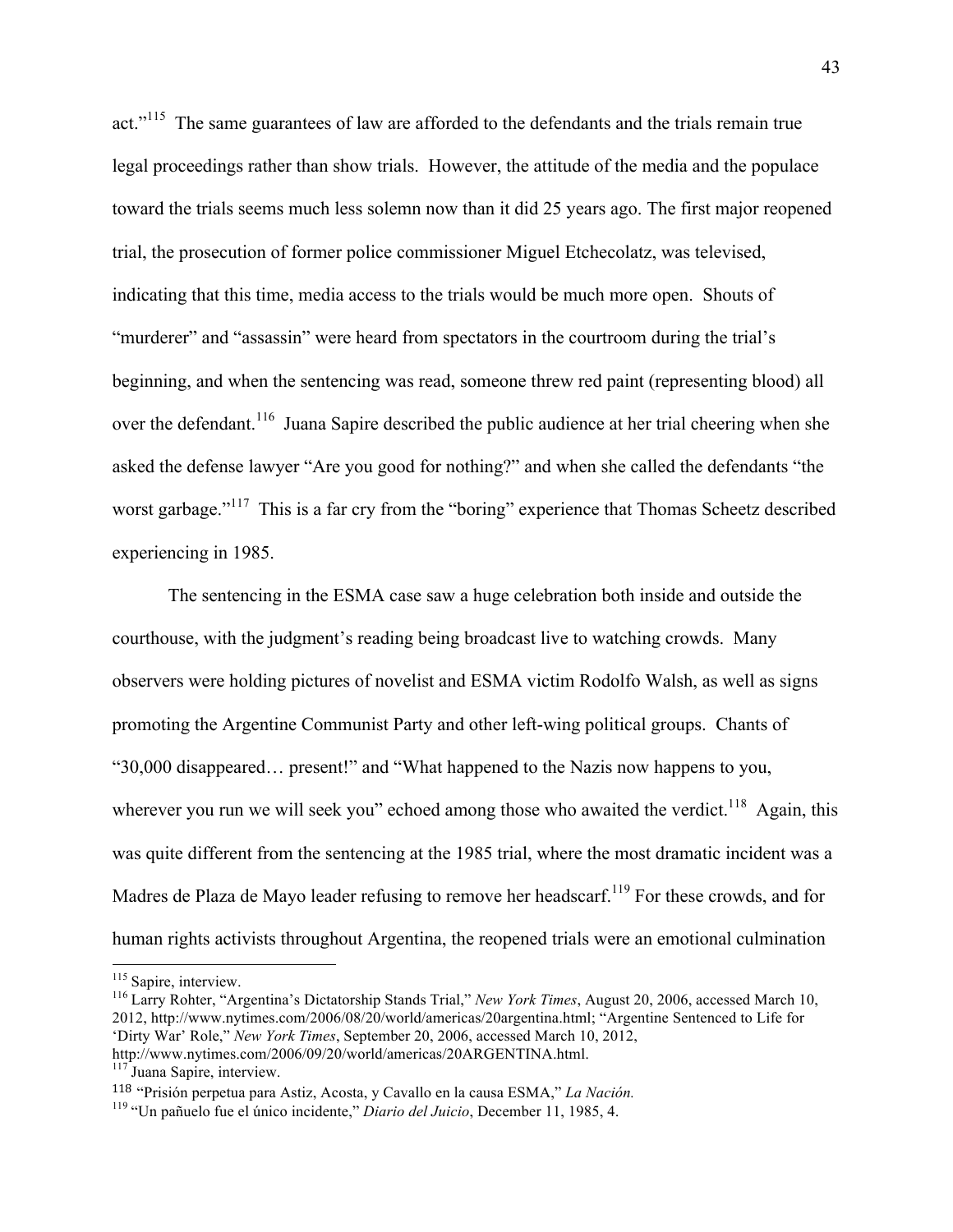to decades of work and a fulfillment of their long-held hopes. This emotional experience, exacerbated by the 24-hour news cycle and constant presence of social media that characterize 21<sup>st</sup> century journalism, created a more excited, less disciplined atmosphere surrounding the reopened trials. This different atmosphere marks them as a separate phenomenon from the famous trial of 1985, with a different significance for the Argentine people.

Of course, the fact that these trials are necessarily different from those of 1985 due to the passage of time highlights a problem with the justice they provide: it is extremely delayed. As Thomas Scheetz put it, "thirty years is not a speedy trial."120 In his view, it is now "too late" for the type of justice he had hoped for in 1985. Rosa Zlachevsky similarly emphasized the need to "put things in their place," to understand that these new trials, while "necessary," simply could not carry with them the same feeling of possibility that the 1985 trials had.<sup>121</sup> Bella Friszman explained that with the new trials, "justice is better," but still "not the best."<sup>122</sup>

Despite the question of whether the punishments now being handed down can really fulfill the transitional goal of "justice" so late, the reopened trials have made one thing very clear. The goals of "truth" and "peace," in a broad sense, have been effectively achieved in Argentina. Huge majorities of Argentine voters supported the reopening of trials in the early 21<sup>st</sup> century, indicating that they were well aware of the seriousness of violations that took place.<sup>123</sup> Bella Friszman described "a mountain of activities" memorializing the disappeared, such as concerts, performances, and ceremonies, that *afectados* frequently attend.<sup>124</sup> The white headscarves that symbolize that Madres and the post-dirty war human rights movement are

<sup>&</sup>lt;sup>120</sup> Scheetz, interview.<br><sup>121</sup> Zlachevsky, interview.<br><sup>122</sup> Friszman, interview.<br><sup>122</sup> Larry Rohter, "Argentine Congress Likely to Void Dirty War Amnesties," *New York Times*, August 21, 2003, accessed March 10, 2012, http://www.nytimes.com/2003/08/21/world/argentine-congress-likely-to-void-dirty-waramnesties.html?pagewanted=all&src=pm.

<sup>&</sup>lt;sup>124</sup> Friszman, interview.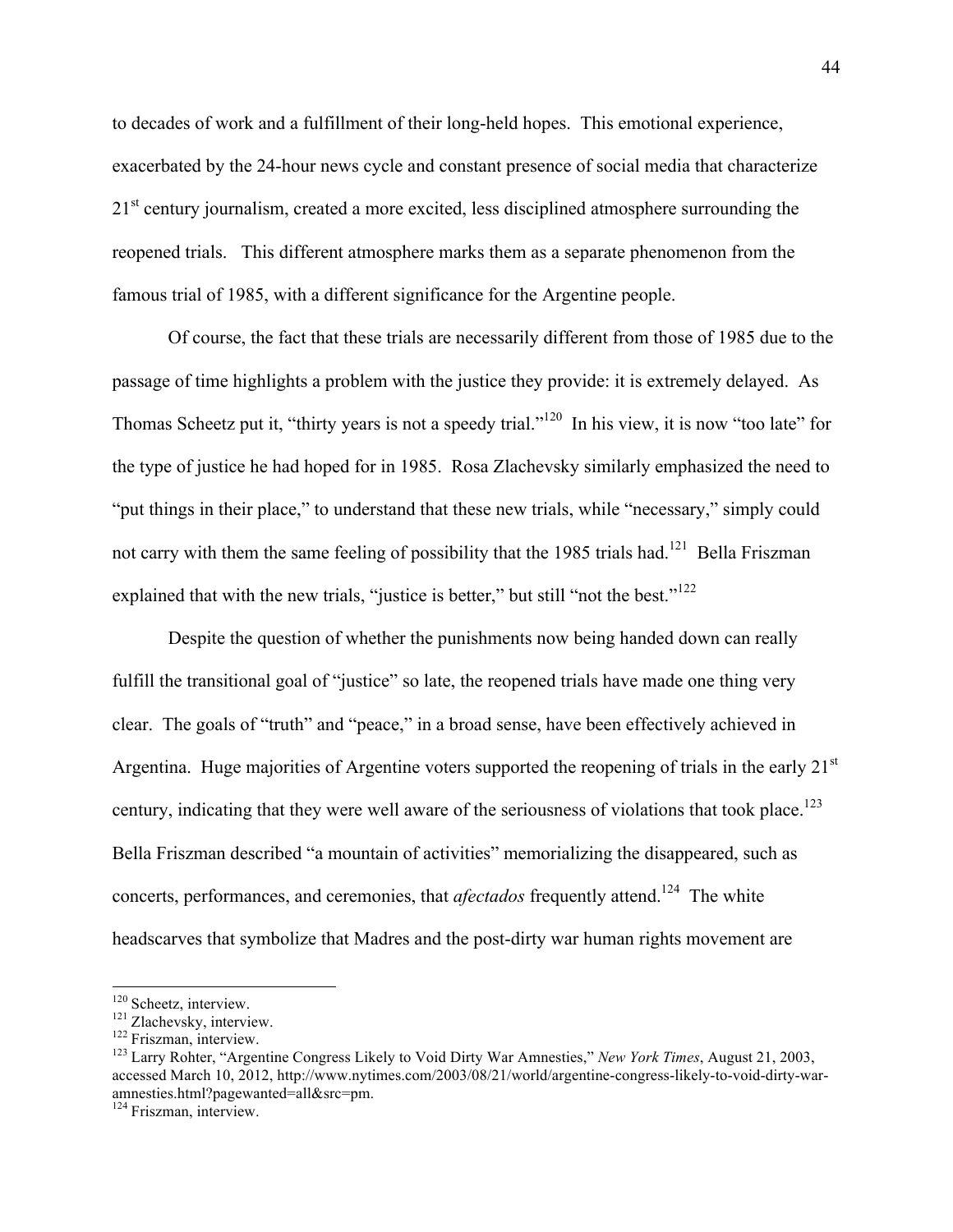painted on the ground in the Plaza de Mayo. The new trials received intensive coverage by all of Argentina's major newspapers, whether politically left, right, or center, and some of the trials were televised. Although the passage of time means that disagreements remain about whether or not "justice" for the pain of the dirty war will ever be achieved, the old and new trials, combined with other important factors, have led to the objectives of "truth" and "peace" being largely accomplished.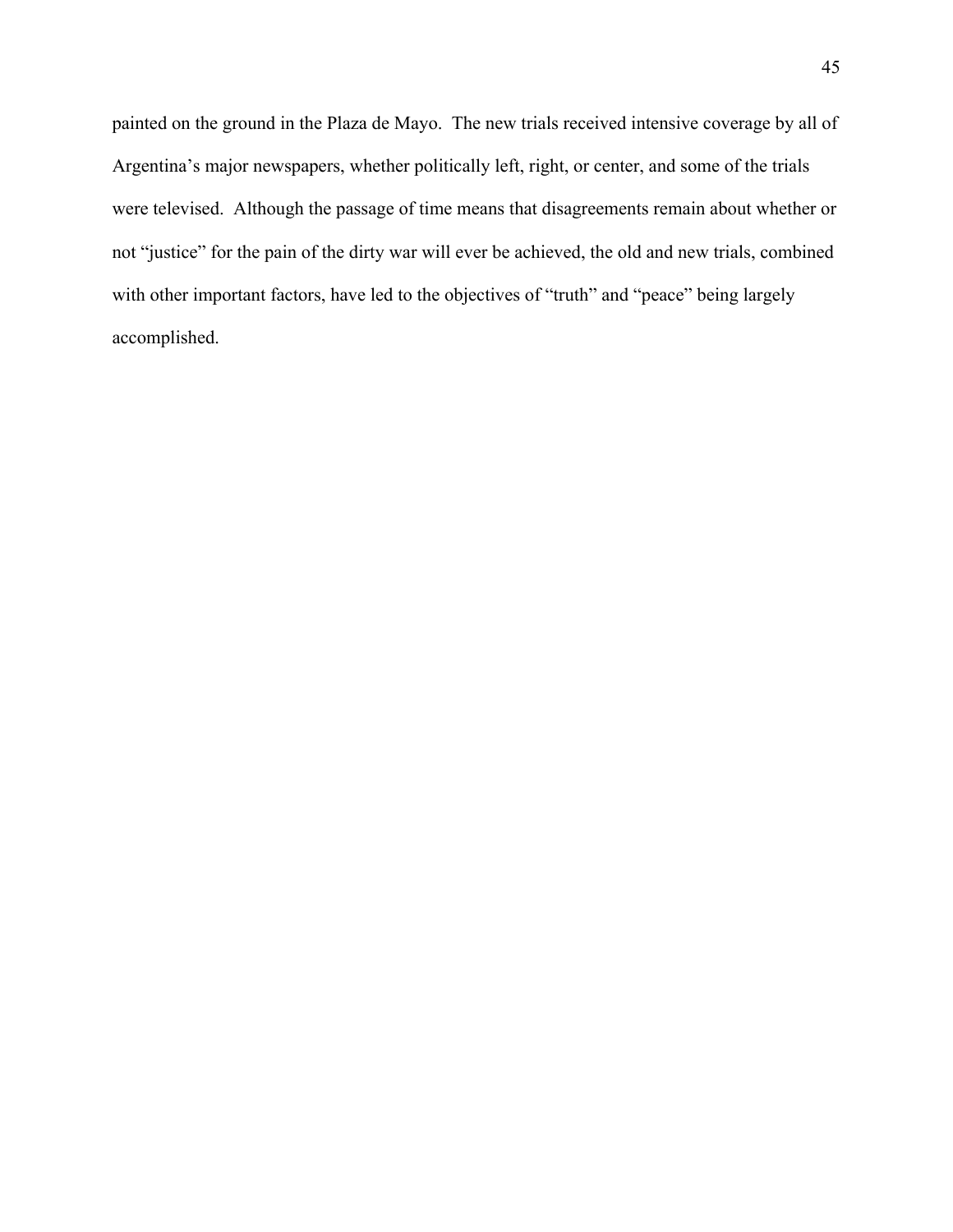#### **Conclusions**

In this essay, I have used historical analysis of Argentina's post-dirty war trials to suggest a new viewpoint from which the nation's transitional process can be analyzed. In the words and writings of those who experienced and shaped the Argentine transition, I have observed three main goals associated with post-dirty war prosecution: justice, truth, and peace. These three objectives overlapped at times, and contributed or conflicted with one another, but all three were at the heart of the trials. In addition, the differing perceptions that various actors had of these goals can help to explain disagreements that have arisen between both scholars and contemporary Argentines regarding the trials' success. The viewpoint I have taken stands in contrast to those that have previously been applied to Argentina and transitional justice generally. It does not insist upon a contradiction between truth/peace and justice/punishment, as the traditional peace-versus-justice dichotomy does. It also represents an Argentina-specific framework, based on the attitudes of Argentines involved in the transitional process, differentiating it from the frameworks that have been proposed by legal and political scholars considering multiple nations in their analyses.

Using this viewpoint of three separate but related objectives, I have attempted to illuminate the differences of opinion that arose in Argentine society throughout the transitional process. The seeds of disagreement were already present, although largely ignored, before the Junta trial began, with the ruling party and the human rights movement taking different views on the role of trials in achieving the goal of peace. As the trial progressed, the disagreements grew more extreme, and when the judgment was handed down, opinions were fragmented even further. Alfonsín and his ruling Radical party viewed the trial as a huge success, as did some other observers. They believed the trial had served its primary purposes of consolidating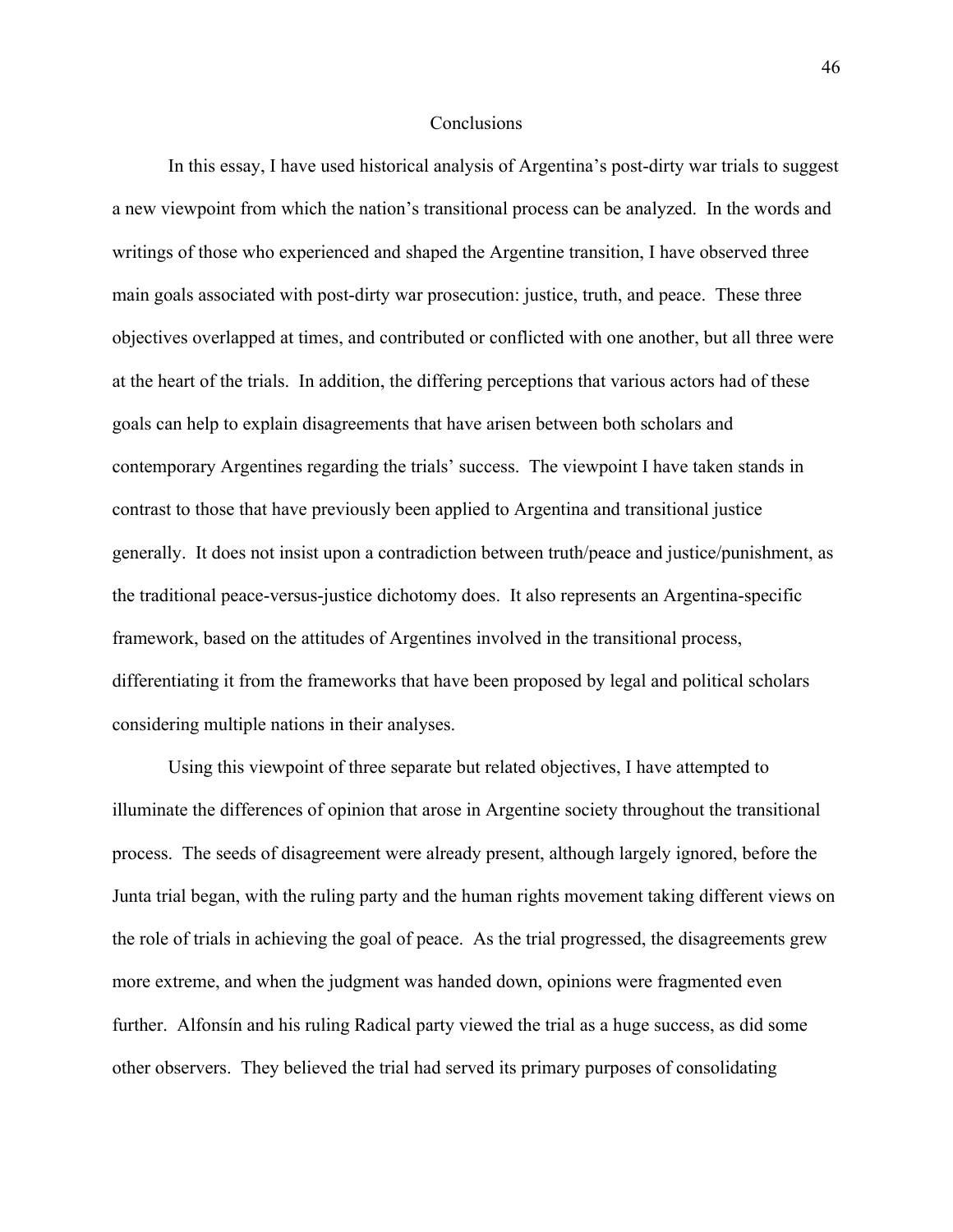democracy and spreading truth through the use of preventive justice. But for the human rights movement, which had prioritized the goal of retributive justice, the acquittal of four defendants was a huge disappointment. This was especially true for family-based groups, which emphasized punishment. Civil libertarian groups took a less extreme view, valuing all three goals of justice, truth, and peace, and recognizing that the trial had effectively contributed to at least two of these.

As many Argentines were satisfied with the outcome of the Junta trial, they were ready to move on (and away) from the question of transitional justice. Some, like Raúl Alfonsín and his ruling party, were quite eager to do so. This was due to their view, similar to that of the traditional peace-versus-justice dichotomy, that punishment was in conflict with peace. As Punto Final and Obediencia Debida put a stop to trials of lower-ranking officers, the human rights movement was hugely disappointed. They had prioritized justice, and particularly retributive justice for all the guilty. In contrast, the government and other actors were relieved that their primary goal of peace had been maintained, while the basic level of punishment necessary for preventive justice (which is a way of contributing to peace) had also been achieved.

With Menem's pardons, the disappointment of the human rights community only grew. The pardons undid not only the small amount of retribution that the Junta trial had achieved, but also the preventive aspect of its justice, thus abandoning even Alfonsín's more modest transitional goals. But this disappointment would not last forever. Tools other than trials kept the memory of the dirty war alive as time went by, and more than twenty years after the end of the dictatorship, President Néstor Kirchner, the Argentine Congress, and the Supreme Court reopened the question of transitional justice. The resurrected trials of dirty war criminals have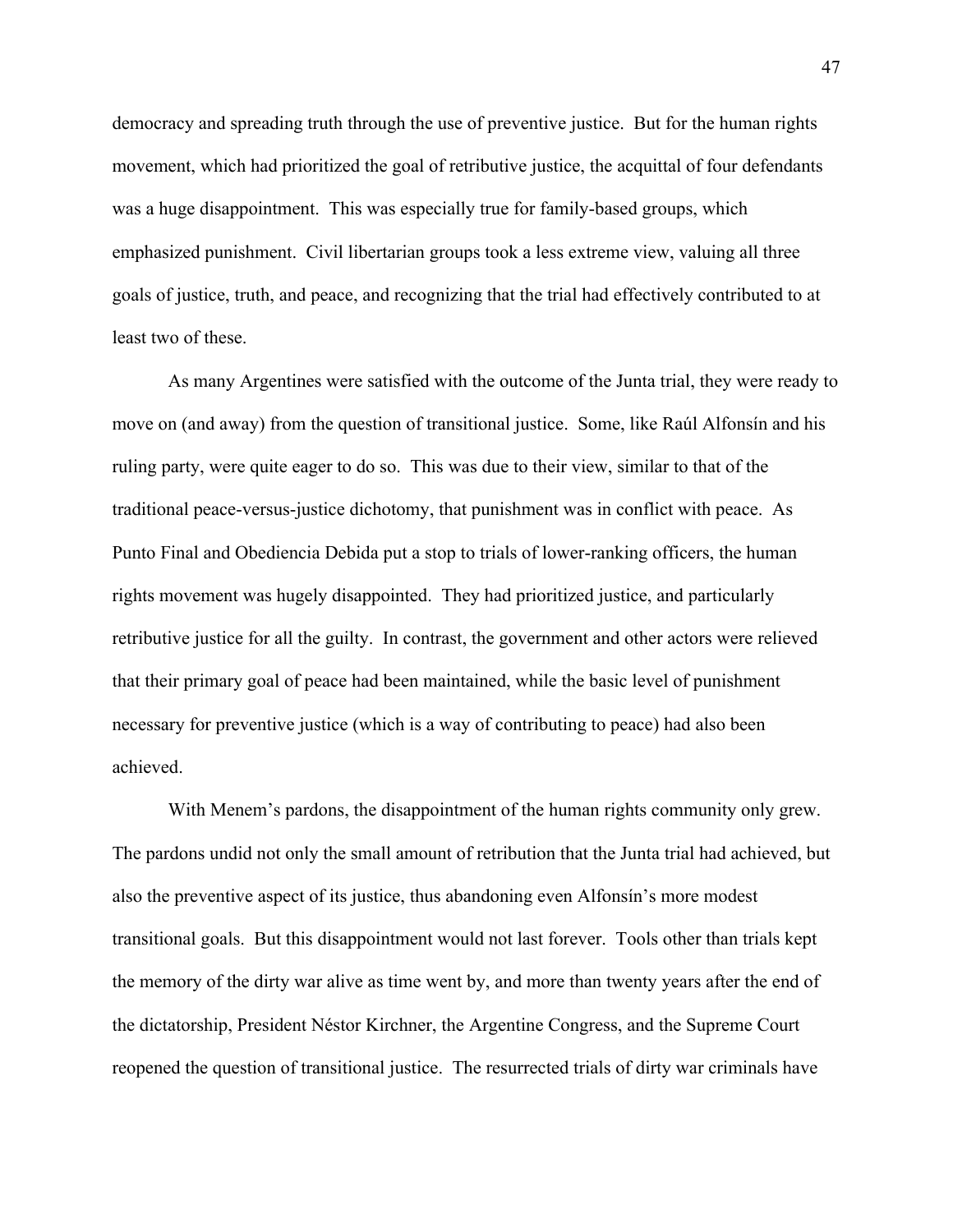continued the process of revealing the "truth" about what happened to the disappeared, and of achieving the "justice" that Menem's pardons undid.

Word Count: 12,469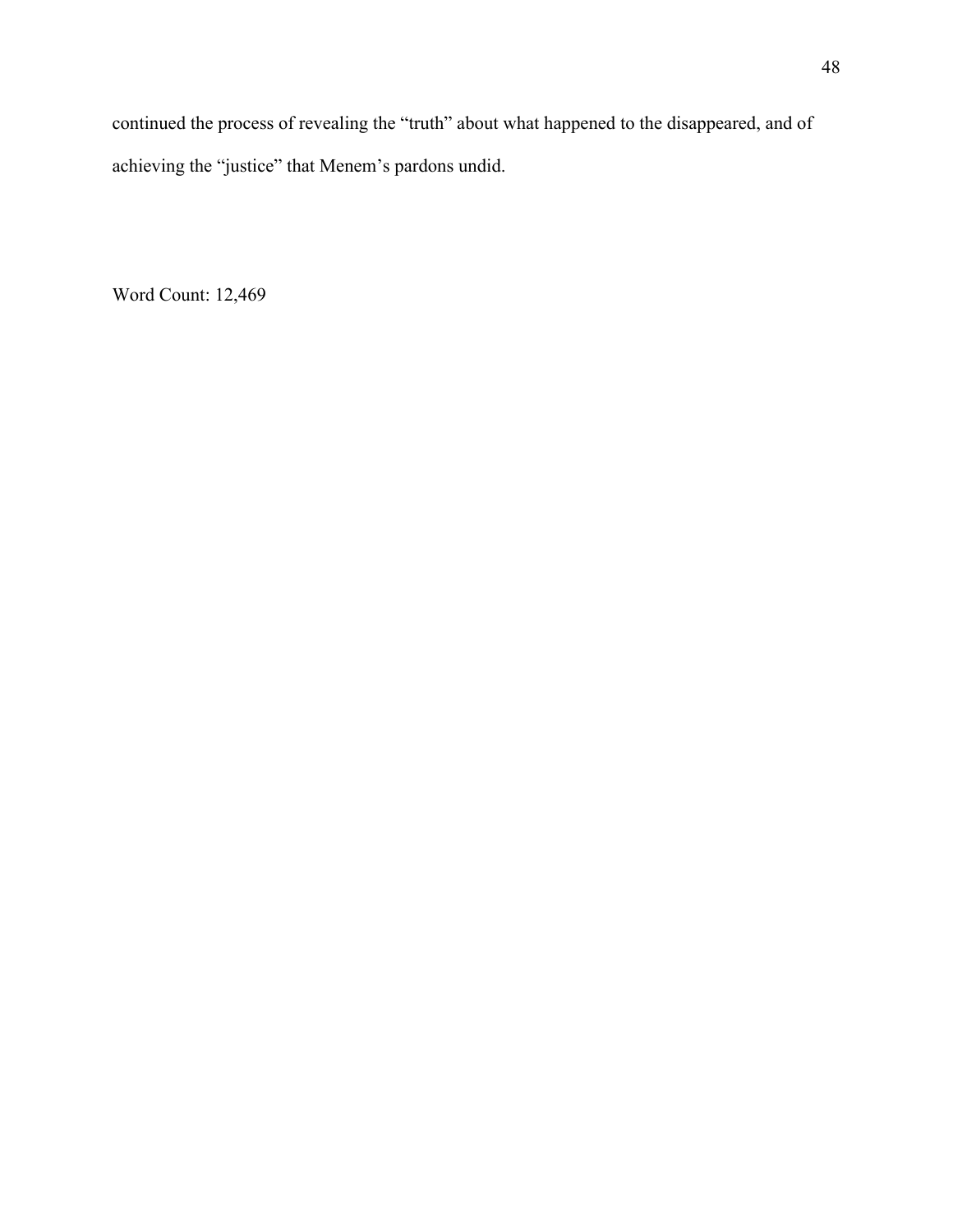## Bibliography

#### Primary Sources

- *76.11 afiches: momentos que hicieron historia*. Buenos Aires: Jefatur de Gabinete de Ministros Presdidencia de la Nación, 2011.
- "A Contrapelo de la Gente," *Página 12*, December 30, 1990.
- "Accountability in Argentina." *New York Times*, July 8, 2001. Accessed March 11, 2012, http://www.nytimes.com/2001/07/08/opinion/accountability-inargentina.html?scp=1&sq=Accountability%20in%20Argentina&st=cse.
- Alfonsín, Raúl. *Memoria Politica: Transición a la democracia y derechos humanos*. Buenos Aires: Fondo de Cultura Económica de Argentina, 2004.
- Amato, Alberto. "El Verdadero Triunfo del Fiscal Strassera." *Diario del Juicio*, December 24, 1985.
- Amato, Alberto. "Una Brecha de la Desmemoria." *Diario del Juicio*, January 28, 1986.
- "Argentine Sentenced to Life for 'Dirty War' Role." *The New York Times*, September 20, 2006. Accessed March 10, 2012, http://www.nytimes.com/2006/09/20/world/americas/20ARGENTINA.html.

"Benevolencia y Decepción." *Derechos Humanos*, January 1986.

Bonafini, Hebe de. "Pido Justicia." *Madres de Plaza de Mayo*, March 1985.

- Bonasso, Miguel. "Juicios por la ESMA: un final que ya entonces nos atrevemos a sonar." *Clarín*, October 30, 2011. Accessed March 20, 2012, http://www.clarin.com/politica/Juicios-ESMA-entonces-atrevimossonar 0 581941873.html.
- Borges, Jorge Luis. "Lunes, 22 de Julio de 1985." In *Borges: Textos Recobrados 1956 1986*, edited by Sara Luisa del Carril and Mercedes Rubio de Zocchi, 314-317. Buenos Aires: Emecé Editores, 2003.
- Bulygin, Eugenio. "El fallo no se puede discutir en base a la condena de Agosti." *Diario del Juicio,* January 21, 1986.
- Cantaro, Félix. "La Transendencia del Juicio a las Ex Comandantes Genocidas." *Derechos del Hombre*, January 1986.
- "Carta al presdiente de la nación de los organismos de derechos humanos." *Informedh*, September 1989.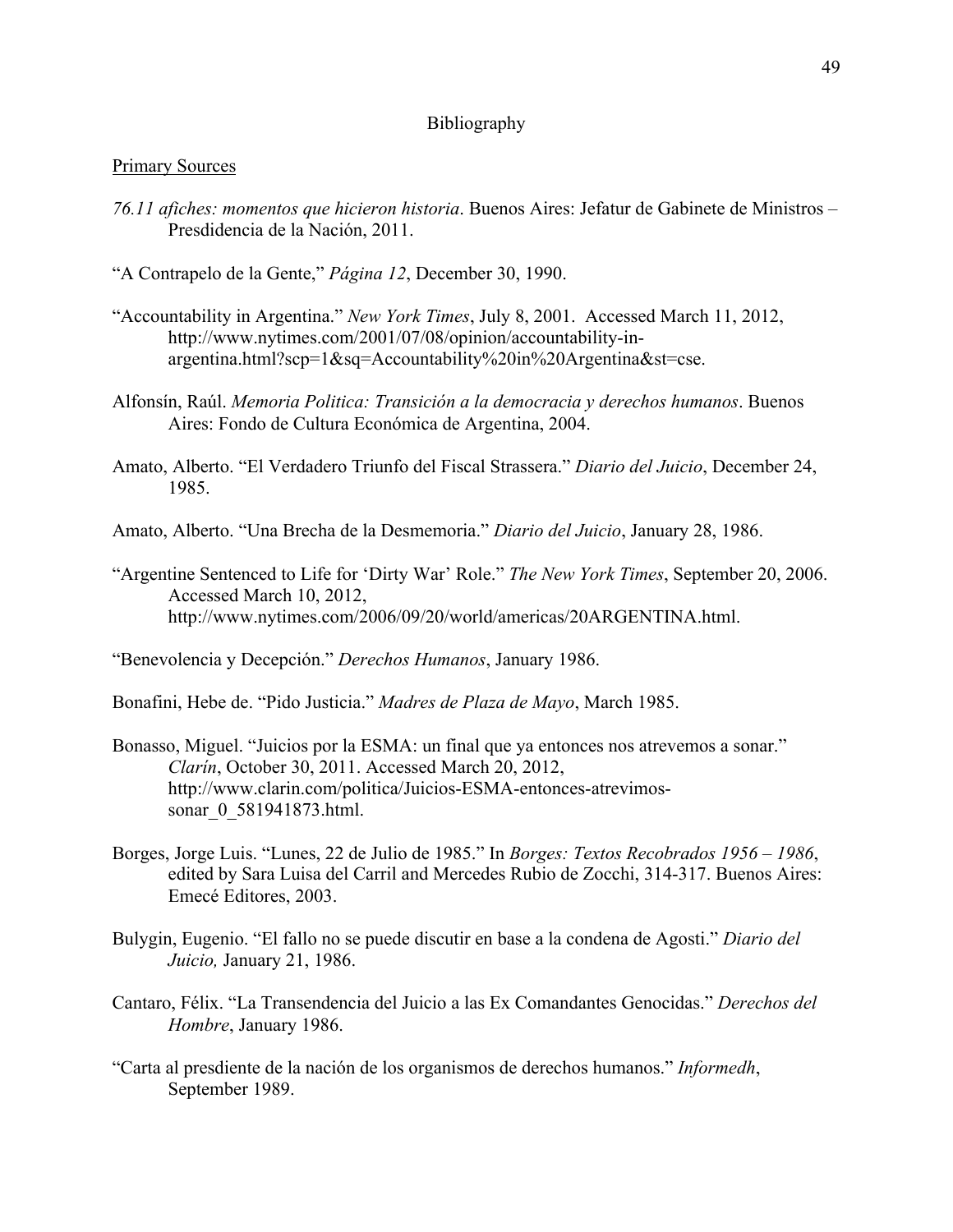- D., E.L. "Proceso a los Comandantes del Terror: Punto Inicial." *Madres de Plaza de Mayo,* May 1984.
- "Debe crearse una comisión parlementaria, ya." Interview with Emilio Mignone, President of Centro de Estudios Legales y Sociales. *Madres de Plaza de Mayo*. March 1985.
- *Defensa Nacional y Derechos Humanos*. Pamphlet. Asamblea Permanente por los Derechos Humanos. September 1985. Princeton University Latin American Microfilm Collection, Human Rights in Argentina: A Collection of Pamphlets, Reel 1.
- *Encuentro para la Defensa, Afirmación, y Profundización de Democracia*. Pamphlet. Asamblea Permanente por los Derechos Humanos. December 1984. Princeton University Latin American Microfilm Collection, Human Rights in Argentina: A Collection of Pamphlets, Reel 1.
- "Encuesta: Que Opinan Los Argentinos del Juicio." *Diario del Juicio*, November 12, 1985.
- "Estadísticas de los juicios por crímenes de lesa humanidad en Argentina." Centro de Estudios Legales y Sociales. *CELS Juicios*. Blog, http://www.cels.org.ar/wpblogs/estadisticas/.
- Fernández Meijide, Graciela. "Un hecho tan inédito como la represión misma." *Derechos Humanos*, January 1986.
- Fernández Meijide, Graciela. *La Historia Íntima de los Derechos Humanos en la Argentina.* Buenos Aires: Editorial Sudamericana, 2009.
- Fernández Moores, Lucio. "Un tribunal condenó a perpetua a doce ex represores de la ESMA." *Clarín*, October 27, 2011. Accessed March 10, 2012, http://www.clarin.com/politica/tribunal-condeno-perpetua-represores-ESMA\_0\_580142019.html.
- Fernández, Alberto. "La legítima defensa es un argumento insostenible." *Diario del Juicio*, May 27, 1985.
- Friszman, Bella. Interview by the author. Buenos Aires, Argentina. November 25, 2011.
- Granovsky, Martín. "Llegamos sin rencores y con memoria." *Página 12*, May 26, 2003. Accessed March 10, 2012, http://www.pagina12.com.ar/diario/elpais/1-20614-2003-05- 26.html.
- "Justice Reborn in Argentina," *New York Times*, December 11, 1985. Accessed February 1, 2012, http://www.nytimes.com/1985/12/11/opinion/justice-reborn-in-argentina.html.

"La Sentencia Abro Paso a la Amnistia." *Madres de Plaza de Mayo*, January 1986.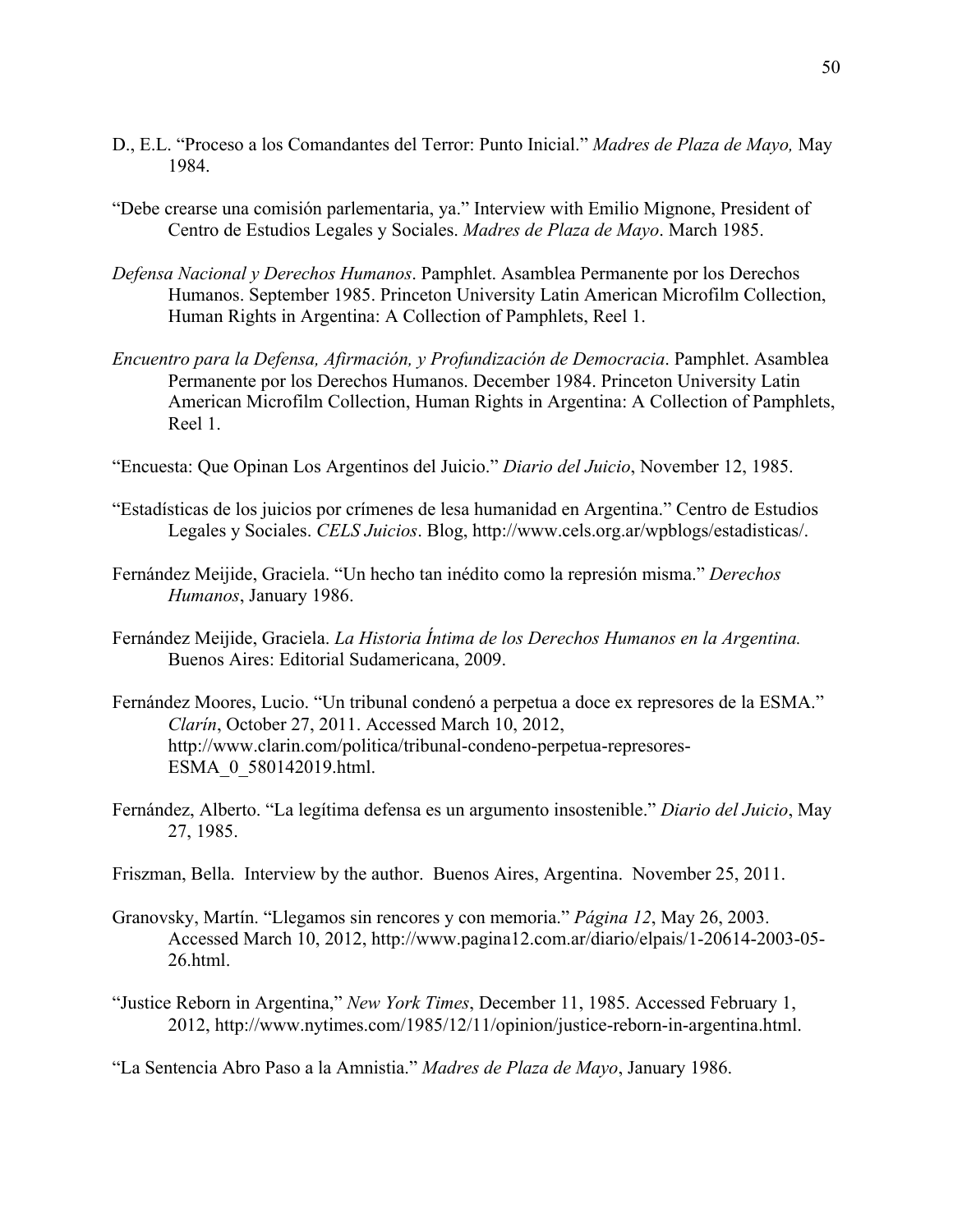"Las Dificultades de la Transición." *Derechos Humanos,* January 1986.

"Las Manos Son Por Usted." *Madres de Plaza de Mayo,* March 1985.

- *Ley de obediencia debida*. Pamphlet. Princeton University Latin American Microfilm Collection, Human Rights in Argentina: A Collection of Pamphlets, Reel 1.
- *Ley del Punto Final.* Pamphlet, January 1987. Princeton University Latin American Microfilm Collection, Human Rights in Argentina: A Collection of Pamphlets, Reel 1.
- *Los Argentinos no podemos perder el juicio*, pamphlet. Asamblea Permanente por los Derechos Humanos. July 1984. Princeton University Latin American Microfilm Collection, Human Rights in Argentina: A Collection of Pamphlets, Reel 1.

"Los puntos a favor que ya logró el fiscal Strassera." *Diario del Juicio*, May 27, 1985.

"Madres + Manos, Juicio y Castigo." *Madres de Plaza de Mayo,* February 1985.

"Memoria." Supplement to *Página 12*, December 30, 1990.

- Menem, Carlos S. "For Argentine Healing." Letter to the Editor. *New York Times*, August 15, 2001. Accessed March 10, 2012, http://www.nytimes.com/2001/08/15/opinion/l-forargentine-healing-699764.html.
- *No Indulto*. Pamphlet. Familiares de Desaparecidos y Detenidos por Razones Políticas. Princeton University Latin American Microfilm Collection, Human Rights in Argentina: A Collection of Pamphlets, Reel 2.
- *Nunca Más: A Report by Argentina's National Commission on Disappeared People.* Translated by Writers and Scholars International Ltd. London: Faber and Faber, 1986.
- Paixao, Enrique. "El juicio público a las Juntas no lesiona las garantías de defensa." *Diario del Juicio*, May 27, 1985.
- Pichel, Marcelo. "Sólo justicia, por favor." *Diario del Juicio*, January 28, 1986.
- "Prisión perpetua para Astiz, Acosta, y Cavallo en la causa ESMA." *La Nación*, October 26, 2011. Accessed March 20, 2012, http://www.lanacion.com.ar/1417991-prision-perpetuapara-astiz-acosta-y-cavallo-en-la-causa-esma.
- Rohter, Larry. "Argentina's Dictatorship Stands Trial." *New York Times*, August 20, 2006. Accessed March 10, 2012, http://www.nytimes.com/2006/08/20/world/americas/20argentina.html.
- Rohter, Larry. "Argentine Congress Likely to Void Dirty War Amnesties." *The New York Times*, August 21, 2003. Accessed March 10, 2012,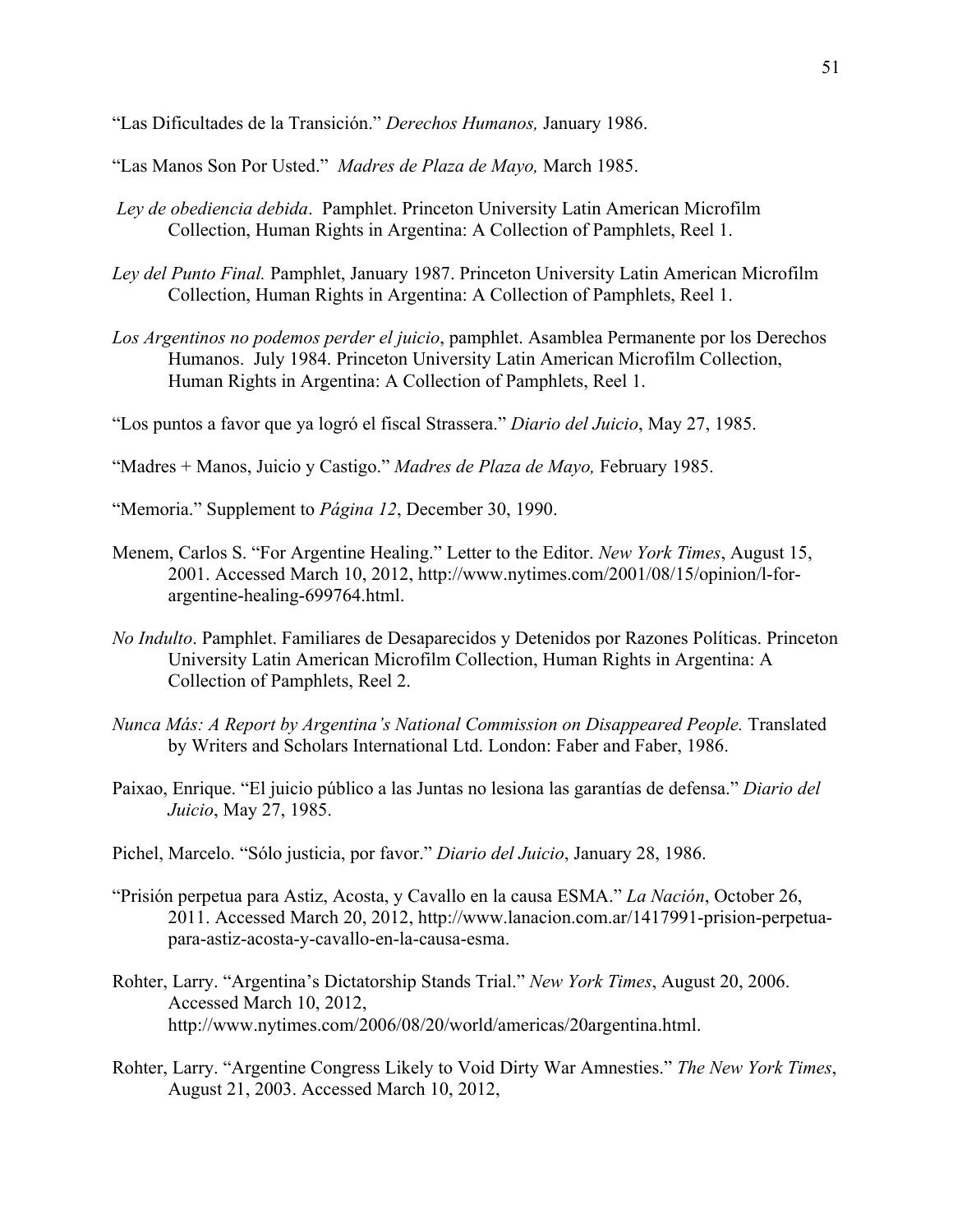http://www.nytimes.com/2003/08/21/world/argentine-congress-likely-to-void-dirty-waramnesties.html?pagewanted=all&src=pm.

Sapire, Juana. Interview by the author. New York, NY. October 30, 2011.

Scheetz, Thomas. Interview by the author. Buenos Aires, Argentina. November 22, 2011.

Sims, Calvin. "Army Chief's Admission of Dirty War Rips Veil from Dark Era." *New York Times*, April 27, 1995. Accessed March 11, 2012, http://www.nytimes.com/1995/04/27/world/army-chief-s-admission-of-dirty-war-ripsveil-from-dark-era.html.

"Sin Castigo, Volverán," *Madres de Plaza de Mayo*, March 1985.

"Un pañuelo fue el único incidente." *Diario del Juicio*, December 11, 1985.

- World Report 2012: Argentina. Human Rights Watch. Accessed March 10, 2012, http://www.hrw.org/world-report-2012/argentina.
- Zamorano, Carlos. *Indulto: La Perversa Impunidad*. Pamphlet, Liga Argentina por los Derechos del Hombre. November 1989. Princeton University Latin American Microfilm Collection, Human Rights in Argentina: A Collection of Pamphlets, Reel 2.

Zlachevsky, Rosa. Interview by the author. Buenos Aires, Argentina. November 24, 2011.

#### Secondary Sources

- Acuña, Carlos H. "Transitional Justice in Argentina and Chile: A Never Ending Story?" In *Retribution and Reparation in the Transition to Democracy*, edited by Jon Elster. Cambridge: Cambridge University Press, 2006.
- Andersen, Martin Edwin. *Dossier Secreto: Argentina's Desaparecidos and the Myth of the "Dirty War."* Boulder: Westview Press, 1993.
- Brysk, Allison. *The Politics of Human Rights in Argentina: Protest, Change, and Democratization.* Stanford: Stanford University Press, 1994.
- Camarasa, J., R. Felice and D. González. *El Juicio: Proceso al horror*. Buenos Aires: Sudamericana/Planeta, 1985.
- Crenzel, Emilio A. *Memory of the Argentina Disappearances: The Political History of Nunca Más.* Translated byLaura Pérez Carrara*.* New York: Routledge, 2012.
- Feitlowtiz, Marguerite. *A Lexicon of Terror: Argentina and the Legacies of Torture*. New York: Oxford University Press, 1998.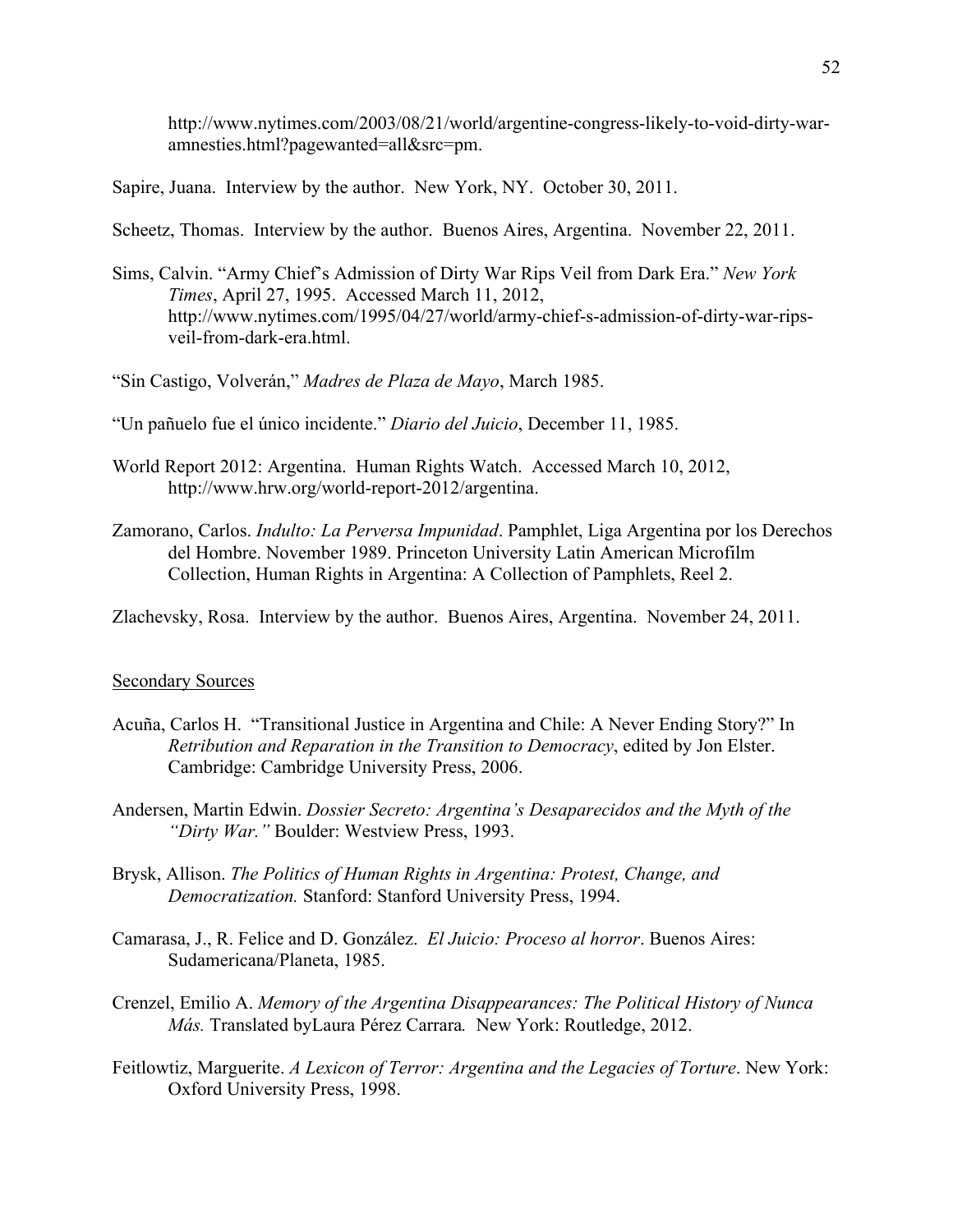- Hayner, Priscilla B. *Unspeakable Truths: Confronting State Terror and Atrocity*. New York: Routledge, 2001.
- Leebaw, Bronwyn. Review of *Transitional Justice,* by Ruti Teitel. *The American Journal of Comparative Law* 49 (2001): 363-366.
- Lewis, Paul H. *Guerrillas and Generals: The Dirty War in Argentina*. Westport: Greenwood Press, 2001.
- Maculan, Elena. "Prosecuting International Crimes at National Level: Lessons from the Argentine 'Truth-Finding Trials.'" *Utrecht Law Review* 8 (2012): 106-121.
- McSherry, J. Patrice. *Incomplete Transition: Military Power and Democracy in Argentina*. New York: St. Martin's Press, 1997.
- Mendez, Juan E. *Truth and Partial Justice in Argentina: An Americas Watch Report*. New York: The Americas Watch Committee, 1987.
- Moncalvillo, Mona, Alberto A. Fernandez, and Manuel Martín. *Juicio a la Impunidad.* Buenos Aires: Ediciones Tarso, 1985.
- Nino, Carlos Santiago. *Radical Evil on Trial.* New Haven: Yale University Press, 1996.
- Orrego Hoyos, Gloria. "Never Again, Never Forget: The Role of Libraries and Archives in Preserving the Memory of Argentina's Dirty War." Lecture, Yale Law School, August 1, 2011.
- Roht-Arriaza, Naomi. "The new landscape of transitional justice." Introduction to *Transitional Justice in the Twenty-First Century: Beyond Truth versus Justice, edited by Naomi Roht-*Arriaza and Javier Mariezcurrena, 1-16. Cambridge: Cambridge University Press, 2006.
- Sikkink, Kathryn and Carrie Booth-Walling. "Argentina's contribution to global trends in transitional justice." In *Transitional Justice in the Twenty-First Century: Beyond Truth versus Justice,* edited by Naomi Roht-Arriaza and Javier Mariezcurrena, 301 – 324. Cambridge: Cambridge University Press, 2006.
- Teitel, Ruti G. *Transitional Justice*. New York: Oxford University Press, 2000.
- Verbitsky, Horacio. *Civiles y Militares: Memoria Secreta de la Transición.* Buenos Aires: Editorial Contrapunto, 1987.
- Verbitsky, Horacio. *The Flight: Confessions of an Argentine Dirty Warrior.* Translated by Esther Allen. New York: The New Press, 1996.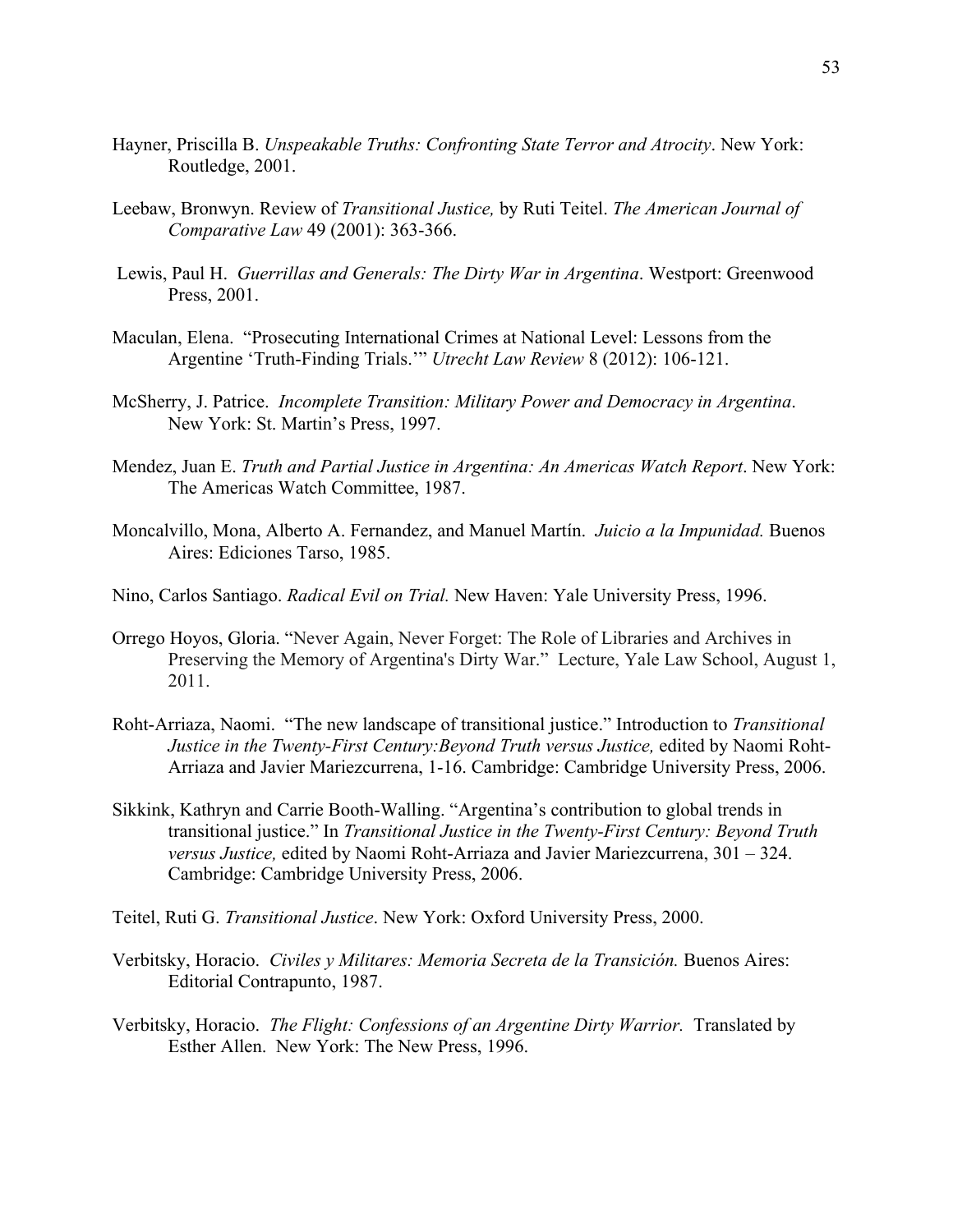#### Bibliographical Essay

The seeds of the idea for this essay were planted in my mind when I studied abroad in Buenos Aires, Argentina in the summer of 2009. Almost immediately upon arriving, I noticed the way the city was saturated with dirty war memory. Memorials, murals, and museums seemed to appear almost everywhere I went. I was unaware of the fact that the reopened trials I discuss at the end of this essay were taking place while I was there, but it was obvious that society was still deeply concerned with the question of dirty war human rights violations. The fact that this was still true thirty years after the conflict fascinated me, and I could barely believe that the peaceful democracy I was visiting had been suffering under a brutal dictatorship only decades before.

The connection I felt to Latin America after having been there was deepened by several courses on Latin American history that I took upon returning to Yale. Specifically, Stuart Schwartz's Colonial Latin America, as well as Gilbert Joseph's History of Mexico and seminar on the Latin American Cold War, made me realize that I wanted to focus on Latin America within the history major, and on the modern period in particular. This geographic focus, combined with my long-standing interest in human rights and the law, led me to approach the Junta trial as a possible essay topic. I began with the idea of comparing domestic and international perspectives on the event as a way to get at its meaning. I dove into the secondary literature, looking for general information about the trial and for frameworks through which historians had previously looked at it. I quickly discovered that while many historians had written about the dirty war, very few had written extensively about the transition it led to. I found myself dealing with legal scholarship, the writings of political scientists, and the reports of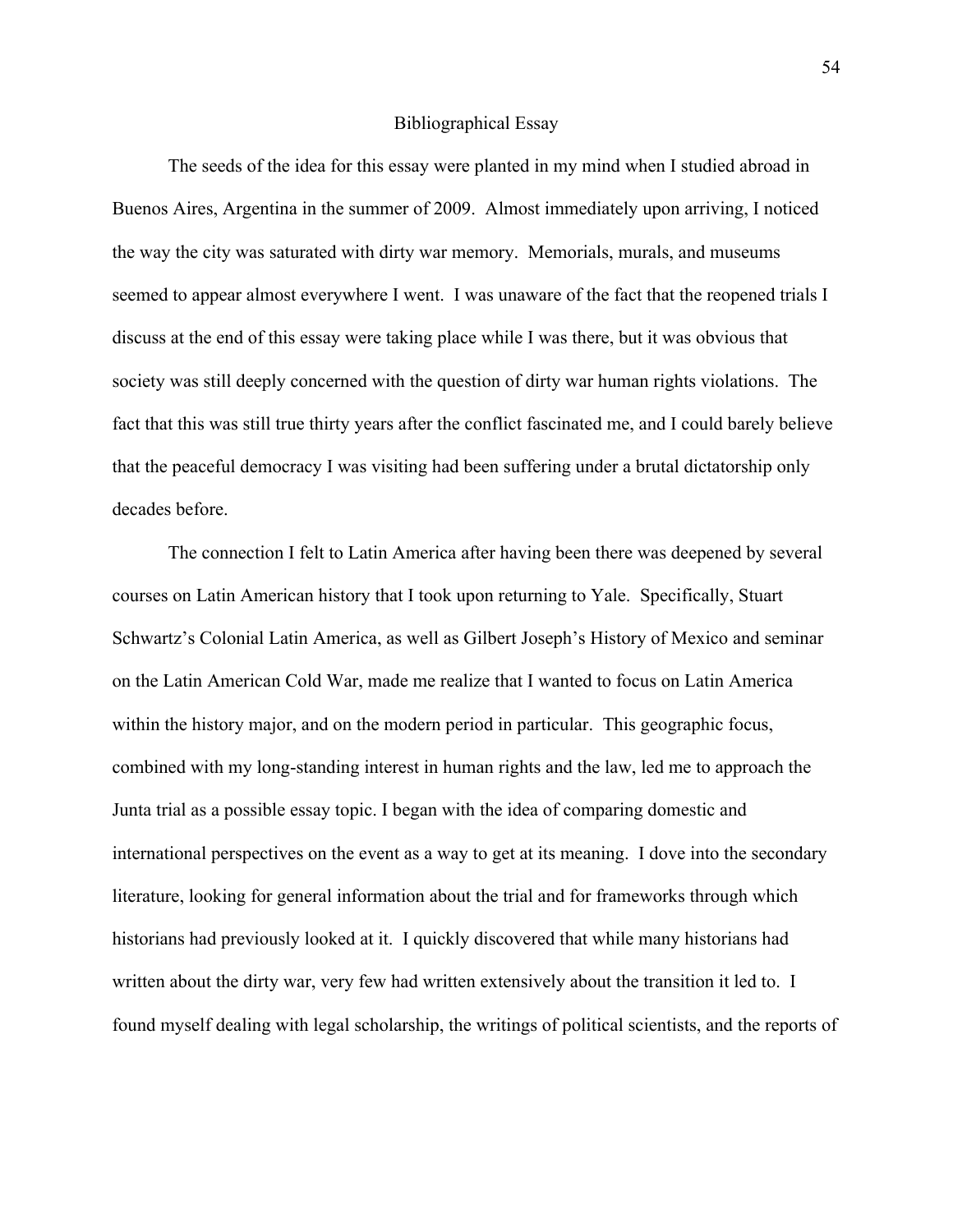international human rights organizations, and realized I had the exciting opportunity to be one of the first people to use historical analysis of primary sources as a way to view the Junta trial.

Shortly after choosing my topic, I was able to conduct an interview with Juana Sapire in New York City. Juana is the wife of filmmaker Raymundo Gleyzer, who was disappeared during the dirty war. She was not present in Argentina at the time of the Junta trial, but she testified at the newly reopened trials in 2010. At the time I did not plan to discuss these trials in my essay, but I thought I would go speak to her anyway, and get her perspective on dirty war justice.

Talking to Juana, I was surprised by how negatively she viewed the trial that took place in 1985. She told me that it brought no justice, that no punishment would ever be enough for the people who had disappeared 30,000 innocent Argentines. At the time I had been focused on the work of Alison Brysk, a political scientist who, in *The Politics of Human Rights in Argentina*, analyzes the success of the human rights movement in creating truth and justice after the dirty war. Given the extremely positive view she takes of the Junta trial, and her general idea of the Argentine human rights movement as being highly successful, I was shocked by the huge contrast between her attitude and that of Juana. I returned to my research with an expanded sense of my topic. I realized that I wanted to explore not only the Junta trial itself, but also the laws (Punto Final and Obediencia Debida) and pardons that had led Juana to claim that justice had failed in Argentina.

The more I read, the more disagreements I found regarding the success (or failure) of post-dirty war justice. Some viewed the outcome of the process quite negatively. The international human rights organization Americas Watch, for instance, called Punto Final and Obediencia Debida unconstitutional, and viewed them as a huge setback for the fight against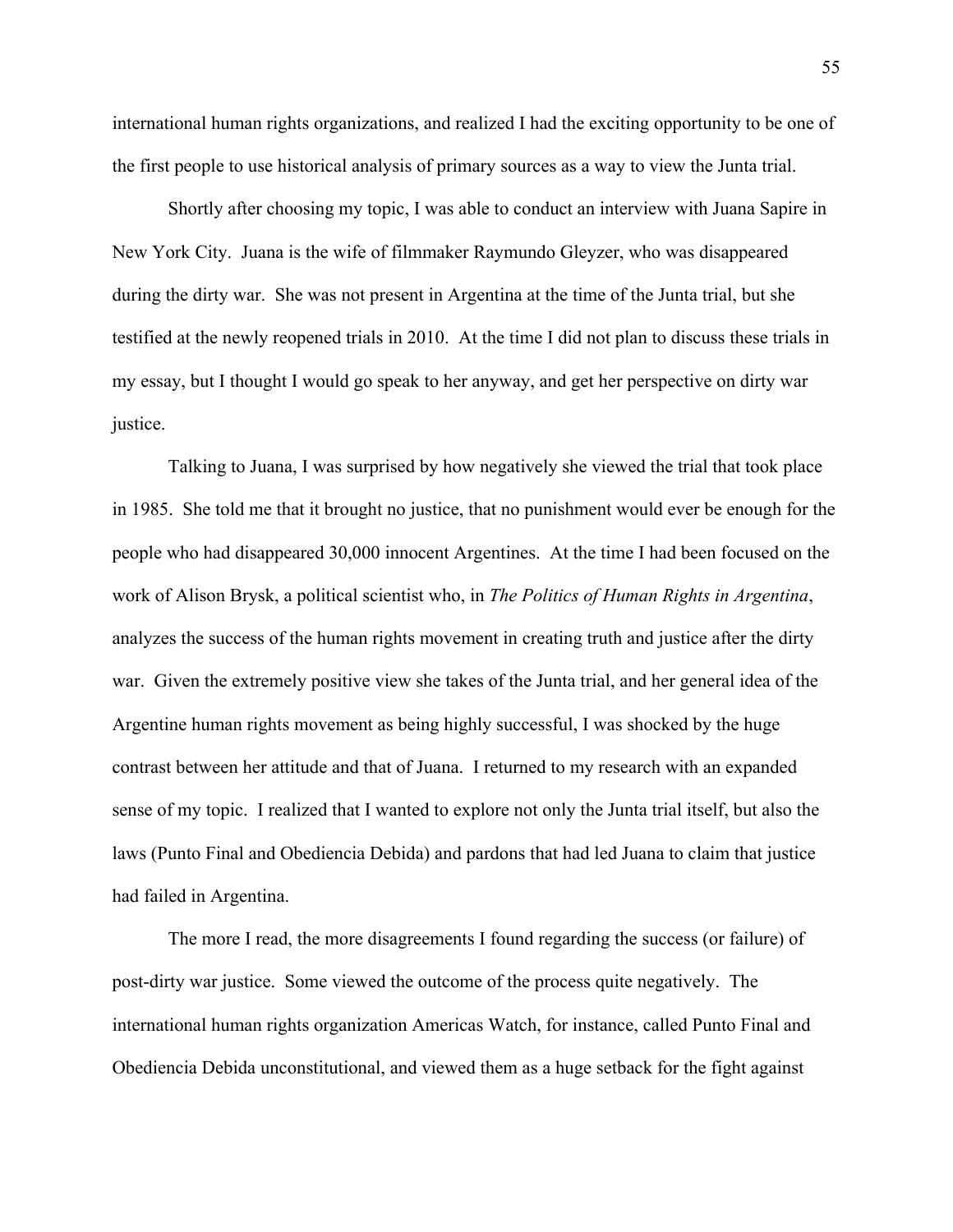impunity. Similarly, Argentine journalist and human rights advocate Horacio Verbitsky, in his 1987 book *Civiles y Militares*, described the unraveling of the prosecution project as an act of fear that had empowered the military. Both of these works (and several others I would come across as I worked) seemed to occupy an interesting space between primary and secondary sources. They were written by scholars with a view to making a certain argument, but they were also written as events were still unfolding, by people who were involved in observing and shaping the historical processes around them.

 On the other hand, many other sources that I came across viewed Argentina's transitional process quite positively. Kathryn Sikkink and Carrie Booth-Walling, for example, wrote an essay claiming that Argentina was a path-breaking innovator in the field of transitional justice, having set off a "justice cascade" throughout Latin America with the hugely successful example of the Junta trial. Carlos H Acuña, in his article comparing the Argentine and Chilean transitional processes, also viewed Argentina's case as exceptional in its success, especially in taking power and legitimacy away from the military.

Puzzled by these strong disagreements, I set off for a short research trip to Argentina, hoping that my experiences there would help me to understand where these diverging opinions were coming from. Instead, the interviews I conducted revealed even more fragmentation. Every person I spoke to was in some sense connected to the human rights community, and they all agreed that dirty war criminals should be punished. It seemed like they should have similar views regarding the trials. And yet, while Thomas Scheetz told me that the trials were a failure and did not achieve their goals, Rosa Zlachevsky and Bella Friszman viewed the transition as a success and said the trials had achieved a great deal. I realized that the tension between these opinions was by far the most interesting aspect of the research I had done so far, and decided that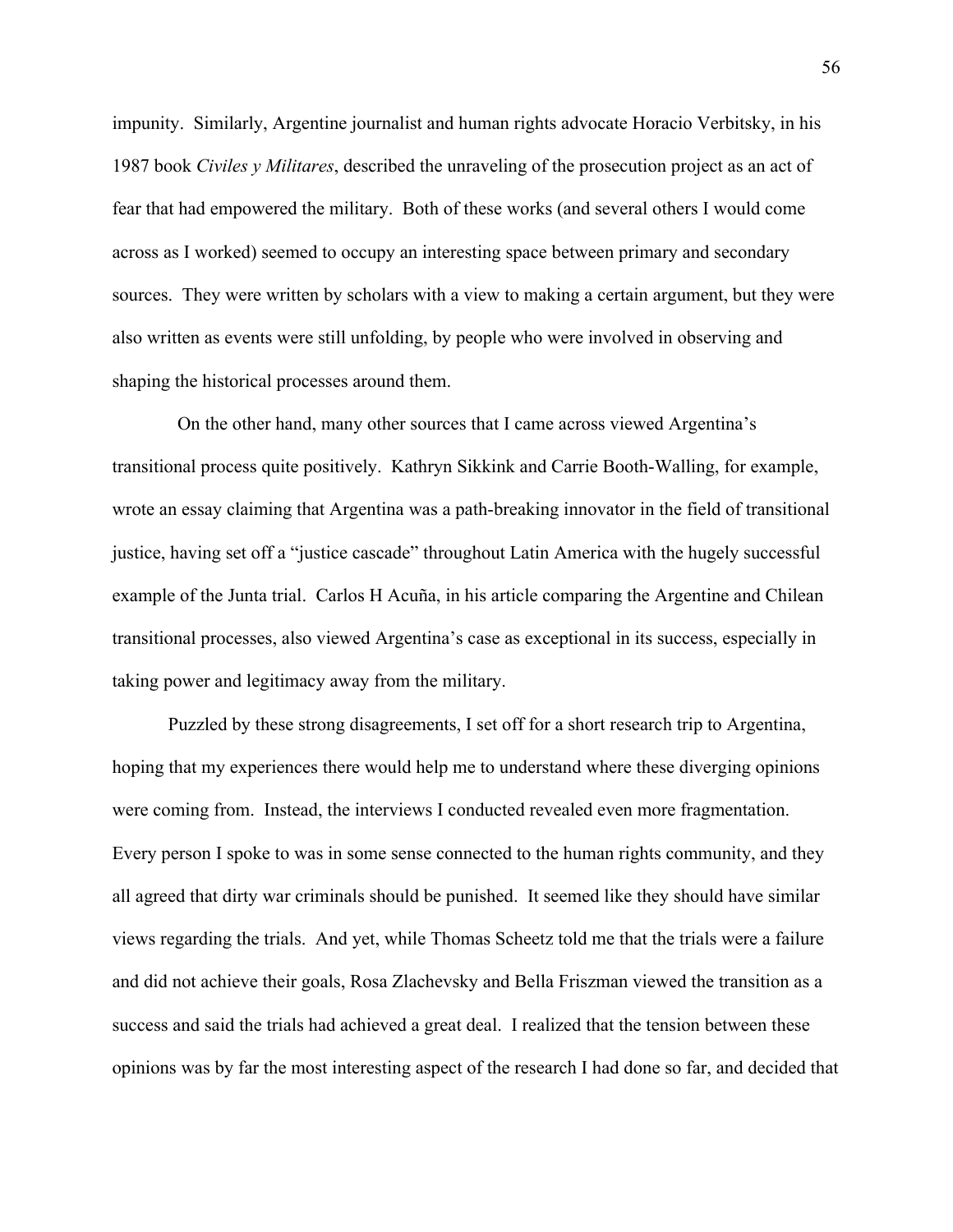the main focus of my essay would be an attempt to explain or perhaps even resolve these disagreements.

I then began to look at my primary sources with this goal in mind. I started by reading testimonies from the Junta trial of 1985, as recorded in the *Diario del Juicio*. I had anticipated writing almost solely about the Junta trial, and thus had expected these testimonies to be key to my work. But as I read through the *Diario* I found myself becoming more intrigued by the commentary and analysis than by the testimonies. I noticed that the people writing and publishing *Diario del Juicio* were interested in achieving both truth and justice, and did not necessarily view these two objectives as being in conflict with one another. This stood in stark contrast to the truth-versus-justice theory of transition that seemed to permeate so much of the transitional justice literature I read. I began to realize that perhaps the key to interpreting the trials and their aftermath effectively would be to set aside the framework of transitional justice theory that had been formulated by legal scholars and political scientists, and to instead create a new framework based on the Argentine voices I found in my primary sources.

With this goal in mind, I moved on to Princeton University's large microfilm collection of pamphlets and periodicals published by Argentine human rights groups during this period. I supplemented these with the Madres de Plaza de Mayo newsletters that I had found in the small Asociación Madres de Plaza de Mayo library while I was in Argentina. In these publications I found the information I needed to create a new vantage point from which to view the trials, and developed my notion of the three objectives of justice, truth, and peace. The fact that this vantage point, as well as the essay in general, is based primarily on sources produced by the human rights movement is both a result of what sources were most readily available to me, and of the direction I chose to take with the essay.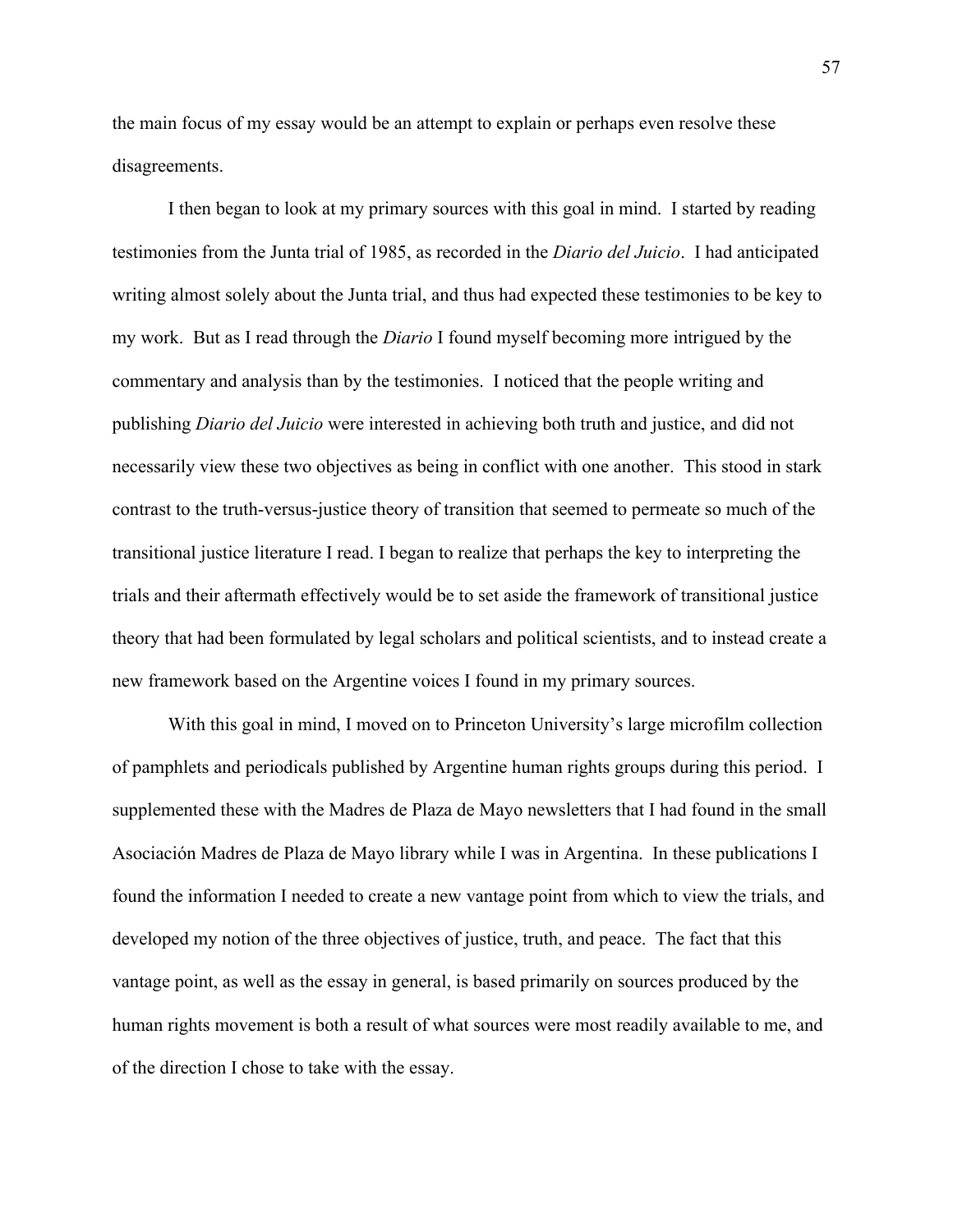As I thought more carefully about it, my idea of using what I had called "Argentine voices" to create a vantage point from which to view the trials transformed into the idea of using the voices of Argentine human rights activists in particular. Much of the secondary literature, despite its many disagreements, did agree on the fact that the human rights movement was centrally important in determining the path of the Argentine transition. Furthermore, one of the most interesting things I had learned about in Gilbert Joseph's seminar on the Latin American Cold War was the notion of history from the bottom up, or history as defined by groups that are not usually considered major historical actors like the government or military tend to be. It seemed to me that not only were human rights activists (and especially family-based human rights organizations) a good example of this type of group, but they were also those most concerned with and affected by transitional justice. Thus, if I truly intended to base my vantage point on the perspective of those who were most closely involved in the transition, it made sense to focus on sources produced by the Argentine human rights movement.

Once I had developed my three objective view of the transition, I began using it to analyze the Junta trial and its aftermath, as well as the reopened trials of 1985. It was at this point that I brought in the government perspective, using mainly Raúl Alfonsín's autobiography and a book called *Radical Evil on Trial*, written by Alfonsín's advisor Carlos Santiago Nino. For the latter part of the transition, especially the reopened trials, I also brought in the perspectives laid out by Argentina's leading daily newspapers: the left-wing *Página 12*, the right-wing *La Nación*, and the centrist *Clarín*. I would have liked to use these newspapers in my analysis of the earlier parts of the transition as well, but I found them difficult (if not impossible) to obtain for that period.